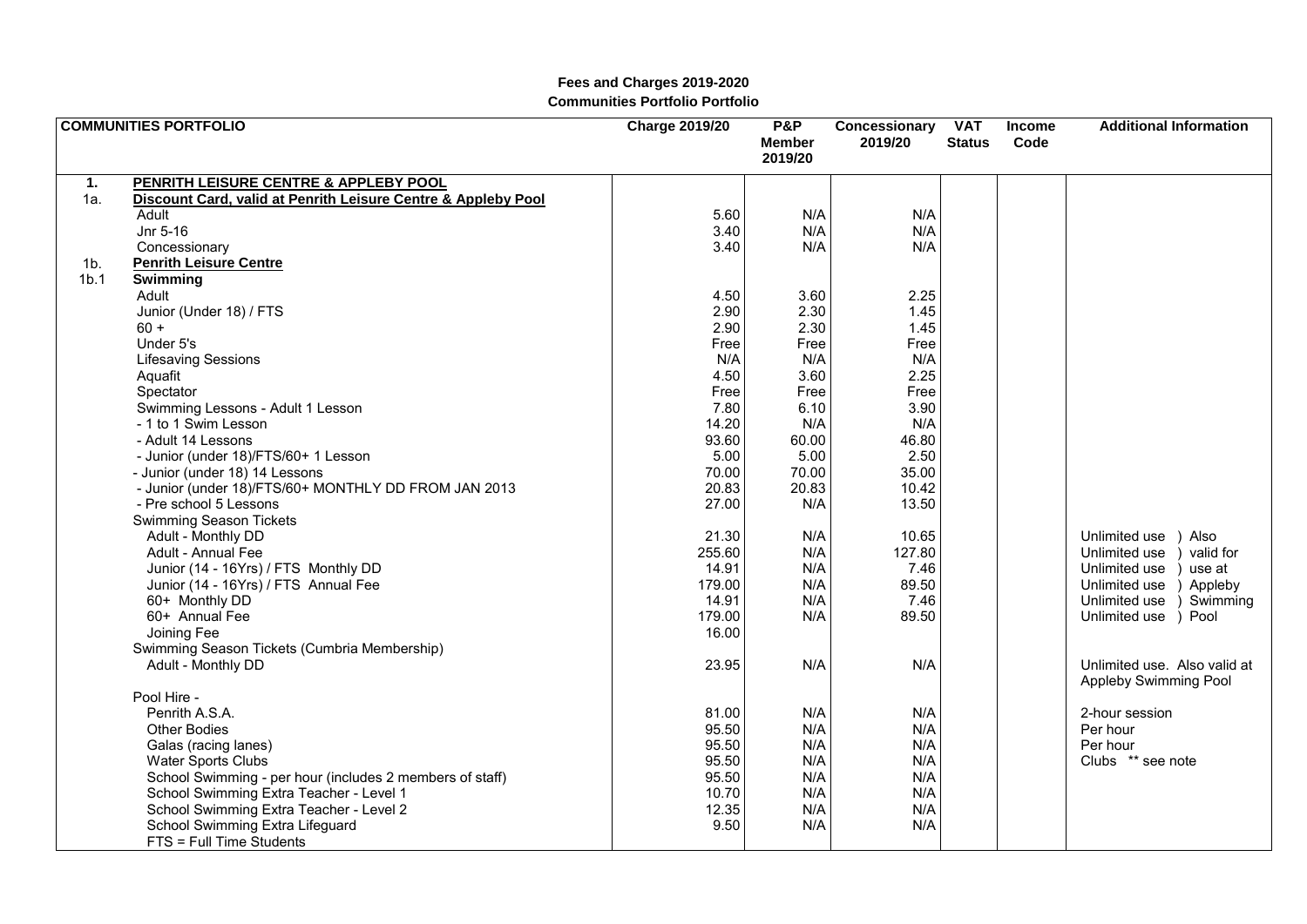| <b>COMMUNITIES PORTFOLIO (continued)</b> |                                                                                                                                                                                  | <b>Charge 2019/20</b> | <b>P&amp;P</b>           | Concessionary | <b>VAT</b>    | <b>Income</b> | <b>Additional Information</b> |
|------------------------------------------|----------------------------------------------------------------------------------------------------------------------------------------------------------------------------------|-----------------------|--------------------------|---------------|---------------|---------------|-------------------------------|
|                                          |                                                                                                                                                                                  |                       | <b>Member</b><br>2019/20 | 2019/20       | <b>Status</b> | Code          |                               |
| 1 <sub>b.2</sub>                         | Fitness, Swim and Classes Membership (Standard):                                                                                                                                 |                       |                          |               |               |               |                               |
|                                          | Adult (16yrs+) Monthly DD                                                                                                                                                        | 39.00                 | N/A                      | 19.50         |               |               |                               |
|                                          | Adult (16yrs+) Annual Fee                                                                                                                                                        | 468.00                | N/A                      | 234.00        |               |               |                               |
| <b>Adult Promotion</b>                   |                                                                                                                                                                                  | 393.25                | N/A                      | N/A           |               |               |                               |
|                                          | Junior (16 - 18Yrs) / FTS Monthly DD                                                                                                                                             | 21.15                 | N/A                      | 10.60         |               |               |                               |
|                                          | Junior (16 - 18Yrs) / FTS Annual                                                                                                                                                 | 232.65                | N/A                      | 127.20        |               |               |                               |
|                                          | Junior (14 - 16Yrs) / FTS Monthly DD                                                                                                                                             | 19.50                 | N/A                      | 10.60         |               |               |                               |
|                                          | Junior (14 - 16Yrs) / FTS Annual Fee                                                                                                                                             | 234.00                | N/A                      | 127.20        |               |               |                               |
|                                          | Club (60+yrs) Monthly DD                                                                                                                                                         | 28.15                 | N/A                      | 14.10         |               |               |                               |
|                                          | Club (60+yrs) Annual Fee                                                                                                                                                         | 309.65                | N/A                      | 168.90        |               |               |                               |
| Joining Fee                              |                                                                                                                                                                                  | 16.00                 |                          |               |               |               |                               |
|                                          | Fitness, Swim and Classes Membership (Corporate 10% Discount):                                                                                                                   |                       |                          |               |               |               |                               |
| <b>Adult Monthly DD</b>                  |                                                                                                                                                                                  | 35.10                 | N/A                      | N/A           |               |               |                               |
| <b>Adult Annual Fee</b>                  |                                                                                                                                                                                  | 353.90                | N/A                      | N/A           |               |               |                               |
|                                          | Junior (14 - 16Yrs) / FTS Monthly DD                                                                                                                                             | N/A                   | N/A                      | N/A           |               |               |                               |
|                                          | Junior (14 - 16Yrs) / FTS Annual Fee                                                                                                                                             | N/A                   | N/A                      | N/A           |               |               |                               |
| Joining Fee                              |                                                                                                                                                                                  | 16.00                 |                          |               |               |               |                               |
|                                          | <b>Healthwise Membership</b>                                                                                                                                                     |                       |                          |               |               |               |                               |
| Year 1                                   |                                                                                                                                                                                  | 13.20                 | N/A                      | N/A           |               |               |                               |
| Year <sub>2</sub>                        |                                                                                                                                                                                  | 17.80                 | N/A                      | N/A           |               |               |                               |
| Year <sub>3</sub>                        |                                                                                                                                                                                  | 27.80                 | N/A                      | N/A           |               |               |                               |
|                                          | Fitness, Swim and Classes Membership (Cumbria):                                                                                                                                  |                       |                          |               |               |               |                               |
| <b>Adult Monthly DD</b>                  |                                                                                                                                                                                  | 44.85                 | N/A                      | N/A           |               |               |                               |
| <b>Adult Annual Fee</b>                  |                                                                                                                                                                                  | 538.20                | N/A                      | N/A           |               |               |                               |
|                                          | Pay as You Train - Fitness:                                                                                                                                                      |                       |                          |               |               |               |                               |
| Adult                                    |                                                                                                                                                                                  | 6.80                  | 6.80                     | 4.75          |               |               |                               |
|                                          | Junior (14 - 17Yrs) / FTS                                                                                                                                                        | 4.30                  | 4.20                     | 3.00          |               |               |                               |
| $60+$                                    |                                                                                                                                                                                  | 5.50                  | 5.40                     | 3.85          |               |               |                               |
|                                          | GP Referral - 15 Week Programme                                                                                                                                                  | 2.00                  |                          |               |               |               |                               |
| Induction Charge:                        |                                                                                                                                                                                  |                       |                          |               |               |               |                               |
| Adult                                    |                                                                                                                                                                                  | 6.80                  | 6.80                     | 4.75          |               |               |                               |
|                                          | Junior (14 - 17Yrs) / FTS                                                                                                                                                        | 4.30                  | 4.30                     | 3.00          |               |               |                               |
| $60+$                                    |                                                                                                                                                                                  | 5.50                  | 5.50                     | 3.85          |               |               |                               |
| Fitness Classes:                         |                                                                                                                                                                                  |                       |                          |               |               |               |                               |
| Adult                                    |                                                                                                                                                                                  | 6.00                  | 4.80                     | 3.00          |               |               |                               |
|                                          | Junior (14 - 17Yrs) / FTS                                                                                                                                                        | 5.10                  | 4.10                     | 3.00          |               |               |                               |
| 60+                                      |                                                                                                                                                                                  | 5.40                  | 4.40                     | 3.00          |               |               |                               |
|                                          | Non Attendance Fee                                                                                                                                                               | 3.00                  |                          |               |               |               |                               |
|                                          | *Bonafide Water Sports Clubs affiliated to appropriate governing body and making a minimum booking of 10 consecutive weeks to have first hour discounted by 50% in any one week. |                       |                          |               |               |               |                               |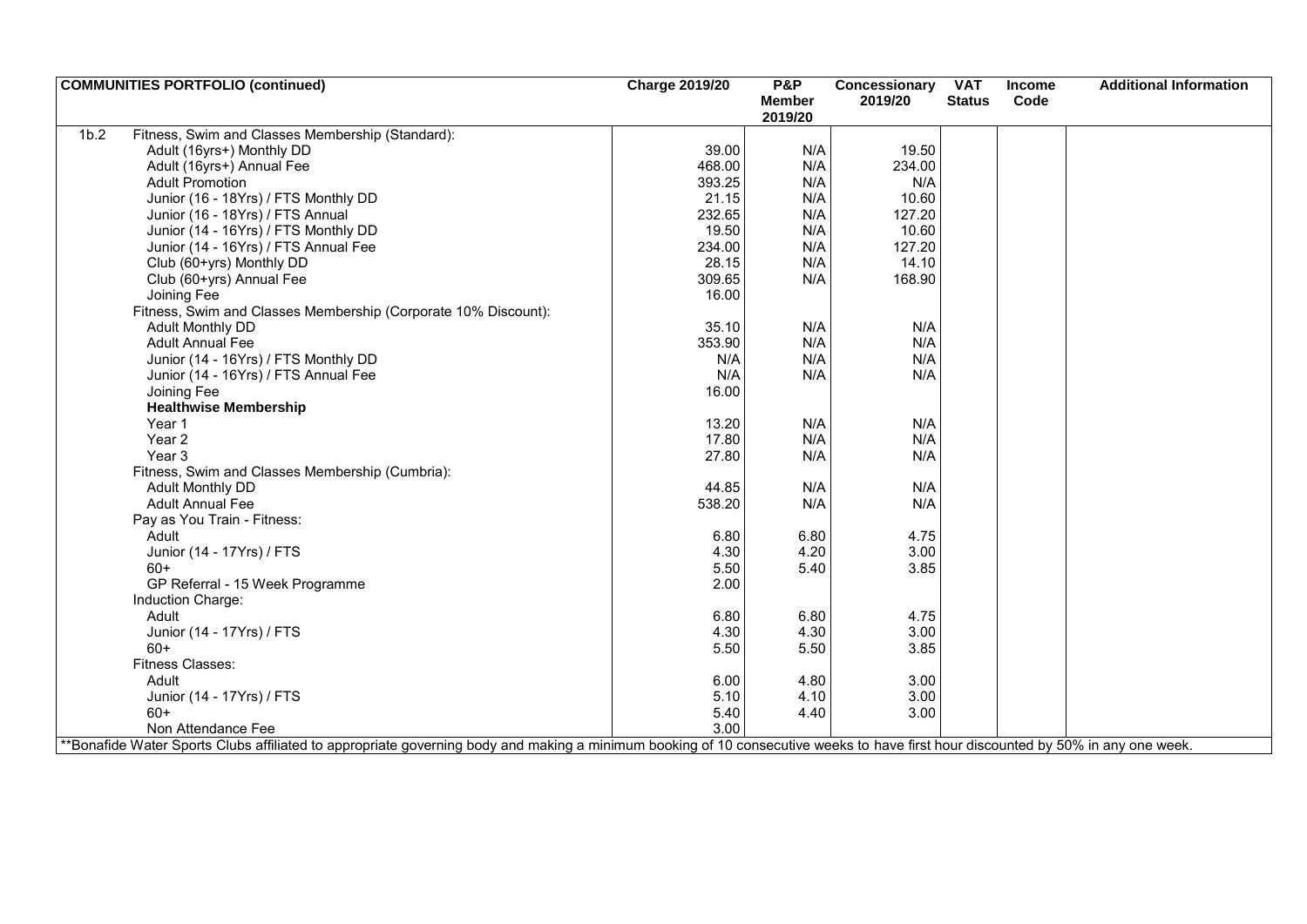|      | <b>COMMUNITIES PORTFOLIO (continued)</b>                                               | <b>Charge 2019/20</b> | <b>P&amp;P</b> | Concessionary | <b>VAT</b>    | Income | <b>Additional Information</b> |
|------|----------------------------------------------------------------------------------------|-----------------------|----------------|---------------|---------------|--------|-------------------------------|
|      |                                                                                        |                       | <b>Member</b>  |               | <b>Status</b> | Code   |                               |
|      |                                                                                        |                       | 2019/20        | 2019/20       |               |        |                               |
| 1b.3 | <b>Club Room</b>                                                                       |                       |                |               |               |        |                               |
|      | Staff training and approved use                                                        | Free                  | N/A            | N/A           |               |        |                               |
|      | Bonafide sports club meetings                                                          | 8.90                  | N/A            | N/A           |               |        | Per meeting (up to 3 hours)   |
|      | Non-commercial hire                                                                    | 8.90                  | N/A            | N/A           |               |        | Per hour                      |
|      | Commercial hire                                                                        | 17.80                 | N/A            | N/A           |               |        | Per hour                      |
|      | 1b.4 Activity Room 1 (Eden Room) Size 10.00 X 11.50m                                   |                       |                |               |               |        |                               |
|      | Use by affiliated Club / hour                                                          | 24.40                 | N/A            | N/A           |               |        |                               |
|      | Use by commercial organisation / hour                                                  | 32.50                 | N/A            | N/A           |               |        |                               |
|      | Voluntary organisation / hour                                                          | 24.40                 | N/A            | N/A           |               |        |                               |
|      | 1b.5 Activity Room 2 (Eamont Room) New Spinning Room                                   |                       |                |               |               |        |                               |
|      | Use by affiliated Club / hour                                                          | 8.90                  | N/A            | N/A           |               |        |                               |
|      | Use by commercial organisation / hour                                                  | 17.80                 | N/A            | N/A           |               |        |                               |
|      | Voluntary organisation / hour                                                          | 8.90                  | N/A            | N/A           |               |        |                               |
|      | 1b.6 Committee Room, adjacent to ATP                                                   |                       |                |               |               |        |                               |
|      | Use by affiliated Club / hour                                                          | 8.30                  | N/A            | N/A           |               |        |                               |
|      | Use by commercial organisation / hour                                                  | 13.80                 | N/A            | N/A           |               |        |                               |
|      | Voluntary organisation / hour                                                          | 8.30                  | N/A            | N/A           |               |        |                               |
|      | 1b.7 Frenchfield Pavilion Facilities                                                   |                       |                |               |               |        |                               |
|      | <b>Ground Floor Pavilion Room</b>                                                      |                       |                |               |               |        |                               |
|      | Use by affiliated Club / hour                                                          | 8.15                  | N/A            | N/A           |               |        | Per hour                      |
|      | Use by commercial organisation / hour                                                  | 13.05                 | N/A            | N/A           |               |        | Per hour                      |
|      | Voluntary organisation / hour                                                          | 11.45                 | N/A            | N/A           |               |        | Per hour                      |
|      | <b>First Floor Meeting Area</b>                                                        |                       |                |               |               |        |                               |
|      | Use by affiliated Club / hour                                                          | 8.15                  | N/A            | N/A           |               |        | Per hour                      |
|      | Use by commercial organisation / hour                                                  | 13.05                 | N/A            | N/A           |               |        | Per hour                      |
|      | Voluntary organisation / hour                                                          | 11.45                 | N/A            | N/A           |               |        | Per hour                      |
|      | Kitchen for food preparation                                                           |                       |                |               |               |        |                               |
|      | Use by any organisation                                                                | 4.10                  | N/A            | N/A           |               |        | Per hour/or by negotiation    |
| 1b.8 | <b>Sports Hall &amp; Related Activities</b>                                            |                       |                |               |               |        |                               |
|      | Full Hall (6 Badminton Courts) Peak Time                                               | 58.00                 | N/A            | N/A           |               |        | Per hour                      |
|      | 1/2 Hall (3 Badminton Courts) Peak Time                                                | 31.90                 | N/A            | N/A           |               |        | Per hour                      |
|      |                                                                                        |                       |                |               |               |        |                               |
|      | Casual Badminton / Short Tennis (50 minute session)                                    |                       | 9.60           |               |               |        | Per Court                     |
|      | <b>Adult Peak Time</b>                                                                 | 12.00                 |                | 6.00<br>3.50  |               |        | Per Court                     |
|      | Junior (under 18) /FTS Peak Time<br>60+ Club                                           | 7.00                  | 5.60           |               |               |        |                               |
|      |                                                                                        |                       |                |               |               |        |                               |
|      | Badminton - Court                                                                      | 9.60                  | N/A            | N/A           |               |        |                               |
|      | Table Tennis - Table                                                                   | 9.60                  | N/A            | N/A           |               |        |                               |
|      | Hire of Sports Hall for Events Full Day                                                |                       |                |               |               |        |                               |
|      | Half Hire of Sports Hall for Events Day                                                |                       |                |               |               |        |                               |
|      | Note The hire of the Sports Hall for events is at the discretion of the contractor and |                       |                |               |               |        |                               |
|      | Eden District Council. The above charges are for guidance only. Actual charge          |                       |                |               |               |        |                               |
|      | will depend on the type of event and the likely income to be generated from the        |                       |                |               |               |        |                               |
|      | activity. In certain instances, a profit share may be implemented.                     |                       |                |               |               |        |                               |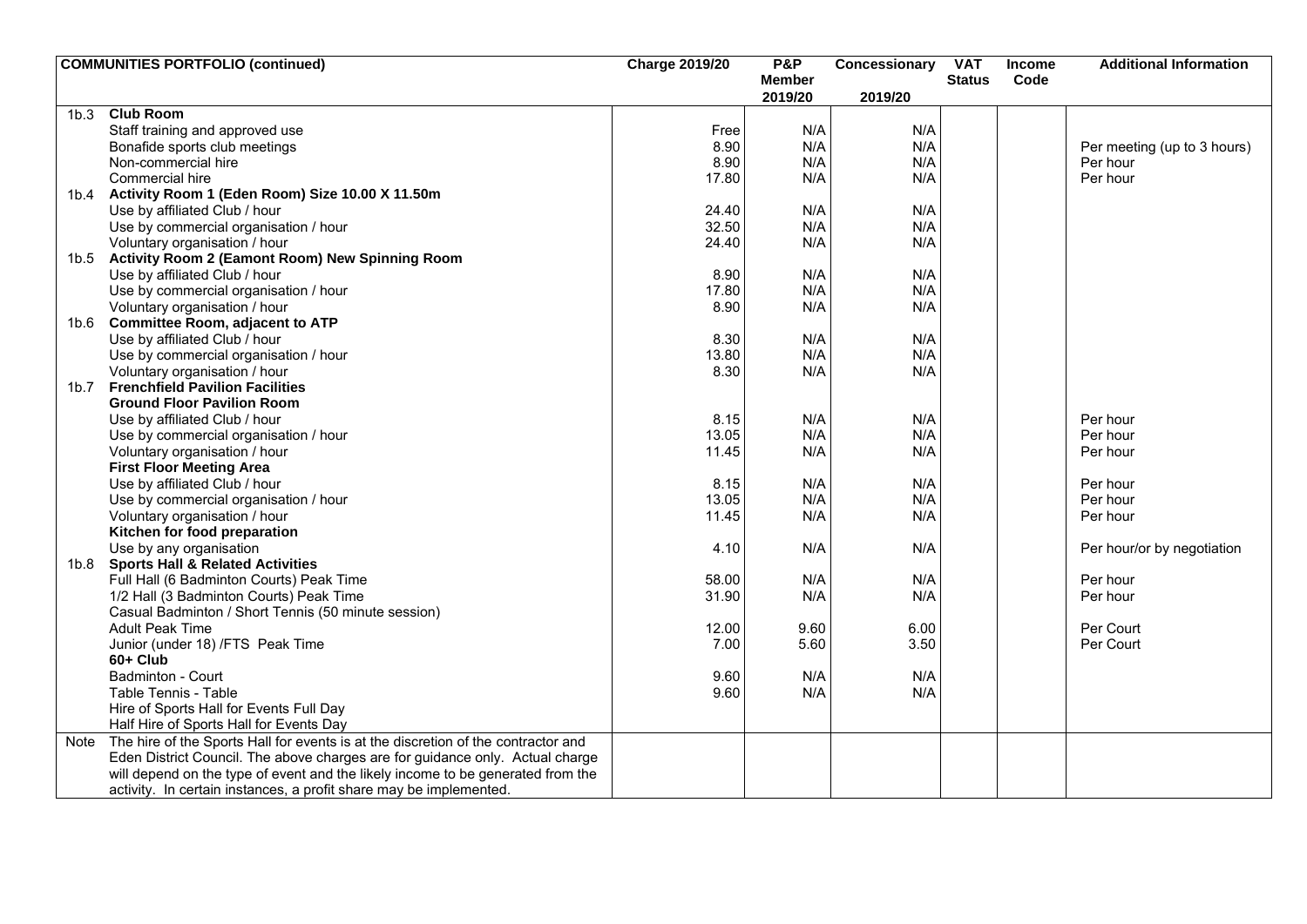| 2019/20<br>2019/20<br>Spinning Class & Others - As Fitness Class Pricing<br>6.00<br>Single Adult<br>Single Junior<br>5.10<br>Single 60+<br>5.40<br>3.00<br>Non Attendance Fee<br>2.70<br>Trampolining 1 Lesson (50 week & leisure card)<br>4.50<br>4.50<br>N/A<br>Trampolining 10 week block<br>N/A<br>N/A<br>Trampolining 14 week block<br>63.00<br>37.80<br>63.00<br>Trampolining 2017 - DD Monthly Option<br>N/A<br>N/A<br>N/A<br>Gymnastics Lesson 1 Lesson (50 week & leisure card)<br>3.20<br>5.20<br>5.20<br>Gymnastics 10 week block<br>N/A<br>N/A<br>N/A<br>Gymnastics 14 week block<br>72.80<br>72.80<br>36.40<br>Gymnastics 2017 - DD Monthly Option<br>20.58<br>20.58<br>12.67<br>1b.9<br><b>Parties</b><br>Sports Hall/Astroturf Party<br>70.00<br>N/A<br>N/A<br>N/A<br>N/A<br>12.50<br>Additional Instructor<br>N/A<br>N/A<br>Pool Party<br>110.00<br>N/A<br><b>Climbing Wall Party</b><br>70.00<br>N/A<br><b>Additional Instructor</b><br>25.00<br>N/A<br>N/A<br>Jungle Jacks Party (£10 per child min booking 10 children includes food and<br>100.00<br>N/A<br>N/A<br>bag)<br><b>Trampolining Party</b><br>89.00<br>N/A<br>N/A<br>N/A<br><b>Gymnastics Party</b><br>89.00<br>N/A<br>5.50<br>N/A<br>N/A<br>Party Food - Per Child<br>Party Bag Only - Per Child<br>2.75<br>N/A<br>N/A<br>1b.10 Hire of Equipment<br>Table Tennis Bat No Charge Made.<br>Included in Hire<br>Charge<br>Deposit No Charge Made.<br>Included in Hire<br>Charge<br>No Charge Made.<br><b>Short Tennis Raquet</b><br>Included in Hire<br>Charge<br>Deposit No Charge Made.<br>Included in Hire<br>Charge<br>No Charge Made.<br>Football<br>Included in Hire<br>Charge<br>No Charge Made.<br>Deposit<br>Included in Hire<br>Charge<br>Sports Hall peak time rates apply:<br>Note<br>Weekdays - AS PUBLISHED | <b>COMMUNITIES PORTFOLIO (continued)</b> | <b>Charge 2019/20</b> | <b>P&amp;P</b> | Concessionary | <b>VAT</b>    | <b>Income</b> | <b>Additional Information</b> |
|-------------------------------------------------------------------------------------------------------------------------------------------------------------------------------------------------------------------------------------------------------------------------------------------------------------------------------------------------------------------------------------------------------------------------------------------------------------------------------------------------------------------------------------------------------------------------------------------------------------------------------------------------------------------------------------------------------------------------------------------------------------------------------------------------------------------------------------------------------------------------------------------------------------------------------------------------------------------------------------------------------------------------------------------------------------------------------------------------------------------------------------------------------------------------------------------------------------------------------------------------------------------------------------------------------------------------------------------------------------------------------------------------------------------------------------------------------------------------------------------------------------------------------------------------------------------------------------------------------------------------------------------------------------------------------------------------------------------------------------------------------------------------------------------------------|------------------------------------------|-----------------------|----------------|---------------|---------------|---------------|-------------------------------|
|                                                                                                                                                                                                                                                                                                                                                                                                                                                                                                                                                                                                                                                                                                                                                                                                                                                                                                                                                                                                                                                                                                                                                                                                                                                                                                                                                                                                                                                                                                                                                                                                                                                                                                                                                                                                       |                                          |                       | <b>Member</b>  |               | <b>Status</b> | Code          |                               |
|                                                                                                                                                                                                                                                                                                                                                                                                                                                                                                                                                                                                                                                                                                                                                                                                                                                                                                                                                                                                                                                                                                                                                                                                                                                                                                                                                                                                                                                                                                                                                                                                                                                                                                                                                                                                       |                                          |                       |                |               |               |               |                               |
|                                                                                                                                                                                                                                                                                                                                                                                                                                                                                                                                                                                                                                                                                                                                                                                                                                                                                                                                                                                                                                                                                                                                                                                                                                                                                                                                                                                                                                                                                                                                                                                                                                                                                                                                                                                                       |                                          |                       |                |               |               |               |                               |
|                                                                                                                                                                                                                                                                                                                                                                                                                                                                                                                                                                                                                                                                                                                                                                                                                                                                                                                                                                                                                                                                                                                                                                                                                                                                                                                                                                                                                                                                                                                                                                                                                                                                                                                                                                                                       |                                          |                       |                |               |               |               |                               |
|                                                                                                                                                                                                                                                                                                                                                                                                                                                                                                                                                                                                                                                                                                                                                                                                                                                                                                                                                                                                                                                                                                                                                                                                                                                                                                                                                                                                                                                                                                                                                                                                                                                                                                                                                                                                       |                                          |                       |                |               |               |               |                               |
|                                                                                                                                                                                                                                                                                                                                                                                                                                                                                                                                                                                                                                                                                                                                                                                                                                                                                                                                                                                                                                                                                                                                                                                                                                                                                                                                                                                                                                                                                                                                                                                                                                                                                                                                                                                                       |                                          |                       |                |               |               |               |                               |
|                                                                                                                                                                                                                                                                                                                                                                                                                                                                                                                                                                                                                                                                                                                                                                                                                                                                                                                                                                                                                                                                                                                                                                                                                                                                                                                                                                                                                                                                                                                                                                                                                                                                                                                                                                                                       |                                          |                       |                |               |               |               |                               |
|                                                                                                                                                                                                                                                                                                                                                                                                                                                                                                                                                                                                                                                                                                                                                                                                                                                                                                                                                                                                                                                                                                                                                                                                                                                                                                                                                                                                                                                                                                                                                                                                                                                                                                                                                                                                       |                                          |                       |                |               |               |               |                               |
|                                                                                                                                                                                                                                                                                                                                                                                                                                                                                                                                                                                                                                                                                                                                                                                                                                                                                                                                                                                                                                                                                                                                                                                                                                                                                                                                                                                                                                                                                                                                                                                                                                                                                                                                                                                                       |                                          |                       |                |               |               |               |                               |
|                                                                                                                                                                                                                                                                                                                                                                                                                                                                                                                                                                                                                                                                                                                                                                                                                                                                                                                                                                                                                                                                                                                                                                                                                                                                                                                                                                                                                                                                                                                                                                                                                                                                                                                                                                                                       |                                          |                       |                |               |               |               |                               |
|                                                                                                                                                                                                                                                                                                                                                                                                                                                                                                                                                                                                                                                                                                                                                                                                                                                                                                                                                                                                                                                                                                                                                                                                                                                                                                                                                                                                                                                                                                                                                                                                                                                                                                                                                                                                       |                                          |                       |                |               |               |               |                               |
|                                                                                                                                                                                                                                                                                                                                                                                                                                                                                                                                                                                                                                                                                                                                                                                                                                                                                                                                                                                                                                                                                                                                                                                                                                                                                                                                                                                                                                                                                                                                                                                                                                                                                                                                                                                                       |                                          |                       |                |               |               |               |                               |
|                                                                                                                                                                                                                                                                                                                                                                                                                                                                                                                                                                                                                                                                                                                                                                                                                                                                                                                                                                                                                                                                                                                                                                                                                                                                                                                                                                                                                                                                                                                                                                                                                                                                                                                                                                                                       |                                          |                       |                |               |               |               |                               |
|                                                                                                                                                                                                                                                                                                                                                                                                                                                                                                                                                                                                                                                                                                                                                                                                                                                                                                                                                                                                                                                                                                                                                                                                                                                                                                                                                                                                                                                                                                                                                                                                                                                                                                                                                                                                       |                                          |                       |                |               |               |               |                               |
|                                                                                                                                                                                                                                                                                                                                                                                                                                                                                                                                                                                                                                                                                                                                                                                                                                                                                                                                                                                                                                                                                                                                                                                                                                                                                                                                                                                                                                                                                                                                                                                                                                                                                                                                                                                                       |                                          |                       |                |               |               |               |                               |
|                                                                                                                                                                                                                                                                                                                                                                                                                                                                                                                                                                                                                                                                                                                                                                                                                                                                                                                                                                                                                                                                                                                                                                                                                                                                                                                                                                                                                                                                                                                                                                                                                                                                                                                                                                                                       |                                          |                       |                |               |               |               |                               |
|                                                                                                                                                                                                                                                                                                                                                                                                                                                                                                                                                                                                                                                                                                                                                                                                                                                                                                                                                                                                                                                                                                                                                                                                                                                                                                                                                                                                                                                                                                                                                                                                                                                                                                                                                                                                       |                                          |                       |                |               |               |               |                               |
|                                                                                                                                                                                                                                                                                                                                                                                                                                                                                                                                                                                                                                                                                                                                                                                                                                                                                                                                                                                                                                                                                                                                                                                                                                                                                                                                                                                                                                                                                                                                                                                                                                                                                                                                                                                                       |                                          |                       |                |               |               |               |                               |
|                                                                                                                                                                                                                                                                                                                                                                                                                                                                                                                                                                                                                                                                                                                                                                                                                                                                                                                                                                                                                                                                                                                                                                                                                                                                                                                                                                                                                                                                                                                                                                                                                                                                                                                                                                                                       |                                          |                       |                |               |               |               |                               |
|                                                                                                                                                                                                                                                                                                                                                                                                                                                                                                                                                                                                                                                                                                                                                                                                                                                                                                                                                                                                                                                                                                                                                                                                                                                                                                                                                                                                                                                                                                                                                                                                                                                                                                                                                                                                       |                                          |                       |                |               |               |               |                               |
|                                                                                                                                                                                                                                                                                                                                                                                                                                                                                                                                                                                                                                                                                                                                                                                                                                                                                                                                                                                                                                                                                                                                                                                                                                                                                                                                                                                                                                                                                                                                                                                                                                                                                                                                                                                                       |                                          |                       |                |               |               |               |                               |
|                                                                                                                                                                                                                                                                                                                                                                                                                                                                                                                                                                                                                                                                                                                                                                                                                                                                                                                                                                                                                                                                                                                                                                                                                                                                                                                                                                                                                                                                                                                                                                                                                                                                                                                                                                                                       |                                          |                       |                |               |               |               |                               |
|                                                                                                                                                                                                                                                                                                                                                                                                                                                                                                                                                                                                                                                                                                                                                                                                                                                                                                                                                                                                                                                                                                                                                                                                                                                                                                                                                                                                                                                                                                                                                                                                                                                                                                                                                                                                       |                                          |                       |                |               |               |               |                               |
|                                                                                                                                                                                                                                                                                                                                                                                                                                                                                                                                                                                                                                                                                                                                                                                                                                                                                                                                                                                                                                                                                                                                                                                                                                                                                                                                                                                                                                                                                                                                                                                                                                                                                                                                                                                                       |                                          |                       |                |               |               |               |                               |
|                                                                                                                                                                                                                                                                                                                                                                                                                                                                                                                                                                                                                                                                                                                                                                                                                                                                                                                                                                                                                                                                                                                                                                                                                                                                                                                                                                                                                                                                                                                                                                                                                                                                                                                                                                                                       |                                          |                       |                |               |               |               |                               |
|                                                                                                                                                                                                                                                                                                                                                                                                                                                                                                                                                                                                                                                                                                                                                                                                                                                                                                                                                                                                                                                                                                                                                                                                                                                                                                                                                                                                                                                                                                                                                                                                                                                                                                                                                                                                       |                                          |                       |                |               |               |               |                               |
|                                                                                                                                                                                                                                                                                                                                                                                                                                                                                                                                                                                                                                                                                                                                                                                                                                                                                                                                                                                                                                                                                                                                                                                                                                                                                                                                                                                                                                                                                                                                                                                                                                                                                                                                                                                                       |                                          |                       |                |               |               |               |                               |
|                                                                                                                                                                                                                                                                                                                                                                                                                                                                                                                                                                                                                                                                                                                                                                                                                                                                                                                                                                                                                                                                                                                                                                                                                                                                                                                                                                                                                                                                                                                                                                                                                                                                                                                                                                                                       |                                          |                       |                |               |               |               |                               |
|                                                                                                                                                                                                                                                                                                                                                                                                                                                                                                                                                                                                                                                                                                                                                                                                                                                                                                                                                                                                                                                                                                                                                                                                                                                                                                                                                                                                                                                                                                                                                                                                                                                                                                                                                                                                       |                                          |                       |                |               |               |               |                               |
|                                                                                                                                                                                                                                                                                                                                                                                                                                                                                                                                                                                                                                                                                                                                                                                                                                                                                                                                                                                                                                                                                                                                                                                                                                                                                                                                                                                                                                                                                                                                                                                                                                                                                                                                                                                                       |                                          |                       |                |               |               |               |                               |
|                                                                                                                                                                                                                                                                                                                                                                                                                                                                                                                                                                                                                                                                                                                                                                                                                                                                                                                                                                                                                                                                                                                                                                                                                                                                                                                                                                                                                                                                                                                                                                                                                                                                                                                                                                                                       |                                          |                       |                |               |               |               |                               |
|                                                                                                                                                                                                                                                                                                                                                                                                                                                                                                                                                                                                                                                                                                                                                                                                                                                                                                                                                                                                                                                                                                                                                                                                                                                                                                                                                                                                                                                                                                                                                                                                                                                                                                                                                                                                       |                                          |                       |                |               |               |               |                               |
|                                                                                                                                                                                                                                                                                                                                                                                                                                                                                                                                                                                                                                                                                                                                                                                                                                                                                                                                                                                                                                                                                                                                                                                                                                                                                                                                                                                                                                                                                                                                                                                                                                                                                                                                                                                                       |                                          |                       |                |               |               |               |                               |
|                                                                                                                                                                                                                                                                                                                                                                                                                                                                                                                                                                                                                                                                                                                                                                                                                                                                                                                                                                                                                                                                                                                                                                                                                                                                                                                                                                                                                                                                                                                                                                                                                                                                                                                                                                                                       |                                          |                       |                |               |               |               |                               |
|                                                                                                                                                                                                                                                                                                                                                                                                                                                                                                                                                                                                                                                                                                                                                                                                                                                                                                                                                                                                                                                                                                                                                                                                                                                                                                                                                                                                                                                                                                                                                                                                                                                                                                                                                                                                       |                                          |                       |                |               |               |               |                               |
|                                                                                                                                                                                                                                                                                                                                                                                                                                                                                                                                                                                                                                                                                                                                                                                                                                                                                                                                                                                                                                                                                                                                                                                                                                                                                                                                                                                                                                                                                                                                                                                                                                                                                                                                                                                                       |                                          |                       |                |               |               |               |                               |
|                                                                                                                                                                                                                                                                                                                                                                                                                                                                                                                                                                                                                                                                                                                                                                                                                                                                                                                                                                                                                                                                                                                                                                                                                                                                                                                                                                                                                                                                                                                                                                                                                                                                                                                                                                                                       |                                          |                       |                |               |               |               |                               |
|                                                                                                                                                                                                                                                                                                                                                                                                                                                                                                                                                                                                                                                                                                                                                                                                                                                                                                                                                                                                                                                                                                                                                                                                                                                                                                                                                                                                                                                                                                                                                                                                                                                                                                                                                                                                       |                                          |                       |                |               |               |               |                               |
|                                                                                                                                                                                                                                                                                                                                                                                                                                                                                                                                                                                                                                                                                                                                                                                                                                                                                                                                                                                                                                                                                                                                                                                                                                                                                                                                                                                                                                                                                                                                                                                                                                                                                                                                                                                                       |                                          |                       |                |               |               |               |                               |
|                                                                                                                                                                                                                                                                                                                                                                                                                                                                                                                                                                                                                                                                                                                                                                                                                                                                                                                                                                                                                                                                                                                                                                                                                                                                                                                                                                                                                                                                                                                                                                                                                                                                                                                                                                                                       |                                          |                       |                |               |               |               |                               |
|                                                                                                                                                                                                                                                                                                                                                                                                                                                                                                                                                                                                                                                                                                                                                                                                                                                                                                                                                                                                                                                                                                                                                                                                                                                                                                                                                                                                                                                                                                                                                                                                                                                                                                                                                                                                       |                                          |                       |                |               |               |               |                               |
|                                                                                                                                                                                                                                                                                                                                                                                                                                                                                                                                                                                                                                                                                                                                                                                                                                                                                                                                                                                                                                                                                                                                                                                                                                                                                                                                                                                                                                                                                                                                                                                                                                                                                                                                                                                                       |                                          |                       |                |               |               |               |                               |
|                                                                                                                                                                                                                                                                                                                                                                                                                                                                                                                                                                                                                                                                                                                                                                                                                                                                                                                                                                                                                                                                                                                                                                                                                                                                                                                                                                                                                                                                                                                                                                                                                                                                                                                                                                                                       |                                          |                       |                |               |               |               |                               |
|                                                                                                                                                                                                                                                                                                                                                                                                                                                                                                                                                                                                                                                                                                                                                                                                                                                                                                                                                                                                                                                                                                                                                                                                                                                                                                                                                                                                                                                                                                                                                                                                                                                                                                                                                                                                       |                                          |                       |                |               |               |               |                               |
|                                                                                                                                                                                                                                                                                                                                                                                                                                                                                                                                                                                                                                                                                                                                                                                                                                                                                                                                                                                                                                                                                                                                                                                                                                                                                                                                                                                                                                                                                                                                                                                                                                                                                                                                                                                                       |                                          |                       |                |               |               |               |                               |
|                                                                                                                                                                                                                                                                                                                                                                                                                                                                                                                                                                                                                                                                                                                                                                                                                                                                                                                                                                                                                                                                                                                                                                                                                                                                                                                                                                                                                                                                                                                                                                                                                                                                                                                                                                                                       |                                          |                       |                |               |               |               |                               |
|                                                                                                                                                                                                                                                                                                                                                                                                                                                                                                                                                                                                                                                                                                                                                                                                                                                                                                                                                                                                                                                                                                                                                                                                                                                                                                                                                                                                                                                                                                                                                                                                                                                                                                                                                                                                       | Weekends - AS PUBLISHED                  |                       |                |               |               |               |                               |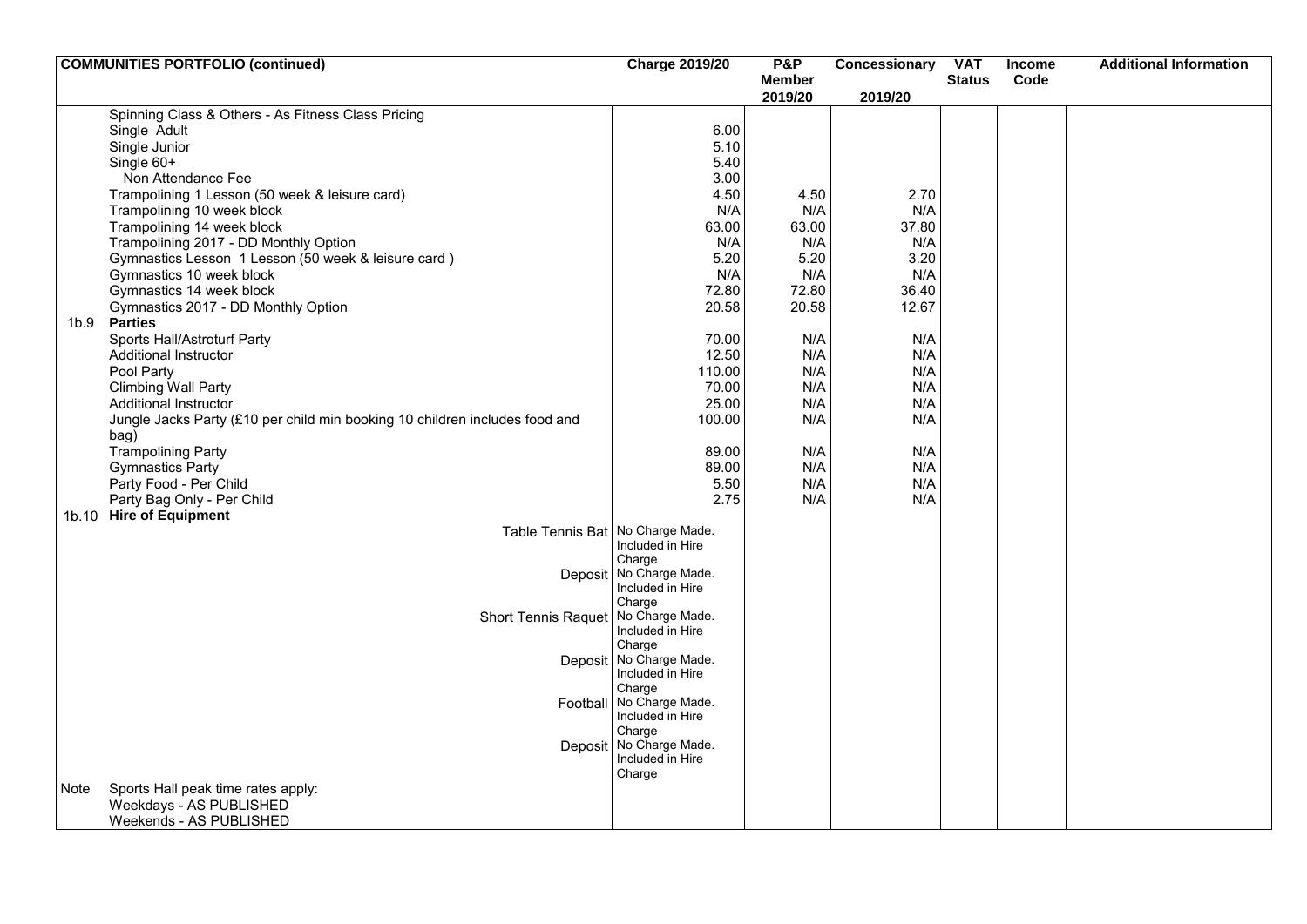|      | <b>COMMUNITIES PORTFOLIO (continued)</b>                        | <b>Charge 2019/20</b> | <b>P&amp;P</b> | Concessionary | <b>VAT</b>    | <b>Income</b> | <b>Additional Information</b> |
|------|-----------------------------------------------------------------|-----------------------|----------------|---------------|---------------|---------------|-------------------------------|
|      |                                                                 |                       | <b>Member</b>  |               | <b>Status</b> | Code          |                               |
|      |                                                                 |                       | 2019/20        | 2019/20       |               |               |                               |
|      | 1b.11 Artificial Turf Pitch                                     |                       |                |               |               |               |                               |
|      | Hire of full pitch (per hour) Adult Peak Time                   | 56.00                 | N/A            | N/A           |               |               | Per hour                      |
|      | Hire of full pitch (per hour ) Junior (under 18) /FTS Peak Time | 39.20                 | N/A            | N/A           |               |               | Per hour                      |
|      | Hire of 1/3 pitch (per hour) Adult Peak Time                    | 19.60                 | N/A            | N/A           |               |               | Per hour                      |
|      | Hire of 1/3 pitch (per hour ) Junior (under 18) /FTS Peak Time  | 13.80                 | N/A            | N/A           |               |               | Per hour                      |
|      | 1b.12 Climbing Wall                                             |                       |                |               |               |               |                               |
|      | <b>Adult Climb</b>                                              | 6.50                  | 5.20           | 3.25          |               |               |                               |
|      | Adult OAP                                                       | 6.50                  | 5.20           | 3.25          |               |               |                               |
|      | Junior (under 18) /FTS Climb                                    | 4.70                  | 3.75           | 2.35          |               |               |                               |
|      | 6 Month Climb Cards                                             |                       |                |               |               |               |                               |
|      | Adult 6 Month Climb                                             | 208.00                | 166.40         | 104.00        |               |               |                               |
|      | Junior (under 18) /FTS 6 Month Climb                            | 126.90                | 101.25         | 63.45         |               |               |                               |
|      | Climbing lessons                                                |                       |                |               |               |               |                               |
|      | Adult - 5 lesson block                                          | N/A                   | N/A            | N/A           |               |               | 1 hour lessons                |
|      | Adult - 14 lesson block                                         | 91.00                 | 72.80          | 45.50         |               |               |                               |
|      | Junior (under 18) /FTS - 5 lesson block                         | N/A                   | N/A            | N/A           |               |               | 1 hour lessons                |
|      | Junior (under 16) /FTS - 14 lesson block                        | 65.80                 | 52.50          | 32.90         |               |               |                               |
|      | 1b.13 Indoor Bowls Hall                                         |                       |                |               |               |               |                               |
|      | Annual Membership Fee - Adult                                   | 58.00                 | 46.40          | N/A           |               |               |                               |
|      | Annual Membership Fee - Junior (under 18) /FTS                  | 16.00                 | 12.80          | N/A           |               |               |                               |
|      | Annual Membership Fee - 60+                                     | 58.00                 | 46.40          | N/A           |               |               |                               |
|      | DD -Available Purchase April only and Members only              | 25.83                 |                |               |               |               |                               |
|      | <b>Bowls Session:</b>                                           |                       |                |               |               |               |                               |
|      | Member - Adult                                                  | 3.10                  | 2.40           | N/A           |               |               |                               |
|      | Member - Junior (under 16) /FTS                                 | 1.85                  | 1.45           | N/A           |               |               |                               |
|      | Member - 60+                                                    | 3.10                  | 2.40           | N/A           |               |               |                               |
|      | Non Member - Adult                                              | 5.20                  | 4.10           | N/A           |               |               |                               |
|      | Non Member - Junior (under 16) /FTS                             | 3.10                  | 2.45           | N/A           |               |               |                               |
|      | Non Member - 60+                                                | 5.20                  | 4.10           | N/A           |               |               |                               |
| 1c.  | <b>Appleby Swimming Pool</b>                                    |                       |                |               |               |               |                               |
| 1c.1 | Swimming                                                        |                       |                |               |               |               |                               |
|      | Adult                                                           | 4.50                  | 3.60           | 2.25          |               |               |                               |
|      | Junior (Under 18) / FTS                                         | 2.90                  | 2.30           | 1.45          |               |               |                               |
|      | $60 +$                                                          | 2.90                  | 2.30           | 1.45          |               |               |                               |
|      | Under 5's                                                       | Free                  |                |               |               |               |                               |
|      | Aquafit                                                         | 4.50                  | 3.60           | 2.25          |               |               |                               |
|      | Spectator                                                       | Free                  | Free           | Free          |               |               |                               |
|      | Swimming Lessons - Adult 1 Lesson                               | 7.80                  | 6.10           | 3.90          |               |               |                               |
|      | - 1 to 1 Swim Lesson                                            | 14.20                 | N/A            | N/A           |               |               |                               |
|      | - Adult 14 Lessons                                              | 93.60                 | 60.00          | 46.80         |               |               |                               |
|      | - Junior (under 18)/FTS/60+ 1 Lesson                            | 5.00                  | 5.00           | 2.50          |               |               |                               |
|      | - Junior (under 18) 14 Lessons                                  | 70.00                 | 70.00          | 35.00         |               |               |                               |
|      | - Junior (under 18)/FTS/60+ MONTHLY DD FROM JAN 2013            | 20.83                 | 20.83          | 10.42         |               |               |                               |
|      | - Pre school 5 Lessons                                          | 27.00                 | N/A            | 13.50         |               |               |                               |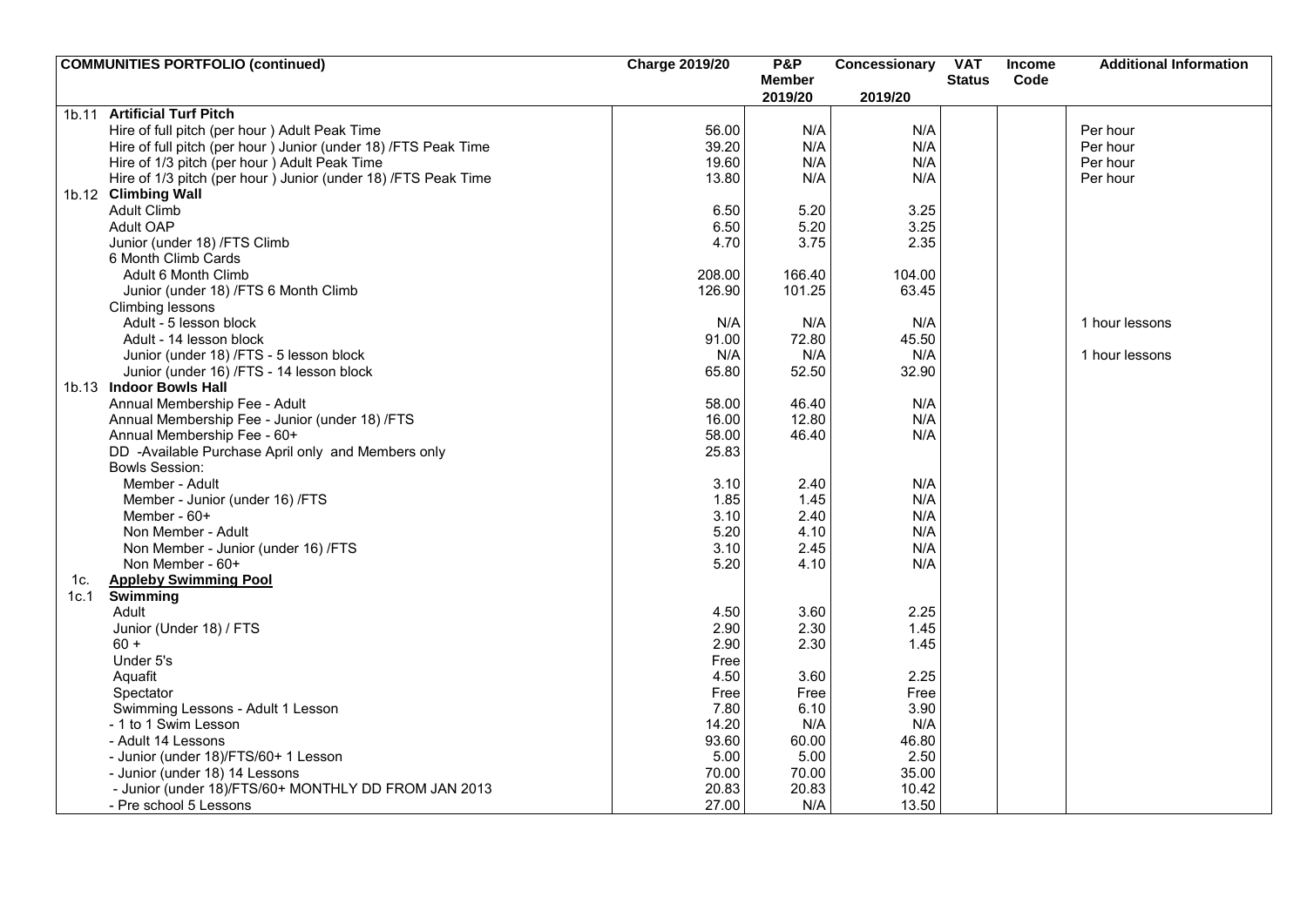| <b>COMMUNITIES PORTFOLIO (continued)</b>                       | <b>Charge 2019/20</b> | P&P           | Concessionary | <b>VAT</b>    | Income | <b>Additional Information</b> |
|----------------------------------------------------------------|-----------------------|---------------|---------------|---------------|--------|-------------------------------|
|                                                                |                       | <b>Member</b> |               | <b>Status</b> | Code   |                               |
| <b>Swimming Season Tickets</b>                                 |                       | 2019/20       | 2019/20       |               |        |                               |
| Adult Monthly DD                                               | 21.30                 | N/A           | 10.65         |               |        | Also<br>Unlimited use         |
| <b>Adult Annual Fee</b>                                        | 255.60                | N/A           | 127.80        |               |        | valid for<br>Unlimited use    |
| Junior (14 - 16Yrs) / FTS Monthly DD                           | 14.91                 | N/A           | 7.46          |               |        | Unlimited use<br>use at       |
| Junior (14 - 16Yrs) / FTS Annual Fee                           | 179.00                | N/A           | 89.50         |               |        | Penrith<br>Unlimited use      |
| 60+ Monthly DD                                                 | 14.91                 | N/A           | 7.46          |               |        | Unlimited use<br>Leisure      |
| 60+ Annual Fee                                                 | 179.00                | N/A           | 89.50         |               |        | Unlimited use ) Centre        |
| Joining Fee                                                    | 16.00                 | N/A           | N/A           |               |        |                               |
| Swimming Season Tickets (Cumbria Membership)                   |                       |               |               |               |        |                               |
|                                                                | 23.95                 | N/A           | N/A           |               |        | Unlimited use. Also valid at  |
| Adult Monthly DD                                               |                       |               |               |               |        | <b>Penrith Leisure Centre</b> |
| Pool Hire -                                                    |                       |               |               |               |        |                               |
| Penrith A.S.A.                                                 | 81.00                 | N/A           | N/A           |               |        | 2-hour session                |
| <b>Other Bodies</b>                                            | 95.50                 | N/A           | N/A           |               |        | Per hour                      |
| Galas (racing lanes)                                           | 95.50                 | N/A           | N/A           |               |        | Per hour                      |
| Water Sports Clubs                                             | 95.50                 | N/A           | N/A           |               |        | Clubs ** see note             |
| School Swimming - per hour (includes 2 members of staff)       | 95.50                 | N/A           | N/A           |               |        |                               |
| School Swimming Extra Teacher - Level 1                        | 10.37                 | N/A           | N/A           |               |        |                               |
| School Swimming Extra Teacher - Level 2                        | 12.35                 | N/A           | N/A           |               |        |                               |
| School Swimming Extra Lifeguard                                | 9.50                  | N/A           | N/A           |               |        |                               |
| Pool Party (Pool Only)                                         | 85.00                 | N/A           | N/A           |               |        |                               |
| FTS = Full Time Students                                       |                       |               |               |               |        |                               |
| 1c.2 Fitness, Swim and Classes Membership (Standard):          |                       |               |               |               |        |                               |
| Adult (16yrs+) Monthly DD                                      | 39.00                 | N/A           | 19.50         |               |        |                               |
| Adult (16yrs+) Annual Fee                                      | 468.00                | N/A           | 234.00        |               |        |                               |
| <b>Adult Promotion</b>                                         | 393.25                | N/A           | N/A           |               |        |                               |
| Junior (16 - 18Yrs) / FTS Monthly DD                           | 21.15                 | N/A           | 10.60         |               |        |                               |
| Junior (16 - 18Yrs) / FTS Annual                               | 232.65                | N/A           | 127.20        |               |        |                               |
| Junior (14 - 16Yrs) / FTS Monthly DD                           | 19.50                 | N/A           | 10.60         |               |        |                               |
| Junior (14 - 16Yrs) / FTS Annual Fee                           | 234.00                | N/A           | 127.20        |               |        |                               |
| Club (60+yrs) Monthly DD                                       | 28.15                 | N/A           | 14.10         |               |        |                               |
| Club (60+yrs) Annual Fee                                       | 309.65                | N/A           | 168.90        |               |        |                               |
| Joining Fee                                                    | 16.00                 |               |               |               |        |                               |
| Fitness, Swim and Classes Membership (Corporate 10% Discount): |                       |               |               |               |        |                               |
| <b>Adult Monthly DD</b>                                        | 35.10                 | N/A           | N/A           |               |        |                               |
| <b>Adult Annual Fee</b>                                        | 353.90                | N/A           | N/A           |               |        |                               |
| Junior (14 - 16Yrs) / FTS Monthly DD                           | N/A                   | N/A           | N/A           |               |        |                               |
| Junior (14 - 16Yrs) / FTS Annual Fee                           | N/A                   | N/A           | N/A           |               |        |                               |
| Joining Fee                                                    | 16.00                 |               |               |               |        |                               |
| <b>Healthwise Membership</b>                                   |                       |               |               |               |        |                               |
| Year 1                                                         | 13.20                 | N/A           | N/A           |               |        |                               |
| Year <sub>2</sub>                                              | 17.80                 | N/A           | N/A           |               |        |                               |
| Year 3                                                         | 27.80                 | N/A           | N/A           |               |        |                               |
| Fitness, Swim and Classes Membership (Cumbria):                |                       |               |               |               |        |                               |
| Adult Monthly DD                                               | 44.85                 | N/A           | N/A           |               |        |                               |
| <b>Adult Annual Fee</b>                                        | 538.20                | N/A           | N/A           |               |        |                               |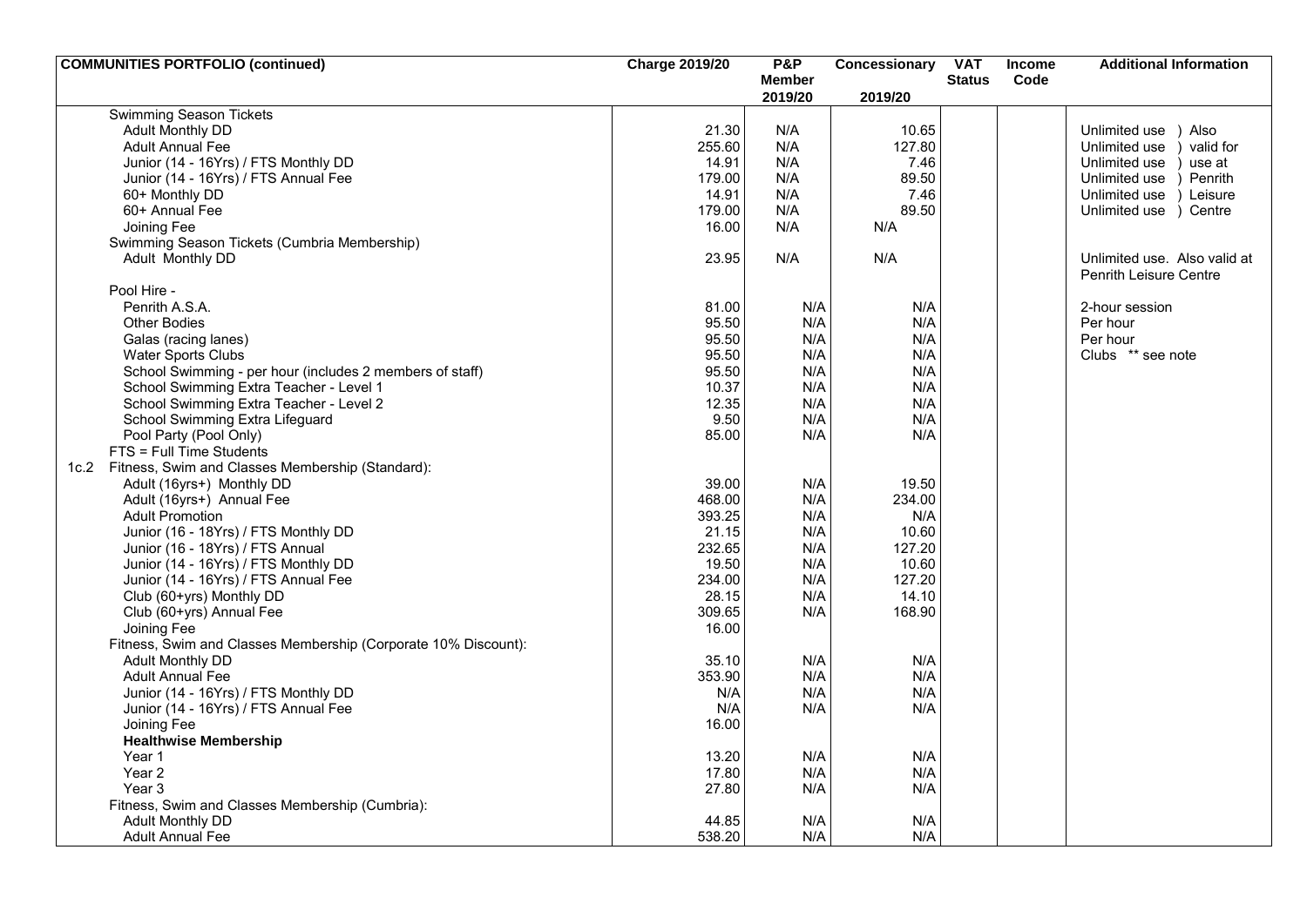|                | <b>COMMUNITIES PORTFOLIO (continued)</b>                                                                                                                                                   | <b>Charge 2019/20</b> | <b>P&amp;P</b> | Concessionary | <b>VAT</b>    | <b>Income</b> | <b>Additional Information</b> |
|----------------|--------------------------------------------------------------------------------------------------------------------------------------------------------------------------------------------|-----------------------|----------------|---------------|---------------|---------------|-------------------------------|
|                |                                                                                                                                                                                            |                       | <b>Member</b>  |               | <b>Status</b> | Code          |                               |
|                |                                                                                                                                                                                            |                       | 2019/20        | 2019/20       |               |               |                               |
|                | Pay as You Train - Fitness:                                                                                                                                                                |                       |                |               |               |               |                               |
|                | Adult                                                                                                                                                                                      | 6.80                  | 6.80           | 4.75          |               |               |                               |
|                | Junior (14 - 17Yrs) / FTS                                                                                                                                                                  | 4.30                  | 4.20           | 3.00          |               |               |                               |
|                | $60+$                                                                                                                                                                                      | 5.50                  | 5.40           | 3.85          |               |               |                               |
|                | GP Referral - 15 Week Programme                                                                                                                                                            | 2.00                  |                |               |               |               |                               |
|                | Induction Charge:                                                                                                                                                                          |                       |                |               |               |               |                               |
|                | Adult                                                                                                                                                                                      | 6.80                  | 6.80           | 4.75          |               |               |                               |
|                | Junior (14 - 17Yrs) / FTS                                                                                                                                                                  | 4.30                  | 4.30           | 3.00          |               |               |                               |
|                | $60+$                                                                                                                                                                                      | 5.50                  | 5.50           | 3.85          |               |               |                               |
|                | <b>Fitness Classes:</b>                                                                                                                                                                    |                       |                |               |               |               |                               |
|                | Adult                                                                                                                                                                                      | 6.00                  | 4.80           | 3.00          |               |               |                               |
|                | Junior (14 - 17Yrs) / FTS                                                                                                                                                                  | 5.10                  | 4.10           | 3.00          |               |               |                               |
|                | $60+$                                                                                                                                                                                      | 5.40                  | 4.40           | 3.00          |               |               |                               |
|                | Non Attendance Fee                                                                                                                                                                         | 3.00                  |                |               |               |               |                               |
|                | *Bonafide Water Sports Clubs affiliated to appropriate governing body and making a minimum booking of 10 consecutive weeks to have first hour discounted by 50% in any one week.           |                       |                |               |               |               |                               |
| 2.             | <b>USE OF PLAYING FIELDS</b>                                                                                                                                                               |                       |                |               |               |               |                               |
| 2а.            | <b>Seasonal Use</b>                                                                                                                                                                        |                       |                |               |               |               | Expressed as a charge per     |
|                |                                                                                                                                                                                            |                       |                |               |               |               | game                          |
|                | <b>Adults Pitch</b>                                                                                                                                                                        | 16.45                 |                |               |               |               |                               |
|                | Junior Pitch                                                                                                                                                                               | 9.90                  |                |               |               |               |                               |
|                | 9 v 9 Pitch                                                                                                                                                                                | 8.30                  |                |               |               |               |                               |
|                | Mini Soccer Pitch                                                                                                                                                                          | 6.50                  |                |               |               |               |                               |
| 2 <sub>b</sub> | <b>Occasional Use</b>                                                                                                                                                                      |                       |                |               |               |               |                               |
|                | <b>Adults Pitch</b>                                                                                                                                                                        | 48.50                 |                |               |               |               | Per occasion                  |
|                | Junior Pitch                                                                                                                                                                               | 29.20                 |                |               |               |               | Per occasion                  |
|                | 9 v 9 Pitch                                                                                                                                                                                | 24.40                 |                |               |               |               | Per occasion                  |
|                | Mini Soccer Pitch                                                                                                                                                                          | 19.15                 |                |               |               |               |                               |
|                | Hire of field for training (Football and Cricket)                                                                                                                                          |                       |                |               |               |               |                               |
|                | Adults (community groups)                                                                                                                                                                  | 8.40                  |                |               |               |               | Per occasion                  |
|                | Adults (non-community groups)                                                                                                                                                              | 19.65                 |                |               |               |               | Per occasion                  |
|                | Junior (community groups)                                                                                                                                                                  | 0.00                  |                |               |               |               | Per occasion                  |
|                | Junior (non-community groups)                                                                                                                                                              | 13.00                 |                |               |               |               | Per occasion                  |
|                | Hire of changing rooms (Adult and Junior)                                                                                                                                                  |                       |                |               |               |               |                               |
|                |                                                                                                                                                                                            | 13.00                 |                |               |               |               |                               |
|                | <b>Community Group Senior Club</b>                                                                                                                                                         |                       |                |               |               |               | Per match                     |
|                | Community Group U16 & U18s                                                                                                                                                                 | 7.45                  |                |               |               |               | Per match                     |
|                | <b>Community Group U15s</b>                                                                                                                                                                | 6.60                  |                |               |               |               | Per match                     |
|                | Non Community Senior                                                                                                                                                                       | 19.60                 |                |               |               |               | Per match                     |
|                | Non Community Junior                                                                                                                                                                       | 9.75                  |                |               |               |               | Per match                     |
|                | King George V Field Appleby                                                                                                                                                                | 255.00                |                |               |               |               | Per day (half field) Typical  |
|                |                                                                                                                                                                                            |                       |                |               |               |               | charge, actual to be          |
|                |                                                                                                                                                                                            |                       |                |               |               |               | determined on type of event   |
|                | Frenchfield Sports Field                                                                                                                                                                   | 485.00                |                |               |               |               | Per day (half field) Typical  |
|                |                                                                                                                                                                                            |                       |                |               |               |               | charge, actual to be          |
|                |                                                                                                                                                                                            |                       |                |               |               |               | determined on type of event   |
|                | It is proposed that the level of charge for hire of the pavilion room / kitchen will be at the discretion of the Assistant Director Commissioning and Technical Services, depending on the |                       |                |               |               |               |                               |
|                | facilities required and the type of organisation.                                                                                                                                          |                       |                |               |               |               |                               |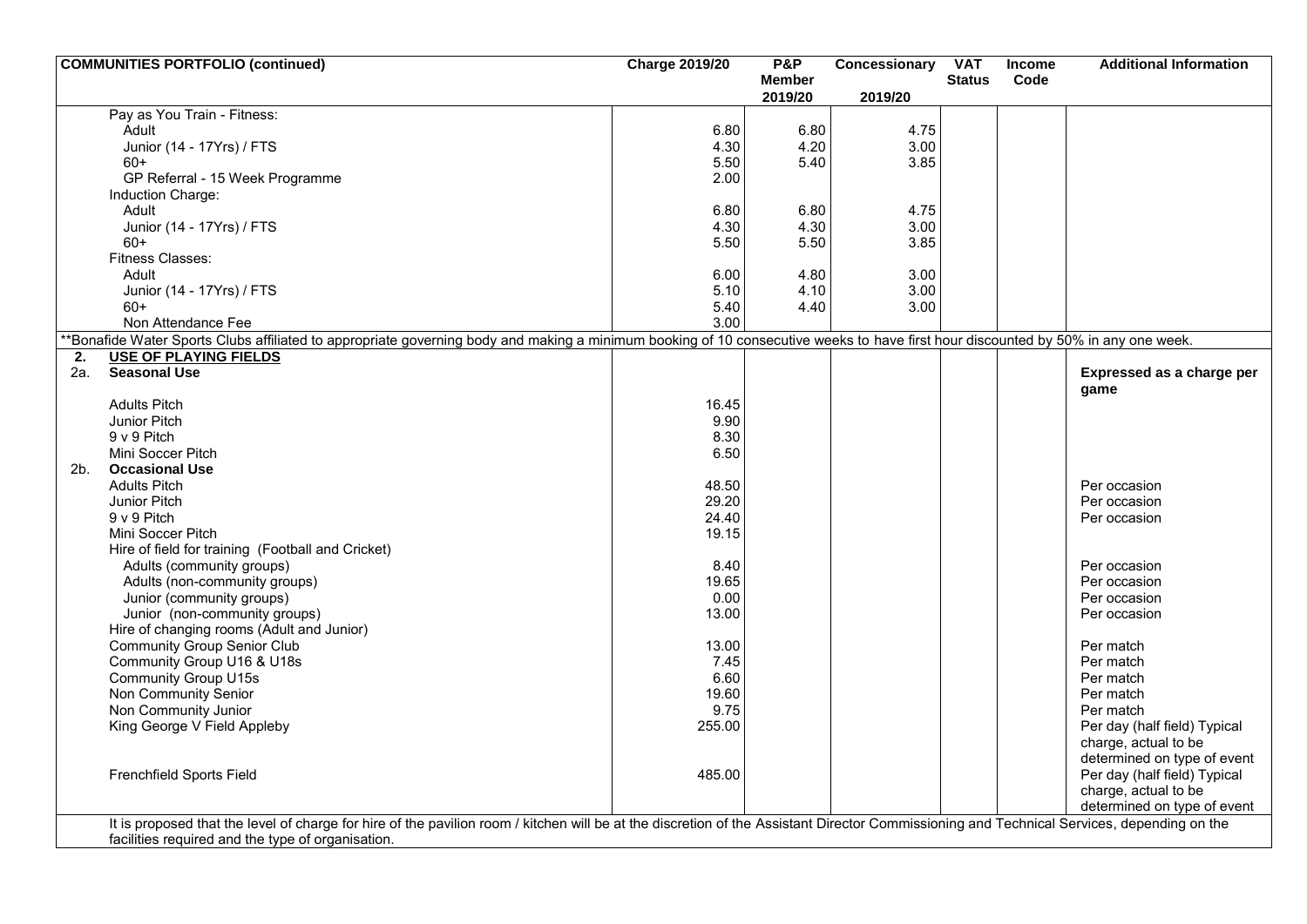|     | <b>COMMUNITIES PORTFOLIO (continued)</b>                                      | <b>Charge 2019/20</b> |  | <b>VAT</b>    | <b>Income</b> | <b>Additional Information</b> |
|-----|-------------------------------------------------------------------------------|-----------------------|--|---------------|---------------|-------------------------------|
|     |                                                                               |                       |  | <b>Status</b> | Code          |                               |
| 3.  | <b>PARKS AND OPEN SPACES</b>                                                  |                       |  |               |               | VAT Status "Incl" = Standard  |
|     |                                                                               |                       |  |               |               | Rate VAT Included (1)         |
| 3а. | <b>Games Admission Charges - Castle Park, Penrith</b>                         |                       |  |               |               |                               |
|     | Tennis                                                                        |                       |  |               |               |                               |
|     | Adult                                                                         | 2.70                  |  | Incl          | 02125-8053    | Per hour                      |
|     | Junior                                                                        | 1.60                  |  | Incl          | 02125-8054    | Per hour                      |
|     | Putting                                                                       |                       |  |               |               |                               |
|     | Adult                                                                         | 1.50                  |  | Incl          | 02125-8048    | Per round                     |
|     | Junior                                                                        | 1.30                  |  | Incl          | 02125-8049    | Per round                     |
|     | Obstacle golf                                                                 |                       |  |               |               |                               |
|     | Adult                                                                         | 2.00                  |  | Incl          | 02125-8058    | Per round                     |
|     | Junior                                                                        | 1.60                  |  | Incl          | 02125-8059    | Per round                     |
|     | Bowls                                                                         | 2.50                  |  | N/A           | 02125-8050    | Per hour/person               |
| 3b. | <b>Provision of Public Seating</b>                                            |                       |  |               |               |                               |
|     | Subject to availability (existing seat location or vacant seat location):     |                       |  |               |               |                               |
|     | Donation for a new seat (at an existing location) with an additional cost for | £450-£650             |  | O/S           | 02637-7201    |                               |
|     | a plaque or inscription                                                       |                       |  |               |               |                               |
|     | Donation for a new seat (new vacant location) including a 10 Year             | £1660-£1810           |  | O/S           | 02637-7201    |                               |
|     | Commuted Sum, with an additional cost for a plaque or inscription             |                       |  |               |               |                               |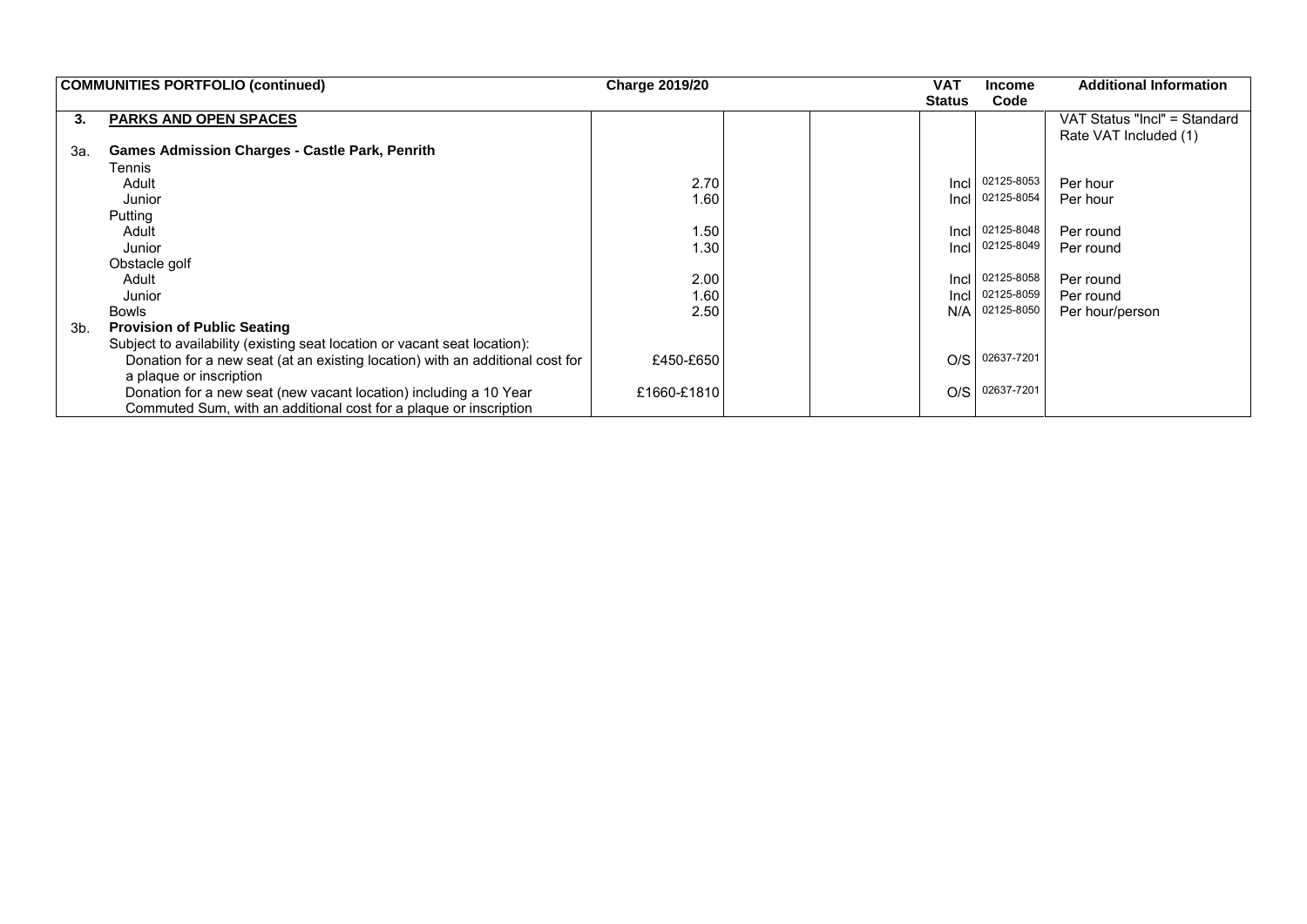#### **Commercial Services Portfolio**

|     | <b>COMMERCIAL SERVICES PORTFOLIO</b>      | <b>Charge 2019/20</b> | <b>VAT</b>    | <b>Income</b> | <b>Additional Information</b>                              |
|-----|-------------------------------------------|-----------------------|---------------|---------------|------------------------------------------------------------|
|     |                                           |                       | <b>Status</b> | Code          |                                                            |
| 1.  | <b>MARKETS</b>                            |                       |               |               | VAT Status "Zero" = Zero Rated (0)                         |
|     |                                           |                       |               |               | VAT Status "Incl" = Standard Rate                          |
|     |                                           |                       |               |               | VAT Included (1)                                           |
|     |                                           |                       |               |               | VAT Status "Excl" = Standard Rate<br>VAT Will Be Added (1) |
| 1а. | Great Dockray, Penrith                    |                       |               |               | VAT Status "Exempt" = Exempt                               |
|     |                                           |                       |               |               | From VAT (3)                                               |
|     | Pitch - per foot - April to October       | 1.25                  | Exempt        | 02162-8010    |                                                            |
|     | Pitch - per foot - November to March      | 1.25                  | Exempt        | 02162-8010    |                                                            |
| 1b. | Bandstand, Penrith (covered area)         |                       |               |               |                                                            |
|     | Pitch - per foot                          | 1.50                  | Exempt        | 02162-8010    |                                                            |
| 1c. | Appleby                                   |                       |               |               |                                                            |
|     | Pitch - per foot - April to October       | 1.35                  | Exempt        | 02164-8010    |                                                            |
|     | Pitch - per foot - November to March      | 1.15                  | Exempt        | 02164-8010    |                                                            |
| 1d. | <b>Farmers' Market</b>                    |                       |               |               |                                                            |
|     | <b>Full Stall</b>                         | 31.00                 | Exempt        | 02163-8010    |                                                            |
|     | <b>Half Stall</b>                         | 15.50                 | Exempt        | 02163-8010    |                                                            |
|     | Gazebo                                    | 18.50                 | Exempt        | 02163-8010    |                                                            |
| 2.  | <b>TOURISM</b>                            |                       |               |               |                                                            |
|     | Sale of publications                      | various               | Zero          | *****-7500    |                                                            |
|     | 'Book a bed' Scheme                       | 10% charge            | Incl          | *****-8000    | Charge is on full stay                                     |
|     | Advertising in visitor guides and website | Various               | Excl          | 02056-8000    |                                                            |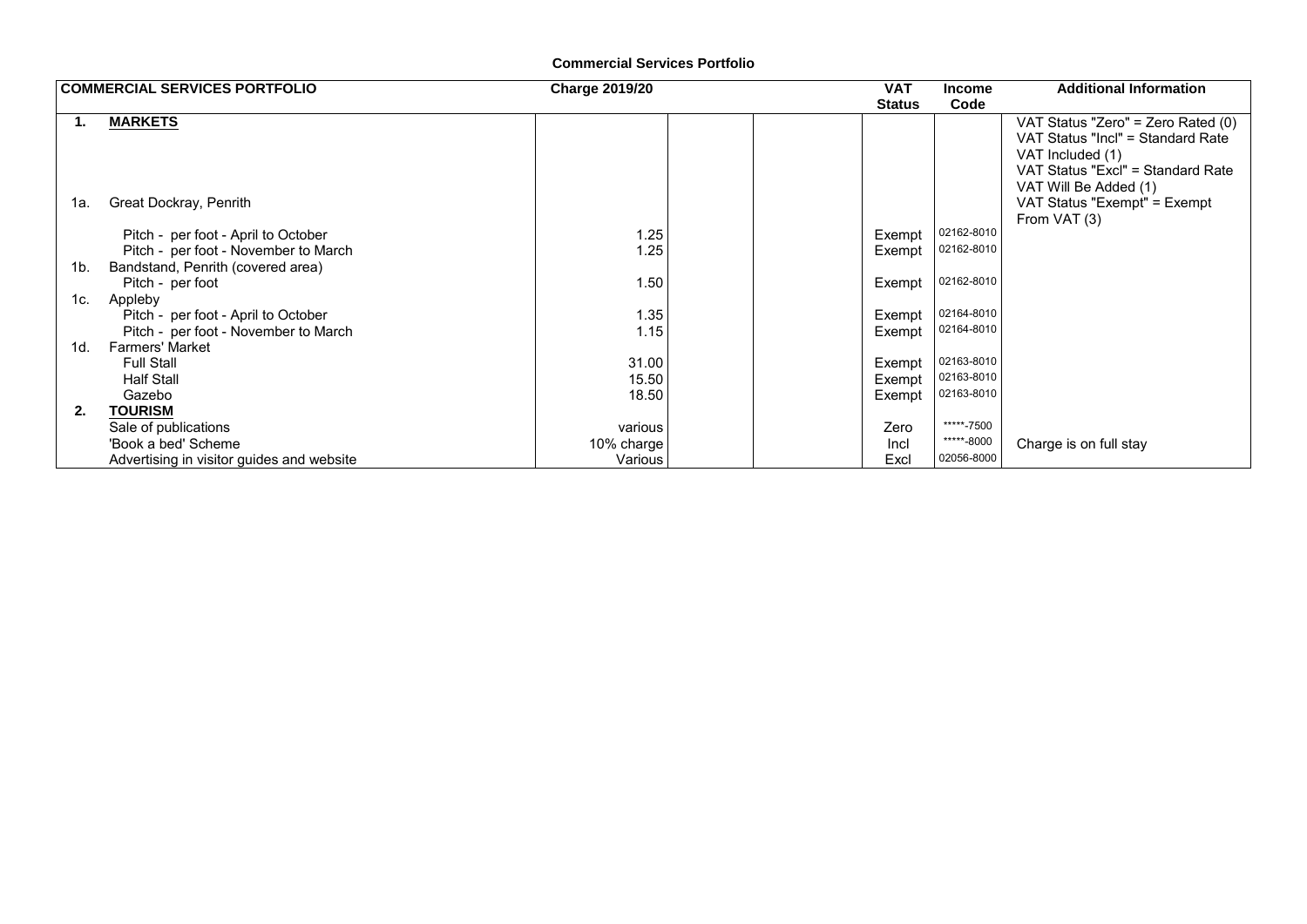# **Eden Development Portfolio**

|    | <b>EDEN DEVELOPMENT PORTFOLIO</b>                                                                                                                                                                                                     | <b>Charge 2019/20</b>                     | <b>VAT</b><br><b>Status</b>  | <b>Income</b><br>Code                                                   | <b>Additional Information</b>                                                                                                                |
|----|---------------------------------------------------------------------------------------------------------------------------------------------------------------------------------------------------------------------------------------|-------------------------------------------|------------------------------|-------------------------------------------------------------------------|----------------------------------------------------------------------------------------------------------------------------------------------|
| 1. | <b>LOCAL DEVELOPMENT FRAMEWORK DOCUMENTS:</b>                                                                                                                                                                                         |                                           |                              |                                                                         | VAT Status "Zero" = Zero<br>Rated (0)<br>VAT Status "Incl" = Standard<br>Rate VAT Included (1)<br>VAT Status "O/S" = Outside                 |
|    | Local Plan (1996)<br>Local Plan 2014 - 2032 (2018)<br>Local Plan 2014 - 2032 (2018) Proposals Map only<br>Neighbourhood Plan<br>Local Development Scheme<br>Statement of Community Involvement<br>Development Plan Documents:         | 54.00<br>54.00<br>19.80<br>38.00<br>28.00 | Zero<br>Zero<br>Zero<br>Zero | Zero 03004-7500<br>03004-7501<br>03004-7502<br>03004-7503<br>03004-7500 | the Scope of VAT (2)<br>Includes postage & packing<br>Includes postage & packing<br>Includes postage & packing<br>Includes postage & packing |
|    | Core Strategy                                                                                                                                                                                                                         | 28.00                                     | Zero                         | 03004-7500                                                              | )Minimum charge which may<br>be increased for large<br>documents                                                                             |
|    | SHLAA/ SHELAA<br><b>Annual Monitoring Report</b><br>Supplementary Planning Documents - first copy only<br>Supplementary Planning Documents - Additional Copies                                                                        | 110.00<br>22.00<br>38.00<br>38.00         | Zero<br>Zero<br>Zero         | Zero 03004-7500<br>03004-7500<br>03004-7500<br>03004-7500               |                                                                                                                                              |
| 2. | <b>PLANNING APPLICATION FEES:</b><br><b>Planning Application Fees</b><br><b>Planning Information Enquiry</b>                                                                                                                          | $***$<br>45.00                            | O/S<br>Incl                  | 03010-8000<br>03010-8040                                                | <b>Prescribed by Statute</b><br>Minimum Fee. Charge will be<br>greater for large or complex<br>enquiries                                     |
| 3. | Pre-Planning Application Advice Fees<br><b>MISCELLANEOUS</b><br>Sale of weekly list of applications<br>Sale of monthly list of decisions                                                                                              | $***$<br>100.00<br>100.00                 | Incl                         | 03010-8094<br>Incl 03010-7500<br>Incl 03010-7500                        | Annual charge<br>Annual charge                                                                                                               |
|    | **Refer to Planning Department for scales of fees and charges for Planning Application fees and Building Regulations charges. Alternatively you can view the Planning and building<br>section fees on the EDC website WWW.EDEN.GOV.UK |                                           |                              |                                                                         |                                                                                                                                              |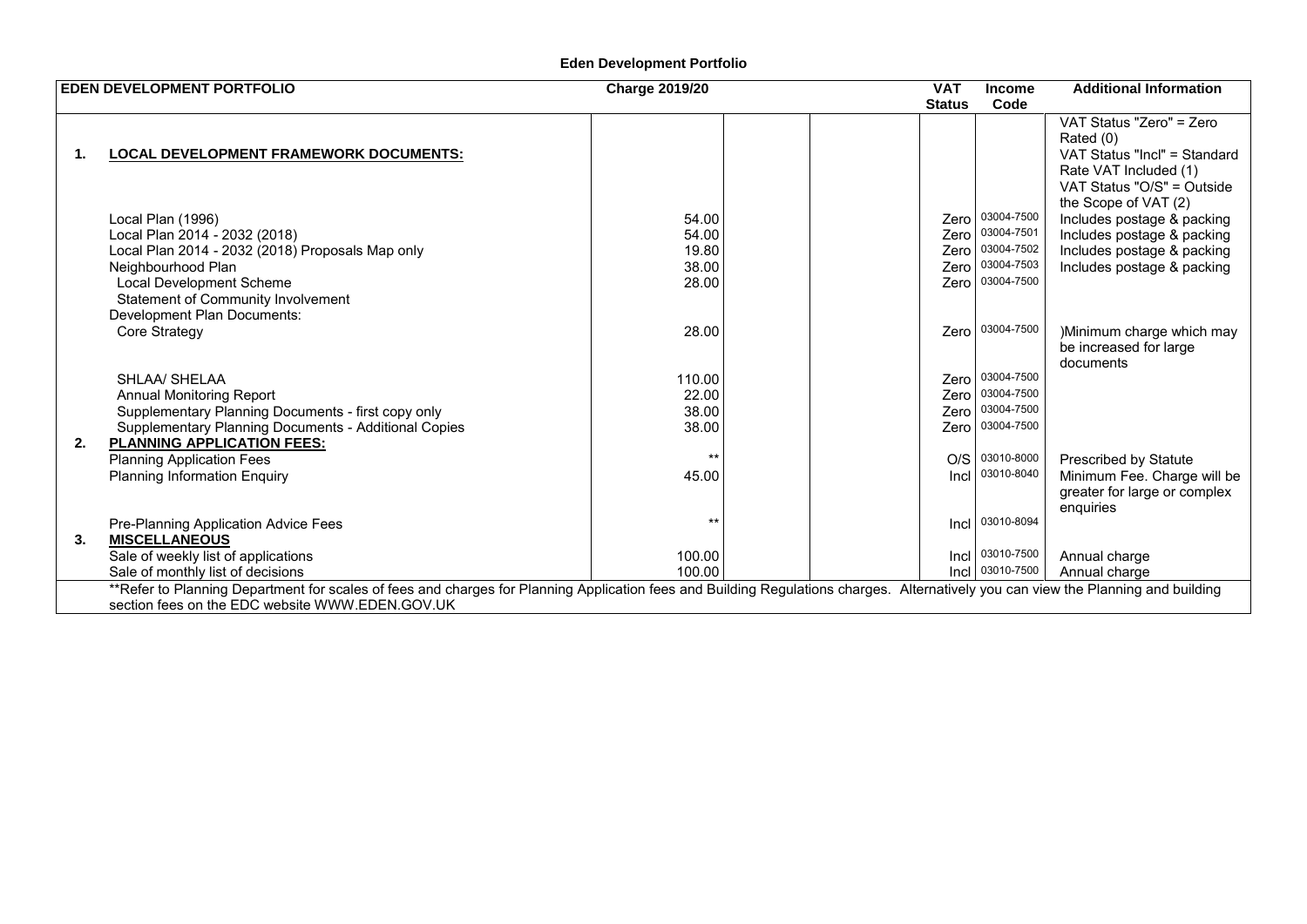# **Housing and Health Portfolio**

|                | <b>HOUSING AND HEALTH PORTFOLIO</b>                                                                                                                            | <b>Charge 2019/20</b> |  | <b>VAT</b>    | Income                   | <b>Additional Information</b>                            |
|----------------|----------------------------------------------------------------------------------------------------------------------------------------------------------------|-----------------------|--|---------------|--------------------------|----------------------------------------------------------|
|                |                                                                                                                                                                |                       |  | <b>Status</b> | Code                     |                                                          |
| $\mathbf{1}$ . | <b>ENVIRONMENTAL PERMIT FEES</b>                                                                                                                               |                       |  |               |                          | VAT Status "Excl" = Standard                             |
|                |                                                                                                                                                                |                       |  |               |                          | Rate VAT Will Be Added (1)                               |
|                |                                                                                                                                                                |                       |  |               |                          | VAT Status "O/S" = Outside                               |
|                |                                                                                                                                                                |                       |  |               |                          | the Scope of VAT (2)                                     |
|                | Environmental Permit Application and Subsistence Fees                                                                                                          | $***$                 |  |               | O/S 03027-8000           | Prescribed by the Local                                  |
|                |                                                                                                                                                                |                       |  |               |                          | Authority Permits for Part B                             |
|                |                                                                                                                                                                |                       |  |               |                          | installations and mobile plant                           |
|                |                                                                                                                                                                |                       |  |               |                          | and solvent emission                                     |
|                |                                                                                                                                                                |                       |  |               |                          | activities (fees and charges)                            |
|                |                                                                                                                                                                |                       |  |               |                          | (England) Scheme 2017 and<br>Local Authority Permits for |
|                |                                                                                                                                                                |                       |  |               |                          | Part A (2) installations and                             |
|                |                                                                                                                                                                |                       |  |               |                          | small waste incineration (fees                           |
|                |                                                                                                                                                                |                       |  |               |                          | and charges) (England)                                   |
|                |                                                                                                                                                                |                       |  |               |                          | Scheme 2017                                              |
|                | Copy of an entry in Register                                                                                                                                   | 6.00                  |  | Excl          | 03027-8000               |                                                          |
|                | Copy of entire Register                                                                                                                                        | 600.00                |  | Excl          | 03027-8000               |                                                          |
|                | Visual Inspection of Register                                                                                                                                  | No Charge             |  |               |                          |                                                          |
|                | **Refer to Environmental Permit page on EDC website for details of fees and charges, https://www.eden.gov.uk/your-environment/pollution/environmental-permits/ |                       |  |               |                          |                                                          |
| 2.             | <b>CONTROL OF DOGS (CLAIMING OF STRAYS)</b>                                                                                                                    |                       |  |               |                          | VAT Status "Incl" = Standard                             |
|                |                                                                                                                                                                |                       |  |               |                          | Rate VAT Included (1)                                    |
|                |                                                                                                                                                                |                       |  |               |                          | VAT Status "9" = Non                                     |
|                |                                                                                                                                                                |                       |  |               |                          | reportable Income (9)<br>VAT Status "O/S" = Outside      |
|                |                                                                                                                                                                |                       |  |               |                          | the Scope of VAT (2)                                     |
|                | Dog Owner:                                                                                                                                                     |                       |  |               |                          |                                                          |
|                | Prescribed fee                                                                                                                                                 | 25.00                 |  | "9"           | 03045-8040               | Prescribed by statute                                    |
|                | Transportation costs which occur out of hours                                                                                                                  | Charge Set by         |  | "9"           | 03045-8040               |                                                          |
|                |                                                                                                                                                                | Contractor            |  | "9"           |                          |                                                          |
|                | Additional fee for second or subsequent stray dog                                                                                                              | 85.00                 |  | "9"           | 03045-8040               |                                                          |
|                | Other person - by negotiation                                                                                                                                  |                       |  |               |                          |                                                          |
|                | Micro Chipping of Dogs:                                                                                                                                        |                       |  |               |                          |                                                          |
|                | Chipping of dogs                                                                                                                                               | 25.00                 |  | Incl          | 03045-8084               | Available occasionally at dog                            |
|                |                                                                                                                                                                |                       |  |               |                          | shows                                                    |
|                | Fine for failing to pick up after a dog has fouled                                                                                                             | 75.00                 |  | "9"           | 03045-8042               | Set within Prescribed Limits                             |
|                | Fine for failing to have dog on lead in a Dog Control Area                                                                                                     | 75.00                 |  | "9"           | 03045-8042<br>03045-8042 | Set within Prescribed Limits                             |
|                | Fine for allowing dog to enter a dog exclusion area as defined by the                                                                                          | 75.00                 |  | "Q"           |                          | Set within Prescribed Limits                             |
| 3.             | Dog Control Order (Eden) 2013<br><b>ENVIRONMENTAL ENQUIRIES</b>                                                                                                |                       |  |               |                          |                                                          |
|                | <b>Historical Land Use Enquiry</b>                                                                                                                             | 45.00                 |  | O/S           | 03051-8000               | Per Half Hour                                            |
|                | Food / Other Business Enquiry (including Export Certificates)                                                                                                  | 45.00                 |  | O/S           | 03032-8000               | Per Half Hour                                            |
|                | Factual Statements Following an Accident                                                                                                                       | 45.00                 |  | O/S           | 03031-8000               | Per Half Hour                                            |
| 3а.            | <b>SERVING OF NOTICES -re Drains (USUALLY UNDERTAKEN BY UTILITY</b>                                                                                            | 50.00                 |  | O/S           | 03037-8000               | <b>Charge Per Property</b>                               |
|                | <b>COMPANY)</b>                                                                                                                                                |                       |  |               |                          |                                                          |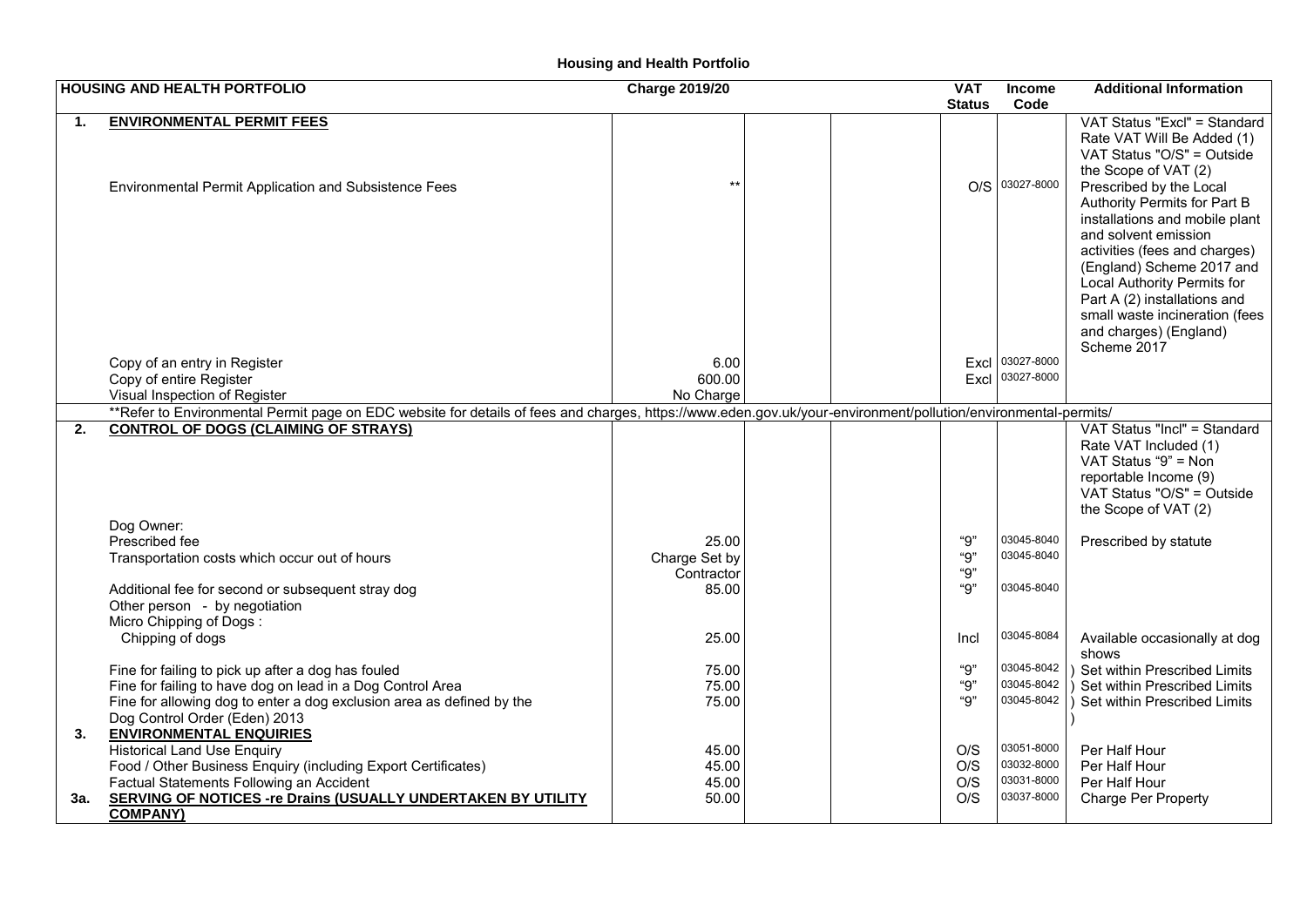|     | <b>HOUSING AND HEALTH PORTFOLIO (continued)</b>                                                                           | <b>Charge 2019/20</b> | <b>VAT</b>    |      | <b>Income</b>     | <b>Additional Information</b>                        |  |
|-----|---------------------------------------------------------------------------------------------------------------------------|-----------------------|---------------|------|-------------------|------------------------------------------------------|--|
|     |                                                                                                                           |                       | <b>Status</b> |      | Code              |                                                      |  |
|     | <b>HOUSING</b>                                                                                                            |                       |               |      |                   | VAT Status "Excl" = Standard                         |  |
|     |                                                                                                                           |                       |               |      |                   | Rate VAT Will Be Added (1)                           |  |
|     |                                                                                                                           |                       |               |      |                   | VAT Status "O/S" = Outside                           |  |
|     |                                                                                                                           |                       |               |      |                   | the Scope of VAT (2)<br>VAT Status "Exempt" =        |  |
|     |                                                                                                                           |                       |               |      |                   | Exempt From VAT (3)                                  |  |
|     |                                                                                                                           |                       |               |      |                   | VAT Status "9" = Non                                 |  |
|     |                                                                                                                           |                       |               |      |                   | Reportable Income (9)                                |  |
| 4a. | <b>Accommodation Certificate</b>                                                                                          |                       |               |      |                   |                                                      |  |
|     | Application to migrate to the UK and reside within Eden District                                                          | 110.00                |               | Excl | 02307-8109        |                                                      |  |
| 4b. | Enforcing The Smoke and Carbon Monoxide Alarm (England) Regulations                                                       |                       |               |      |                   |                                                      |  |
|     | 2015                                                                                                                      |                       |               |      |                   |                                                      |  |
|     | Penalty charge for first offence                                                                                          | 1,480.00              |               | "9"  | 02307-8031        |                                                      |  |
|     | Increase in penalty charge for each additional offence                                                                    | 1,000.00              |               | "Q"  | 02307-8031        |                                                      |  |
| 4c. | <b>Homelessness</b><br>Notional rent charged to people booked into EHA properties                                         | 21.33                 |               | O/S  | 02296-8040        |                                                      |  |
|     |                                                                                                                           |                       |               |      |                   | This equates to a weekly rent<br>of £149.31 which is |  |
|     |                                                                                                                           |                       |               |      |                   | approximately equal to                               |  |
|     |                                                                                                                           |                       |               |      |                   | Eden's standard rent for                             |  |
|     |                                                                                                                           |                       |               |      |                   | benefit purposes                                     |  |
| 4d. | <b>Interest Free Empty Property Loans</b>                                                                                 |                       |               |      |                   |                                                      |  |
|     | Administration of Loan Agreement for properties with registered title                                                     | 200.00                |               |      | Exempt 02292-8000 |                                                      |  |
|     | Administration of Loan Agreement for properties with unregistered title                                                   | 250.00                | Exempt        |      | 02292-8000        |                                                      |  |
|     | Supplementary charge for each additional unit when a property is being                                                    | 75.00                 | Exempt        |      | 02292-8000        |                                                      |  |
|     | subdivided to create multiple units. (The above charges apply for the first unit)<br>Land Registry fee to register Charge | 20.00                 | Exempt        |      | 02292-8000        |                                                      |  |
|     | Registration of charge for a Limited Company with Companies House                                                         | 6.45                  | Exempt        |      | 02292-8000        |                                                      |  |
| 4e. | <b>Licensing of Homes in Multiple Occupation</b>                                                                          |                       |               |      |                   |                                                      |  |
|     | Compulsory licensing of HMO's for properties which:                                                                       | 378.00                |               | O/S  | 02307-8078        | Scheme commenced on 6                                |  |
|     |                                                                                                                           |                       |               |      |                   | April 2006.                                          |  |
|     | Have five or more people in more than one household and have shared                                                       |                       |               |      |                   | Licence is renewable every 5                         |  |
|     | amenities such as bathrooms, toilets, and cooking facilities                                                              |                       |               |      |                   | Years                                                |  |
|     |                                                                                                                           |                       |               |      |                   | *See Note 1                                          |  |
|     | Supplementary charge for each additional letting where there are more than 5                                              | 25.00                 |               | O/S  | 02307-8078        |                                                      |  |
|     | households at time of original licensing<br>Re Licensing Fee                                                              | 236.00                |               | O/S  | 02307-8078        | *See Note 1                                          |  |
|     | Supplementary charge for each additional letting where there are more than 5                                              | 12.50                 |               | O/S  | 02307-8078        |                                                      |  |
|     | households at time of re licensing                                                                                        |                       |               |      |                   |                                                      |  |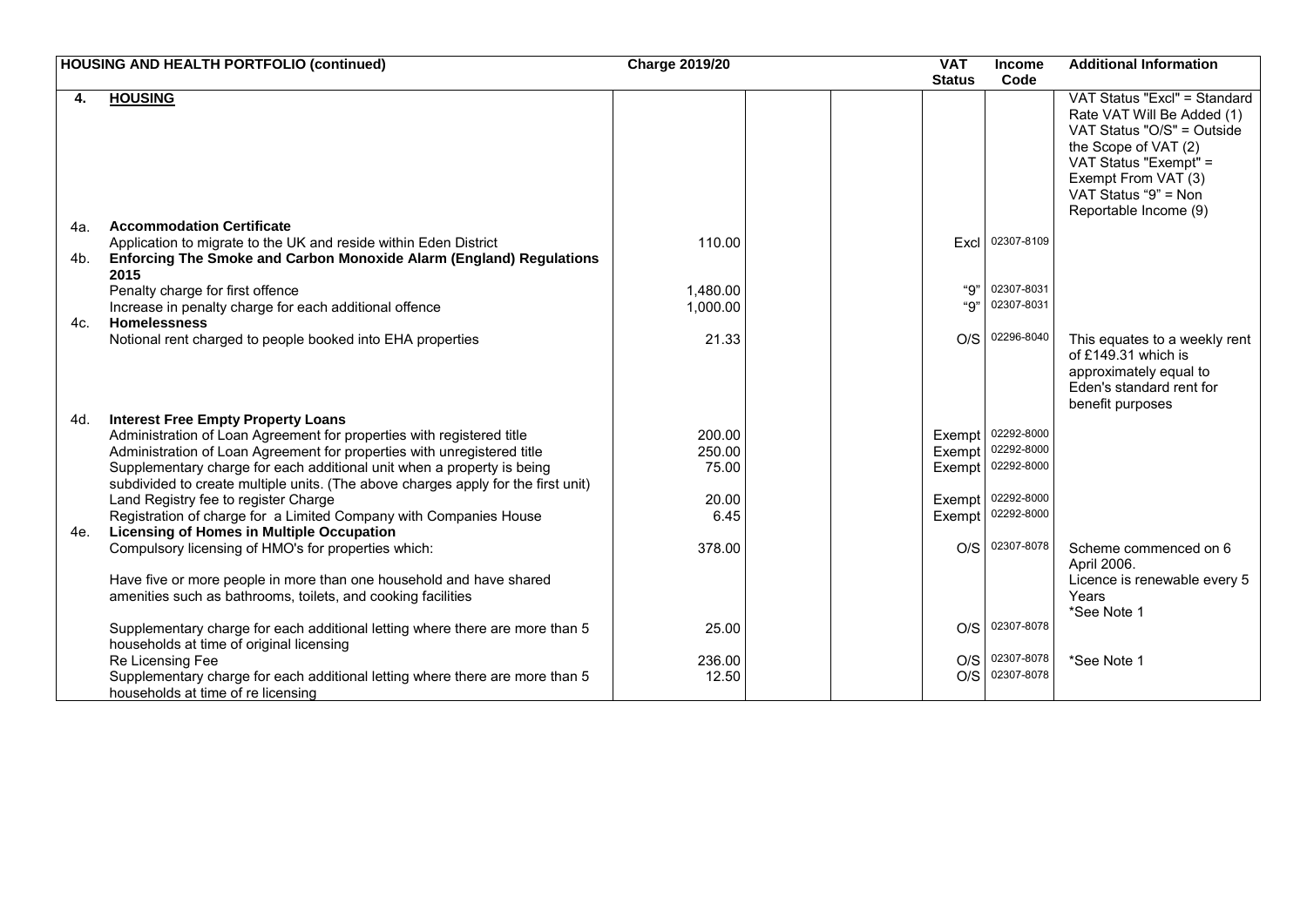| Code<br><b>Status</b><br>02307-8089<br>314.00<br>O/S<br><b>Service of Housing Act Notices</b><br>4f.<br><b>Storage of Furniture</b><br>4g.<br>02297-8040<br>16.00<br>O/S<br>Per week + 10% administration<br>**See Note 2<br>*Note 1: Existing Accredited Landlords will receive a 10% discount on new and re-issued licences.<br>**Note 2: The charge will apply for a maximum period of 12 weeks. These charges will not apply to those temporarily accommodated in fully furnished Safe-house properties.<br>VAT Status "O/S" = Outside<br>5.<br><b>LICENCE FEES ETC.</b><br>the Scope of VAT (2)<br><b>Miscellaneous Licence Fees Etc.</b><br>5a.<br>Riding Establishment:<br>03042-8001<br>O/S<br>3 horses or less<br>See new Rates<br>plus veterinary fees<br>03042-8001<br>O/S<br>See new Rates<br>plus veterinary fees<br>4 horses plus<br>03042-8001<br>O/S<br>See new Rates<br>Pet Shop licence<br>03042-8001<br>O/S<br>Dog Breeding licence<br>See new Rates<br>plus veterinary fees<br>03042-8001<br>O/S<br>Animal Boarding licence<br>See new Rates<br>O/S<br>03042-8001<br><b>Wild Animals licence</b><br>See new Rates<br>plus veterinary fees<br>03042-8001<br>O/S<br>plus veterinary fees<br>Zoo licence<br>225.00<br>03042-8001<br>O/S<br>Transfer of Zoo Licence<br>126.00<br>plus veterinary fees<br>03042-8040<br>O/S<br>* Veterinary Fees<br>at cost<br>Riding Establishment / Hiring Out Horses:<br>03042-8001<br>49.00<br>O/S<br>Plus * veterinary fees **<br>New Application Fee - 1 Year Licence<br>Inspection & Risk<br><b>Assessment Fee</b><br>03042-8001<br>49.00<br>O/S<br>Plus * veterinary fees **<br>Inspection & Risk<br>Assessment Fee x 2<br>03042-8001<br>42.50<br>O/S<br>Renewal Fee - 1 Year Licence<br>Plus * veterinary fees **<br>Inspection & Risk<br>Assessment Fee<br>03042-8001<br>42.50<br>O/S<br>Renewal Fee - 2 or 3 Year Licence<br>Plus * veterinary fees **<br>Inspection & Risk<br>Assessment Fee x 2<br>Animal Boarding Kennels:<br>03042-8001<br>49.00<br>O/S<br>New Application Fee - 1 Year Licence<br>Plus ** Inspection & Risk<br><b>Assessment Fee</b><br>03042-8001<br>49.00<br>O/S<br>Plus ** Inspection & Risk<br>New Application Fee - 2 or 3 Year Licence<br>Assessment Fee x 2<br>42.50<br>03042-8001<br>Renewal Fee - 1 Year Licence<br>O/S<br>Plus ** Inspection & Risk<br><b>Assessment Fee</b><br>03042-8001<br>Renewal Fee - 2 or 3 Year Licence<br>42.50<br>O/S<br>Plus ** Inspection & Risk | <b>HOUSING AND HEALTH PORTFOLIO (continued)</b> | <b>Charge 2019/20</b> |  | <b>VAT</b> | <b>Income</b> | <b>Additional Information</b> |
|-----------------------------------------------------------------------------------------------------------------------------------------------------------------------------------------------------------------------------------------------------------------------------------------------------------------------------------------------------------------------------------------------------------------------------------------------------------------------------------------------------------------------------------------------------------------------------------------------------------------------------------------------------------------------------------------------------------------------------------------------------------------------------------------------------------------------------------------------------------------------------------------------------------------------------------------------------------------------------------------------------------------------------------------------------------------------------------------------------------------------------------------------------------------------------------------------------------------------------------------------------------------------------------------------------------------------------------------------------------------------------------------------------------------------------------------------------------------------------------------------------------------------------------------------------------------------------------------------------------------------------------------------------------------------------------------------------------------------------------------------------------------------------------------------------------------------------------------------------------------------------------------------------------------------------------------------------------------------------------------------------------------------------------------------------------------------------------------------------------------------------------------------------------------------------------------------------------------------------------------------------------------------------------------------------------------------------------------------------------------------------------------------------------------------------------------------------------------------|-------------------------------------------------|-----------------------|--|------------|---------------|-------------------------------|
|                                                                                                                                                                                                                                                                                                                                                                                                                                                                                                                                                                                                                                                                                                                                                                                                                                                                                                                                                                                                                                                                                                                                                                                                                                                                                                                                                                                                                                                                                                                                                                                                                                                                                                                                                                                                                                                                                                                                                                                                                                                                                                                                                                                                                                                                                                                                                                                                                                                                       |                                                 |                       |  |            |               |                               |
|                                                                                                                                                                                                                                                                                                                                                                                                                                                                                                                                                                                                                                                                                                                                                                                                                                                                                                                                                                                                                                                                                                                                                                                                                                                                                                                                                                                                                                                                                                                                                                                                                                                                                                                                                                                                                                                                                                                                                                                                                                                                                                                                                                                                                                                                                                                                                                                                                                                                       |                                                 |                       |  |            |               |                               |
|                                                                                                                                                                                                                                                                                                                                                                                                                                                                                                                                                                                                                                                                                                                                                                                                                                                                                                                                                                                                                                                                                                                                                                                                                                                                                                                                                                                                                                                                                                                                                                                                                                                                                                                                                                                                                                                                                                                                                                                                                                                                                                                                                                                                                                                                                                                                                                                                                                                                       |                                                 |                       |  |            |               |                               |
|                                                                                                                                                                                                                                                                                                                                                                                                                                                                                                                                                                                                                                                                                                                                                                                                                                                                                                                                                                                                                                                                                                                                                                                                                                                                                                                                                                                                                                                                                                                                                                                                                                                                                                                                                                                                                                                                                                                                                                                                                                                                                                                                                                                                                                                                                                                                                                                                                                                                       |                                                 |                       |  |            |               |                               |
|                                                                                                                                                                                                                                                                                                                                                                                                                                                                                                                                                                                                                                                                                                                                                                                                                                                                                                                                                                                                                                                                                                                                                                                                                                                                                                                                                                                                                                                                                                                                                                                                                                                                                                                                                                                                                                                                                                                                                                                                                                                                                                                                                                                                                                                                                                                                                                                                                                                                       |                                                 |                       |  |            |               |                               |
|                                                                                                                                                                                                                                                                                                                                                                                                                                                                                                                                                                                                                                                                                                                                                                                                                                                                                                                                                                                                                                                                                                                                                                                                                                                                                                                                                                                                                                                                                                                                                                                                                                                                                                                                                                                                                                                                                                                                                                                                                                                                                                                                                                                                                                                                                                                                                                                                                                                                       |                                                 |                       |  |            |               |                               |
|                                                                                                                                                                                                                                                                                                                                                                                                                                                                                                                                                                                                                                                                                                                                                                                                                                                                                                                                                                                                                                                                                                                                                                                                                                                                                                                                                                                                                                                                                                                                                                                                                                                                                                                                                                                                                                                                                                                                                                                                                                                                                                                                                                                                                                                                                                                                                                                                                                                                       |                                                 |                       |  |            |               |                               |
|                                                                                                                                                                                                                                                                                                                                                                                                                                                                                                                                                                                                                                                                                                                                                                                                                                                                                                                                                                                                                                                                                                                                                                                                                                                                                                                                                                                                                                                                                                                                                                                                                                                                                                                                                                                                                                                                                                                                                                                                                                                                                                                                                                                                                                                                                                                                                                                                                                                                       |                                                 |                       |  |            |               |                               |
|                                                                                                                                                                                                                                                                                                                                                                                                                                                                                                                                                                                                                                                                                                                                                                                                                                                                                                                                                                                                                                                                                                                                                                                                                                                                                                                                                                                                                                                                                                                                                                                                                                                                                                                                                                                                                                                                                                                                                                                                                                                                                                                                                                                                                                                                                                                                                                                                                                                                       |                                                 |                       |  |            |               |                               |
|                                                                                                                                                                                                                                                                                                                                                                                                                                                                                                                                                                                                                                                                                                                                                                                                                                                                                                                                                                                                                                                                                                                                                                                                                                                                                                                                                                                                                                                                                                                                                                                                                                                                                                                                                                                                                                                                                                                                                                                                                                                                                                                                                                                                                                                                                                                                                                                                                                                                       |                                                 |                       |  |            |               |                               |
|                                                                                                                                                                                                                                                                                                                                                                                                                                                                                                                                                                                                                                                                                                                                                                                                                                                                                                                                                                                                                                                                                                                                                                                                                                                                                                                                                                                                                                                                                                                                                                                                                                                                                                                                                                                                                                                                                                                                                                                                                                                                                                                                                                                                                                                                                                                                                                                                                                                                       |                                                 |                       |  |            |               |                               |
|                                                                                                                                                                                                                                                                                                                                                                                                                                                                                                                                                                                                                                                                                                                                                                                                                                                                                                                                                                                                                                                                                                                                                                                                                                                                                                                                                                                                                                                                                                                                                                                                                                                                                                                                                                                                                                                                                                                                                                                                                                                                                                                                                                                                                                                                                                                                                                                                                                                                       |                                                 |                       |  |            |               |                               |
|                                                                                                                                                                                                                                                                                                                                                                                                                                                                                                                                                                                                                                                                                                                                                                                                                                                                                                                                                                                                                                                                                                                                                                                                                                                                                                                                                                                                                                                                                                                                                                                                                                                                                                                                                                                                                                                                                                                                                                                                                                                                                                                                                                                                                                                                                                                                                                                                                                                                       |                                                 |                       |  |            |               |                               |
|                                                                                                                                                                                                                                                                                                                                                                                                                                                                                                                                                                                                                                                                                                                                                                                                                                                                                                                                                                                                                                                                                                                                                                                                                                                                                                                                                                                                                                                                                                                                                                                                                                                                                                                                                                                                                                                                                                                                                                                                                                                                                                                                                                                                                                                                                                                                                                                                                                                                       |                                                 |                       |  |            |               |                               |
|                                                                                                                                                                                                                                                                                                                                                                                                                                                                                                                                                                                                                                                                                                                                                                                                                                                                                                                                                                                                                                                                                                                                                                                                                                                                                                                                                                                                                                                                                                                                                                                                                                                                                                                                                                                                                                                                                                                                                                                                                                                                                                                                                                                                                                                                                                                                                                                                                                                                       |                                                 |                       |  |            |               |                               |
|                                                                                                                                                                                                                                                                                                                                                                                                                                                                                                                                                                                                                                                                                                                                                                                                                                                                                                                                                                                                                                                                                                                                                                                                                                                                                                                                                                                                                                                                                                                                                                                                                                                                                                                                                                                                                                                                                                                                                                                                                                                                                                                                                                                                                                                                                                                                                                                                                                                                       |                                                 |                       |  |            |               |                               |
|                                                                                                                                                                                                                                                                                                                                                                                                                                                                                                                                                                                                                                                                                                                                                                                                                                                                                                                                                                                                                                                                                                                                                                                                                                                                                                                                                                                                                                                                                                                                                                                                                                                                                                                                                                                                                                                                                                                                                                                                                                                                                                                                                                                                                                                                                                                                                                                                                                                                       |                                                 |                       |  |            |               |                               |
|                                                                                                                                                                                                                                                                                                                                                                                                                                                                                                                                                                                                                                                                                                                                                                                                                                                                                                                                                                                                                                                                                                                                                                                                                                                                                                                                                                                                                                                                                                                                                                                                                                                                                                                                                                                                                                                                                                                                                                                                                                                                                                                                                                                                                                                                                                                                                                                                                                                                       |                                                 |                       |  |            |               |                               |
|                                                                                                                                                                                                                                                                                                                                                                                                                                                                                                                                                                                                                                                                                                                                                                                                                                                                                                                                                                                                                                                                                                                                                                                                                                                                                                                                                                                                                                                                                                                                                                                                                                                                                                                                                                                                                                                                                                                                                                                                                                                                                                                                                                                                                                                                                                                                                                                                                                                                       |                                                 |                       |  |            |               |                               |
|                                                                                                                                                                                                                                                                                                                                                                                                                                                                                                                                                                                                                                                                                                                                                                                                                                                                                                                                                                                                                                                                                                                                                                                                                                                                                                                                                                                                                                                                                                                                                                                                                                                                                                                                                                                                                                                                                                                                                                                                                                                                                                                                                                                                                                                                                                                                                                                                                                                                       |                                                 |                       |  |            |               |                               |
|                                                                                                                                                                                                                                                                                                                                                                                                                                                                                                                                                                                                                                                                                                                                                                                                                                                                                                                                                                                                                                                                                                                                                                                                                                                                                                                                                                                                                                                                                                                                                                                                                                                                                                                                                                                                                                                                                                                                                                                                                                                                                                                                                                                                                                                                                                                                                                                                                                                                       |                                                 |                       |  |            |               |                               |
|                                                                                                                                                                                                                                                                                                                                                                                                                                                                                                                                                                                                                                                                                                                                                                                                                                                                                                                                                                                                                                                                                                                                                                                                                                                                                                                                                                                                                                                                                                                                                                                                                                                                                                                                                                                                                                                                                                                                                                                                                                                                                                                                                                                                                                                                                                                                                                                                                                                                       |                                                 |                       |  |            |               |                               |
|                                                                                                                                                                                                                                                                                                                                                                                                                                                                                                                                                                                                                                                                                                                                                                                                                                                                                                                                                                                                                                                                                                                                                                                                                                                                                                                                                                                                                                                                                                                                                                                                                                                                                                                                                                                                                                                                                                                                                                                                                                                                                                                                                                                                                                                                                                                                                                                                                                                                       |                                                 |                       |  |            |               |                               |
|                                                                                                                                                                                                                                                                                                                                                                                                                                                                                                                                                                                                                                                                                                                                                                                                                                                                                                                                                                                                                                                                                                                                                                                                                                                                                                                                                                                                                                                                                                                                                                                                                                                                                                                                                                                                                                                                                                                                                                                                                                                                                                                                                                                                                                                                                                                                                                                                                                                                       |                                                 |                       |  |            |               |                               |
|                                                                                                                                                                                                                                                                                                                                                                                                                                                                                                                                                                                                                                                                                                                                                                                                                                                                                                                                                                                                                                                                                                                                                                                                                                                                                                                                                                                                                                                                                                                                                                                                                                                                                                                                                                                                                                                                                                                                                                                                                                                                                                                                                                                                                                                                                                                                                                                                                                                                       |                                                 |                       |  |            |               |                               |
|                                                                                                                                                                                                                                                                                                                                                                                                                                                                                                                                                                                                                                                                                                                                                                                                                                                                                                                                                                                                                                                                                                                                                                                                                                                                                                                                                                                                                                                                                                                                                                                                                                                                                                                                                                                                                                                                                                                                                                                                                                                                                                                                                                                                                                                                                                                                                                                                                                                                       |                                                 |                       |  |            |               |                               |
|                                                                                                                                                                                                                                                                                                                                                                                                                                                                                                                                                                                                                                                                                                                                                                                                                                                                                                                                                                                                                                                                                                                                                                                                                                                                                                                                                                                                                                                                                                                                                                                                                                                                                                                                                                                                                                                                                                                                                                                                                                                                                                                                                                                                                                                                                                                                                                                                                                                                       |                                                 |                       |  |            |               |                               |
|                                                                                                                                                                                                                                                                                                                                                                                                                                                                                                                                                                                                                                                                                                                                                                                                                                                                                                                                                                                                                                                                                                                                                                                                                                                                                                                                                                                                                                                                                                                                                                                                                                                                                                                                                                                                                                                                                                                                                                                                                                                                                                                                                                                                                                                                                                                                                                                                                                                                       |                                                 |                       |  |            |               |                               |
|                                                                                                                                                                                                                                                                                                                                                                                                                                                                                                                                                                                                                                                                                                                                                                                                                                                                                                                                                                                                                                                                                                                                                                                                                                                                                                                                                                                                                                                                                                                                                                                                                                                                                                                                                                                                                                                                                                                                                                                                                                                                                                                                                                                                                                                                                                                                                                                                                                                                       |                                                 |                       |  |            |               |                               |
|                                                                                                                                                                                                                                                                                                                                                                                                                                                                                                                                                                                                                                                                                                                                                                                                                                                                                                                                                                                                                                                                                                                                                                                                                                                                                                                                                                                                                                                                                                                                                                                                                                                                                                                                                                                                                                                                                                                                                                                                                                                                                                                                                                                                                                                                                                                                                                                                                                                                       |                                                 |                       |  |            |               |                               |
|                                                                                                                                                                                                                                                                                                                                                                                                                                                                                                                                                                                                                                                                                                                                                                                                                                                                                                                                                                                                                                                                                                                                                                                                                                                                                                                                                                                                                                                                                                                                                                                                                                                                                                                                                                                                                                                                                                                                                                                                                                                                                                                                                                                                                                                                                                                                                                                                                                                                       |                                                 |                       |  |            |               |                               |
|                                                                                                                                                                                                                                                                                                                                                                                                                                                                                                                                                                                                                                                                                                                                                                                                                                                                                                                                                                                                                                                                                                                                                                                                                                                                                                                                                                                                                                                                                                                                                                                                                                                                                                                                                                                                                                                                                                                                                                                                                                                                                                                                                                                                                                                                                                                                                                                                                                                                       |                                                 |                       |  |            |               |                               |
|                                                                                                                                                                                                                                                                                                                                                                                                                                                                                                                                                                                                                                                                                                                                                                                                                                                                                                                                                                                                                                                                                                                                                                                                                                                                                                                                                                                                                                                                                                                                                                                                                                                                                                                                                                                                                                                                                                                                                                                                                                                                                                                                                                                                                                                                                                                                                                                                                                                                       |                                                 |                       |  |            |               |                               |
|                                                                                                                                                                                                                                                                                                                                                                                                                                                                                                                                                                                                                                                                                                                                                                                                                                                                                                                                                                                                                                                                                                                                                                                                                                                                                                                                                                                                                                                                                                                                                                                                                                                                                                                                                                                                                                                                                                                                                                                                                                                                                                                                                                                                                                                                                                                                                                                                                                                                       |                                                 |                       |  |            |               |                               |
|                                                                                                                                                                                                                                                                                                                                                                                                                                                                                                                                                                                                                                                                                                                                                                                                                                                                                                                                                                                                                                                                                                                                                                                                                                                                                                                                                                                                                                                                                                                                                                                                                                                                                                                                                                                                                                                                                                                                                                                                                                                                                                                                                                                                                                                                                                                                                                                                                                                                       |                                                 |                       |  |            |               |                               |
|                                                                                                                                                                                                                                                                                                                                                                                                                                                                                                                                                                                                                                                                                                                                                                                                                                                                                                                                                                                                                                                                                                                                                                                                                                                                                                                                                                                                                                                                                                                                                                                                                                                                                                                                                                                                                                                                                                                                                                                                                                                                                                                                                                                                                                                                                                                                                                                                                                                                       |                                                 |                       |  |            |               |                               |
|                                                                                                                                                                                                                                                                                                                                                                                                                                                                                                                                                                                                                                                                                                                                                                                                                                                                                                                                                                                                                                                                                                                                                                                                                                                                                                                                                                                                                                                                                                                                                                                                                                                                                                                                                                                                                                                                                                                                                                                                                                                                                                                                                                                                                                                                                                                                                                                                                                                                       |                                                 |                       |  |            |               |                               |
|                                                                                                                                                                                                                                                                                                                                                                                                                                                                                                                                                                                                                                                                                                                                                                                                                                                                                                                                                                                                                                                                                                                                                                                                                                                                                                                                                                                                                                                                                                                                                                                                                                                                                                                                                                                                                                                                                                                                                                                                                                                                                                                                                                                                                                                                                                                                                                                                                                                                       |                                                 |                       |  |            |               |                               |
|                                                                                                                                                                                                                                                                                                                                                                                                                                                                                                                                                                                                                                                                                                                                                                                                                                                                                                                                                                                                                                                                                                                                                                                                                                                                                                                                                                                                                                                                                                                                                                                                                                                                                                                                                                                                                                                                                                                                                                                                                                                                                                                                                                                                                                                                                                                                                                                                                                                                       |                                                 |                       |  |            |               |                               |
|                                                                                                                                                                                                                                                                                                                                                                                                                                                                                                                                                                                                                                                                                                                                                                                                                                                                                                                                                                                                                                                                                                                                                                                                                                                                                                                                                                                                                                                                                                                                                                                                                                                                                                                                                                                                                                                                                                                                                                                                                                                                                                                                                                                                                                                                                                                                                                                                                                                                       |                                                 |                       |  |            |               |                               |
|                                                                                                                                                                                                                                                                                                                                                                                                                                                                                                                                                                                                                                                                                                                                                                                                                                                                                                                                                                                                                                                                                                                                                                                                                                                                                                                                                                                                                                                                                                                                                                                                                                                                                                                                                                                                                                                                                                                                                                                                                                                                                                                                                                                                                                                                                                                                                                                                                                                                       |                                                 |                       |  |            |               |                               |
|                                                                                                                                                                                                                                                                                                                                                                                                                                                                                                                                                                                                                                                                                                                                                                                                                                                                                                                                                                                                                                                                                                                                                                                                                                                                                                                                                                                                                                                                                                                                                                                                                                                                                                                                                                                                                                                                                                                                                                                                                                                                                                                                                                                                                                                                                                                                                                                                                                                                       |                                                 |                       |  |            |               |                               |
|                                                                                                                                                                                                                                                                                                                                                                                                                                                                                                                                                                                                                                                                                                                                                                                                                                                                                                                                                                                                                                                                                                                                                                                                                                                                                                                                                                                                                                                                                                                                                                                                                                                                                                                                                                                                                                                                                                                                                                                                                                                                                                                                                                                                                                                                                                                                                                                                                                                                       |                                                 |                       |  |            |               | Assessment Fee x 2            |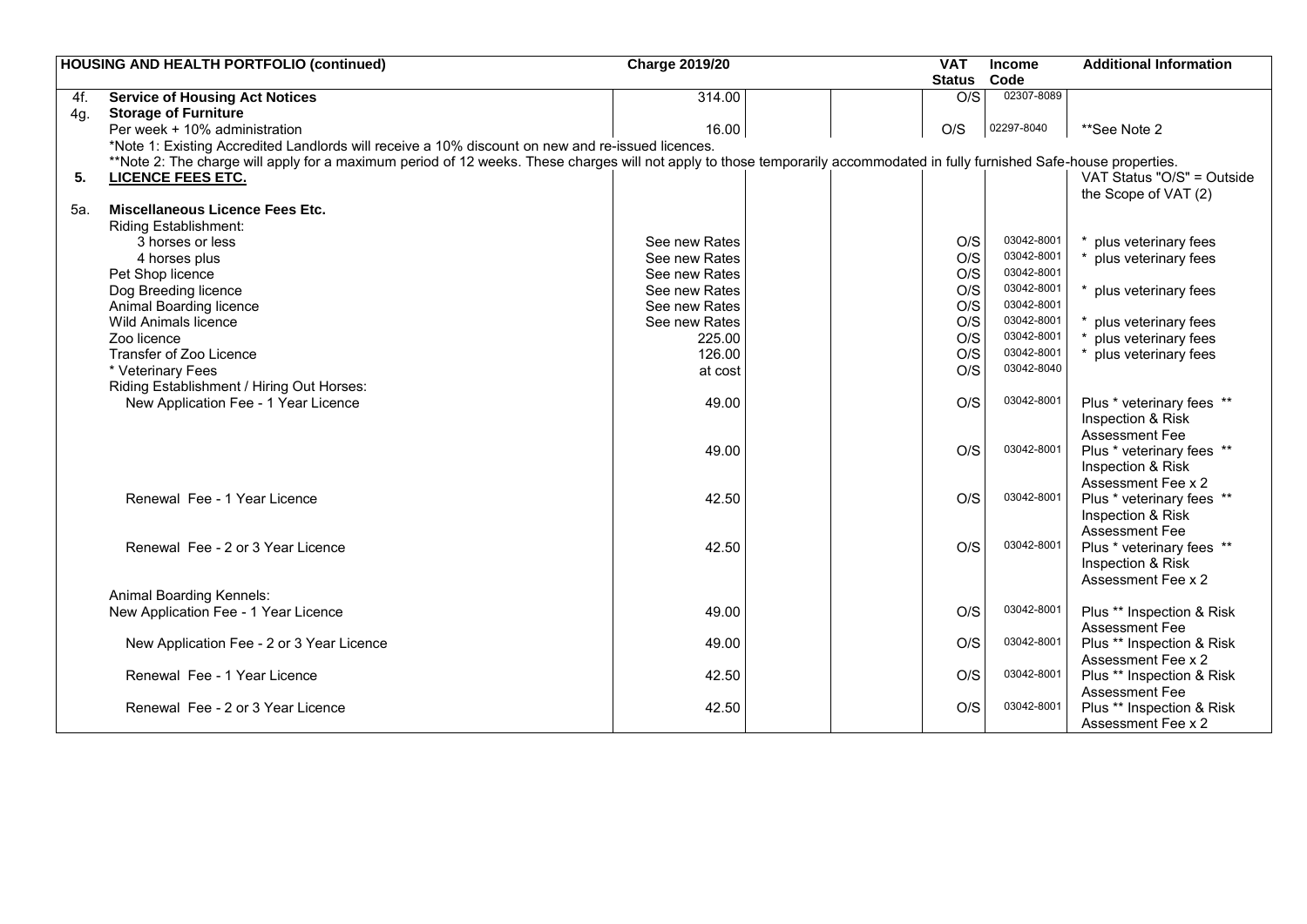| <b>HOUSING AND HEALTH PORTFOLIO (continued)</b> | <b>Charge 2019/20</b> | <b>VAT</b>    | Income     | <b>Additional Information</b>               |
|-------------------------------------------------|-----------------------|---------------|------------|---------------------------------------------|
|                                                 |                       | <b>Status</b> | Code       |                                             |
| <b>Animal Boarding Catteries:</b>               |                       |               |            |                                             |
| New Application Fee - 1 Year Licence            | 49.00                 | O/S           | 03042-8001 | Plus ** Inspection & Risk                   |
|                                                 |                       |               |            | <b>Assessment Fee</b>                       |
| New Application Fee - 2 or 3 Year Licence       | 49.00                 | O/S           | 03042-8001 | Plus ** Inspection & Risk                   |
|                                                 |                       |               |            | Assessment Fee x 2                          |
| Renewal Fee - 1 Year Licence                    | 42.50                 | O/S           | 03042-8001 | Plus ** Inspection & Risk                   |
|                                                 | 42.50                 | O/S           | 03042-8001 | Assessment Fee<br>Plus ** Inspection & Risk |
| Renewal Fee - 2 or 3 Year Licence               |                       |               |            | Assessment Fee x 2                          |
| Animal Boarding Dog Day Care:                   |                       |               |            |                                             |
| New Application Fee - 1 Year Licence            | 49.00                 | O/S           | 03042-8001 | Plus ** Inspection & Risk                   |
|                                                 |                       |               |            | <b>Assessment Fee</b>                       |
| New Application Fee - 2 or 3 Year Licence       | 49.00                 | O/S           | 03042-8001 | Plus ** Inspection & Risk                   |
|                                                 |                       |               |            | Assessment Fee x 2                          |
| Renewal Fee - 1 Year Licence                    | 42.50                 | O/S           | 03042-8001 | Plus ** Inspection & Risk                   |
|                                                 |                       |               |            | Assessment Fee                              |
| Renewal Fee - 2 or 3 Year Licence               | 42.50                 | O/S           | 03042-8001 | Plus ** Inspection & Risk                   |
|                                                 |                       |               |            | Assessment Fee x 2                          |
| Home Boarding:                                  | 49.00                 | O/S           | 03042-8001 |                                             |
| New Application Fee - 1 Year Licence            |                       |               |            | Plus ** Inspection & Risk<br>Assessment Fee |
| New Application Fee - 2 or 3 Year Licence       | 49.00                 | O/S           | 03042-8001 | Plus ** Inspection & Risk                   |
|                                                 |                       |               |            | Assessment Fee x 2                          |
| Renewal Fee - 1 Year Licence                    | 42.50                 | O/S           | 03042-8001 | Plus ** Inspection & Risk                   |
|                                                 |                       |               |            | <b>Assessment Fee</b>                       |
| Renewal Fee - 2 or 3 Year Licence               | 42.50                 | O/S           | 03042-8001 | Plus ** Inspection & Risk                   |
|                                                 |                       |               |            | Assessment Fee x 2                          |
| <b>Breeding Dogs:</b>                           |                       |               |            |                                             |
| New Application Fee - 1 Year Licence            | 49.00                 | O/S           | 03042-8001 | Plus * veterinary fees **                   |
|                                                 |                       |               |            | Inspection & Risk<br><b>Assessment Fee</b>  |
| New Application Fee - 2 or 3 Year Licence       | 49.00                 | O/S           | 03042-8001 | Plus * veterinary fees **                   |
|                                                 |                       |               |            | Inspection & Risk                           |
|                                                 |                       |               |            | Assessment Fee x 2                          |
| Renewal Fee - 1 Year Licence ***                | 42.50                 | O/S           | 03042-8001 | Plus * veterinary fees **                   |
|                                                 |                       |               |            | Inspection & Risk                           |
|                                                 |                       |               |            | Assessment Fee                              |
| Renewal Fee - 2 or 3 Year Licence ***           | 42.50                 | O/S           | 03042-8001 | Plus * veterinary fees **                   |
|                                                 |                       |               |            | Inspection & Risk                           |
|                                                 |                       |               |            | Assessment Fee x 2                          |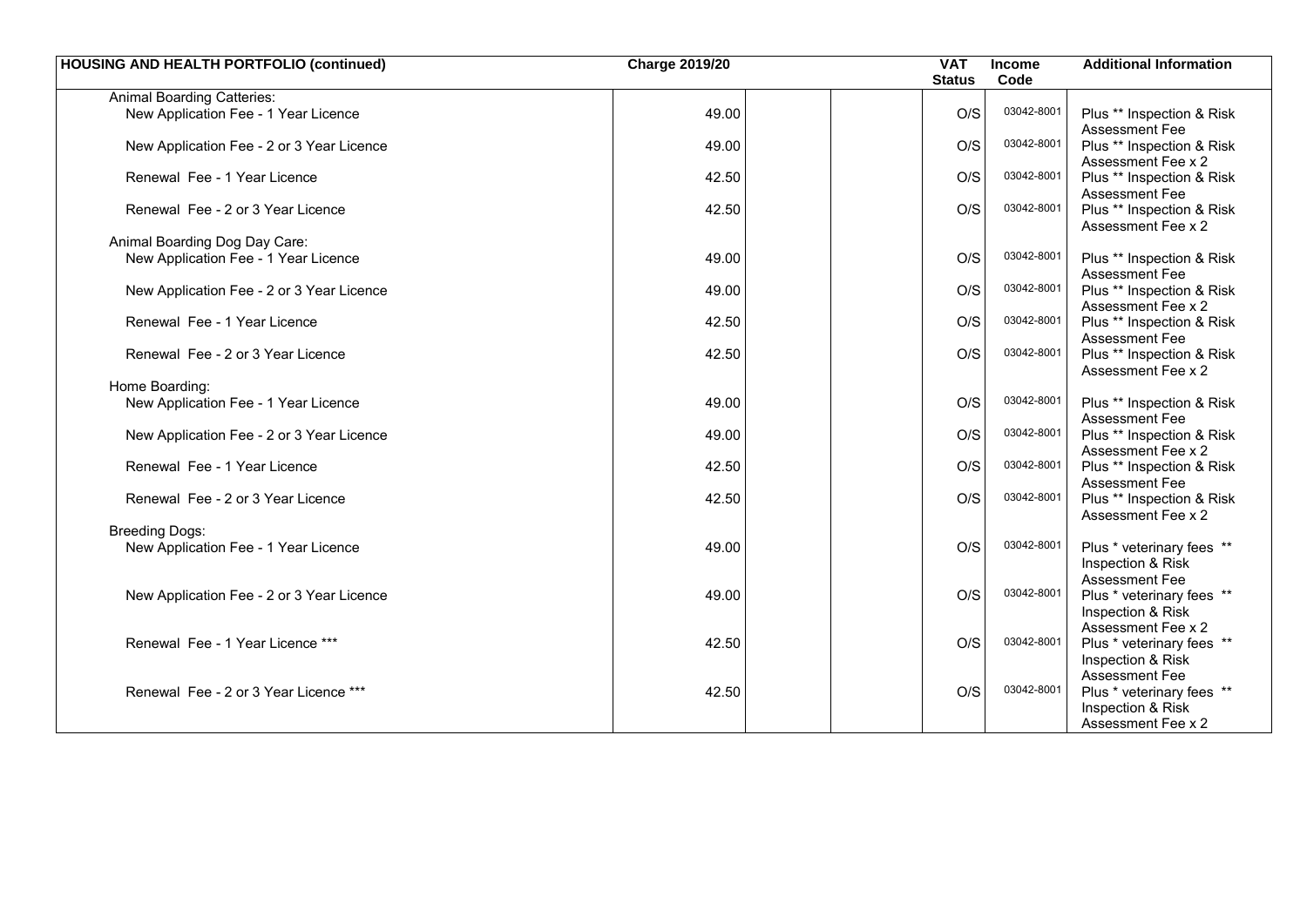| <b>HOUSING AND HEALTH PORTFOLIO (continued)</b>                                                                                               | <b>Charge 2019/20</b> | <b>VAT</b><br><b>Status</b> | Income<br>Code | <b>Additional Information</b>                                             |
|-----------------------------------------------------------------------------------------------------------------------------------------------|-----------------------|-----------------------------|----------------|---------------------------------------------------------------------------|
| Selling Animals as Pets:                                                                                                                      |                       |                             |                |                                                                           |
| New Application Fee - 1 Year Licence ****                                                                                                     | 49.00                 | O/S                         | 03042-8001     | Plus * veterinary fees **<br>Inspection & Risk<br><b>Assessment Fee</b>   |
| New Application Fee - 2 or 3 Year Licence ****                                                                                                | 49.00                 | O/S                         | 03042-8001     | Plus * veterinary fees **<br>Inspection & Risk<br>Assessment Fee x 2      |
| Renewal Fee - 1 Year Licence ****                                                                                                             | 42.50                 | O/S                         | 03042-8001     | Plus * veterinary fees **<br>Inspection & Risk<br>Assessment Fee          |
| Renewal Fee - 2 or 3 Year Licence ****                                                                                                        | 42.50                 | O/S                         | 03042-8001     | Plus * veterinary fees **<br>Inspection & Risk<br>Assessment Fee x 2      |
| Keeping/Training Animals for Exhibition:                                                                                                      |                       |                             |                |                                                                           |
| New Application Fee - 3 Year Licence *****                                                                                                    | 49.00                 | O/S                         | 03042-8001     | Plus ** Inspection & Risk<br><b>Assessment Fee</b>                        |
| Renewal Fee - 3 Year Licence *****                                                                                                            | 42.50                 | O/S                         | 03042-8001     | Plus ** Inspection & Risk<br><b>Assessment Fee</b>                        |
| Additional Licensable Activity:                                                                                                               |                       |                             |                |                                                                           |
| New / Renewal (See Note 1)                                                                                                                    | 21.25                 | O/S                         | 03042-8001     | Plus * vet fee if required **<br>Inspection & Risk<br>Assessment Fee      |
| Variation to Licence/re-evaluation of star rating:                                                                                            |                       |                             |                |                                                                           |
| Animal Boarding/Selling Animals as Pets/Keeping Animals for Exhibition                                                                        | 42.50                 | O/S                         | 03042-8001     | Plus ** Inspection & Risk<br>Assessment Fee if required                   |
| Dog Breeding/Riding Establishments/Hiring out Horses                                                                                          | 42.50                 | O/S                         | 03042-8001     | Plus * Veterinary & **<br>Inspection & Risk<br>Assessment Fee if required |
| Death of Licence Holder:<br>Deemed to be granted to personal representative for 3 month period if                                             |                       |                             |                | No Fee                                                                    |
| notification received in writing within 28 days of death                                                                                      |                       |                             | 03042-8040     |                                                                           |
| *Veterinary Fees                                                                                                                              | at cost               | O/S<br>O/S                  | 03042-8001     |                                                                           |
| **Inspection & Risk Assessment Fees                                                                                                           | 45.00                 |                             |                | Per Hour or part thereof                                                  |
| ***Veterinary fees will only be charged where the business is identified as High<br>Risk following assessment                                 |                       |                             |                |                                                                           |
| ****Veterinary fees will only be charged if species require expert knowledge                                                                  |                       |                             |                |                                                                           |
| *****Yearly visits may be carried out if conditions are variable and require interim<br>checks, with fees being charges as per inspection fee |                       |                             |                |                                                                           |
| Note 1: Where an application relates to more than one activity, the additional                                                                |                       |                             |                |                                                                           |
| activity fee will be payable for each additional licensable activity applied for.                                                             |                       |                             |                |                                                                           |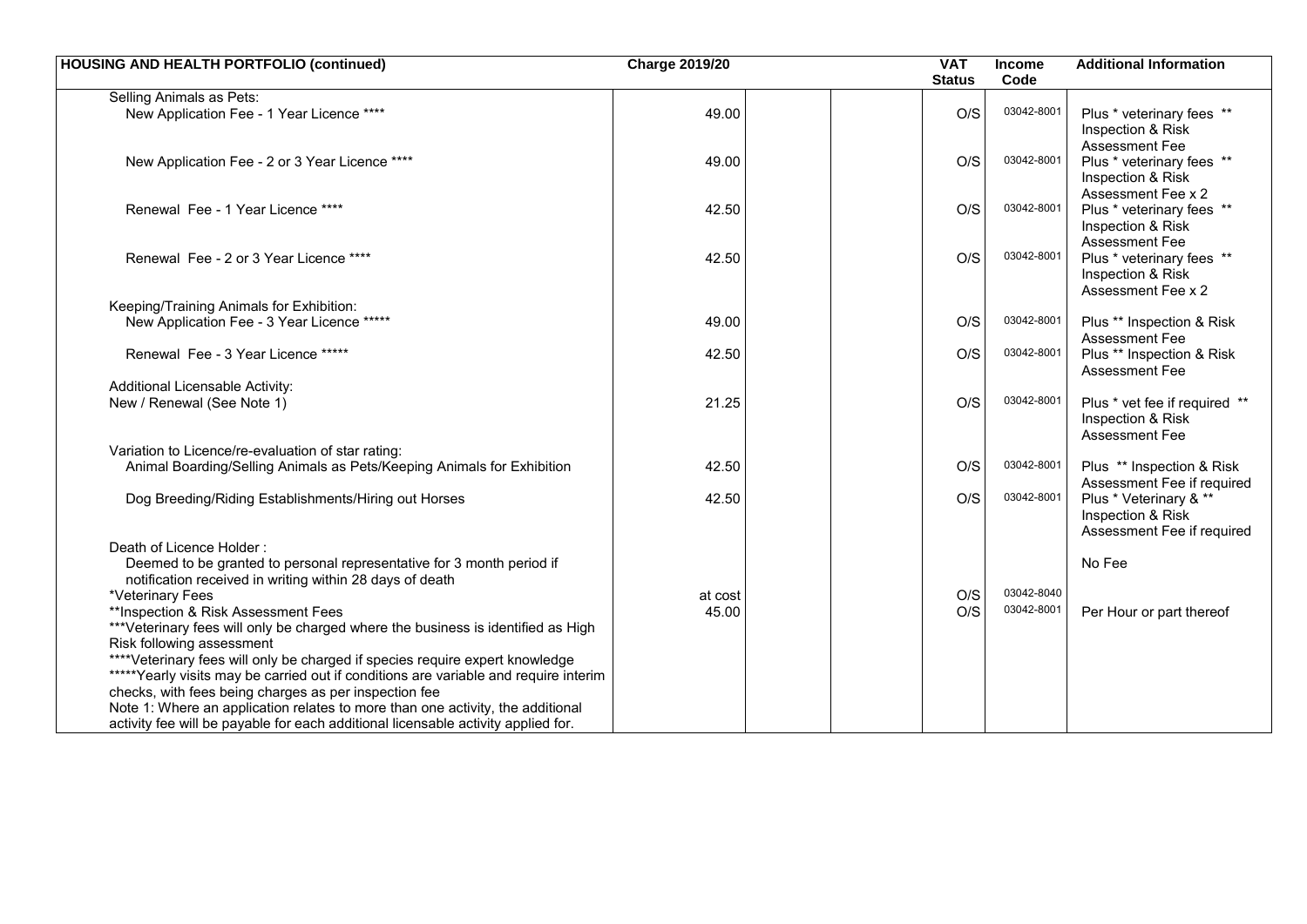| Code<br><b>Status</b><br>Scrap Metal Dealers licence (including Motor Salvage Operators):<br>Charged under the Scrap<br>Metal Dealers Act 2013<br>03038-8070<br>420.00<br>O/S<br>Site Operators Licence - Application<br>03038-8070<br>O/S<br>420.00<br>- Renewal (3 yearly)<br>03038-8070<br>50.00<br>O/S<br>- Variation<br>03038-8070<br>O/S<br>Collector's Licence - Application<br>370.00<br>03038-8070<br>O/S<br>- Renewal (3 yearly)<br>370.00<br>03038-8070<br>- Variation<br>O/S<br>50.00<br>Caravan Site licence:<br>03092-8040<br>Relevant Protected Residential Site : New licence (0-5 pitches)<br>412.00<br>O/S<br>03092-8040<br>O/S<br>Plus fee per additional 10 pitches or part thereof<br>80.00<br>03092-8040<br>Relevant Protected Residential Site : Annual licensing fee per pitch<br>9.00<br>O/S<br>Relevant Protected Residential Site: Transfer of Licence<br>O/S<br>03092-8040<br>260.00<br>03092-8040<br>O/S<br>Relevant Protected Residential Site: Amendment of licence conditions<br>196.00<br>03092-8040<br>Relevant Protected Residential Site: Depositing Site Rules<br>80.00<br>O/S<br>Other Caravan or Camping site licence (Not Relevant Protected Site)<br>No charge<br><b>Registration Fees</b><br>5b.<br>O/S<br>03042-8001<br>Acupuncture<br>102.00<br>03042-8001<br><b>Cosmetic Piercing (including Ear Piercing)</b><br>102.00<br>O/S<br>03042-8001<br>102.00<br>O/S<br>Electrolysis<br>03042-8001<br>102.00<br>O/S<br>Tattooing | <b>HOUSING AND HEALTH PORTFOLIO (continued)</b> | <b>Charge 2019/20</b> | <b>VAT</b> | <b>Income</b> | <b>Additional Information</b>    |
|-------------------------------------------------------------------------------------------------------------------------------------------------------------------------------------------------------------------------------------------------------------------------------------------------------------------------------------------------------------------------------------------------------------------------------------------------------------------------------------------------------------------------------------------------------------------------------------------------------------------------------------------------------------------------------------------------------------------------------------------------------------------------------------------------------------------------------------------------------------------------------------------------------------------------------------------------------------------------------------------------------------------------------------------------------------------------------------------------------------------------------------------------------------------------------------------------------------------------------------------------------------------------------------------------------------------------------------------------------------------------------------------------------------------------------------------------------------------------|-------------------------------------------------|-----------------------|------------|---------------|----------------------------------|
|                                                                                                                                                                                                                                                                                                                                                                                                                                                                                                                                                                                                                                                                                                                                                                                                                                                                                                                                                                                                                                                                                                                                                                                                                                                                                                                                                                                                                                                                         |                                                 |                       |            |               |                                  |
|                                                                                                                                                                                                                                                                                                                                                                                                                                                                                                                                                                                                                                                                                                                                                                                                                                                                                                                                                                                                                                                                                                                                                                                                                                                                                                                                                                                                                                                                         |                                                 |                       |            |               |                                  |
|                                                                                                                                                                                                                                                                                                                                                                                                                                                                                                                                                                                                                                                                                                                                                                                                                                                                                                                                                                                                                                                                                                                                                                                                                                                                                                                                                                                                                                                                         |                                                 |                       |            |               |                                  |
|                                                                                                                                                                                                                                                                                                                                                                                                                                                                                                                                                                                                                                                                                                                                                                                                                                                                                                                                                                                                                                                                                                                                                                                                                                                                                                                                                                                                                                                                         |                                                 |                       |            |               |                                  |
|                                                                                                                                                                                                                                                                                                                                                                                                                                                                                                                                                                                                                                                                                                                                                                                                                                                                                                                                                                                                                                                                                                                                                                                                                                                                                                                                                                                                                                                                         |                                                 |                       |            |               |                                  |
|                                                                                                                                                                                                                                                                                                                                                                                                                                                                                                                                                                                                                                                                                                                                                                                                                                                                                                                                                                                                                                                                                                                                                                                                                                                                                                                                                                                                                                                                         |                                                 |                       |            |               |                                  |
|                                                                                                                                                                                                                                                                                                                                                                                                                                                                                                                                                                                                                                                                                                                                                                                                                                                                                                                                                                                                                                                                                                                                                                                                                                                                                                                                                                                                                                                                         |                                                 |                       |            |               |                                  |
|                                                                                                                                                                                                                                                                                                                                                                                                                                                                                                                                                                                                                                                                                                                                                                                                                                                                                                                                                                                                                                                                                                                                                                                                                                                                                                                                                                                                                                                                         |                                                 |                       |            |               |                                  |
|                                                                                                                                                                                                                                                                                                                                                                                                                                                                                                                                                                                                                                                                                                                                                                                                                                                                                                                                                                                                                                                                                                                                                                                                                                                                                                                                                                                                                                                                         |                                                 |                       |            |               |                                  |
|                                                                                                                                                                                                                                                                                                                                                                                                                                                                                                                                                                                                                                                                                                                                                                                                                                                                                                                                                                                                                                                                                                                                                                                                                                                                                                                                                                                                                                                                         |                                                 |                       |            |               |                                  |
|                                                                                                                                                                                                                                                                                                                                                                                                                                                                                                                                                                                                                                                                                                                                                                                                                                                                                                                                                                                                                                                                                                                                                                                                                                                                                                                                                                                                                                                                         |                                                 |                       |            |               |                                  |
|                                                                                                                                                                                                                                                                                                                                                                                                                                                                                                                                                                                                                                                                                                                                                                                                                                                                                                                                                                                                                                                                                                                                                                                                                                                                                                                                                                                                                                                                         |                                                 |                       |            |               |                                  |
|                                                                                                                                                                                                                                                                                                                                                                                                                                                                                                                                                                                                                                                                                                                                                                                                                                                                                                                                                                                                                                                                                                                                                                                                                                                                                                                                                                                                                                                                         |                                                 |                       |            |               |                                  |
|                                                                                                                                                                                                                                                                                                                                                                                                                                                                                                                                                                                                                                                                                                                                                                                                                                                                                                                                                                                                                                                                                                                                                                                                                                                                                                                                                                                                                                                                         |                                                 |                       |            |               |                                  |
|                                                                                                                                                                                                                                                                                                                                                                                                                                                                                                                                                                                                                                                                                                                                                                                                                                                                                                                                                                                                                                                                                                                                                                                                                                                                                                                                                                                                                                                                         |                                                 |                       |            |               |                                  |
|                                                                                                                                                                                                                                                                                                                                                                                                                                                                                                                                                                                                                                                                                                                                                                                                                                                                                                                                                                                                                                                                                                                                                                                                                                                                                                                                                                                                                                                                         |                                                 |                       |            |               |                                  |
|                                                                                                                                                                                                                                                                                                                                                                                                                                                                                                                                                                                                                                                                                                                                                                                                                                                                                                                                                                                                                                                                                                                                                                                                                                                                                                                                                                                                                                                                         |                                                 |                       |            |               |                                  |
|                                                                                                                                                                                                                                                                                                                                                                                                                                                                                                                                                                                                                                                                                                                                                                                                                                                                                                                                                                                                                                                                                                                                                                                                                                                                                                                                                                                                                                                                         |                                                 |                       |            |               |                                  |
|                                                                                                                                                                                                                                                                                                                                                                                                                                                                                                                                                                                                                                                                                                                                                                                                                                                                                                                                                                                                                                                                                                                                                                                                                                                                                                                                                                                                                                                                         |                                                 |                       |            |               |                                  |
|                                                                                                                                                                                                                                                                                                                                                                                                                                                                                                                                                                                                                                                                                                                                                                                                                                                                                                                                                                                                                                                                                                                                                                                                                                                                                                                                                                                                                                                                         |                                                 |                       |            |               |                                  |
|                                                                                                                                                                                                                                                                                                                                                                                                                                                                                                                                                                                                                                                                                                                                                                                                                                                                                                                                                                                                                                                                                                                                                                                                                                                                                                                                                                                                                                                                         |                                                 |                       |            |               |                                  |
|                                                                                                                                                                                                                                                                                                                                                                                                                                                                                                                                                                                                                                                                                                                                                                                                                                                                                                                                                                                                                                                                                                                                                                                                                                                                                                                                                                                                                                                                         |                                                 |                       |            |               |                                  |
|                                                                                                                                                                                                                                                                                                                                                                                                                                                                                                                                                                                                                                                                                                                                                                                                                                                                                                                                                                                                                                                                                                                                                                                                                                                                                                                                                                                                                                                                         |                                                 |                       |            |               |                                  |
|                                                                                                                                                                                                                                                                                                                                                                                                                                                                                                                                                                                                                                                                                                                                                                                                                                                                                                                                                                                                                                                                                                                                                                                                                                                                                                                                                                                                                                                                         | Semi Permanent Skin Colouring                   | 102.00                | O/S        | 03042-8001    |                                  |
| 03042-8001<br>O/S<br>Any combination of the above<br>122.00<br>Any combination                                                                                                                                                                                                                                                                                                                                                                                                                                                                                                                                                                                                                                                                                                                                                                                                                                                                                                                                                                                                                                                                                                                                                                                                                                                                                                                                                                                          |                                                 |                       |            |               |                                  |
| Note that the registration fee applies to the business premises and                                                                                                                                                                                                                                                                                                                                                                                                                                                                                                                                                                                                                                                                                                                                                                                                                                                                                                                                                                                                                                                                                                                                                                                                                                                                                                                                                                                                     |                                                 |                       |            |               |                                  |
| the person carrying on the business, any amendment to these details                                                                                                                                                                                                                                                                                                                                                                                                                                                                                                                                                                                                                                                                                                                                                                                                                                                                                                                                                                                                                                                                                                                                                                                                                                                                                                                                                                                                     |                                                 |                       |            |               |                                  |
| or change of activity.                                                                                                                                                                                                                                                                                                                                                                                                                                                                                                                                                                                                                                                                                                                                                                                                                                                                                                                                                                                                                                                                                                                                                                                                                                                                                                                                                                                                                                                  |                                                 |                       |            |               |                                  |
| VAT Status "Zero" = Zero                                                                                                                                                                                                                                                                                                                                                                                                                                                                                                                                                                                                                                                                                                                                                                                                                                                                                                                                                                                                                                                                                                                                                                                                                                                                                                                                                                                                                                                |                                                 |                       |            |               |                                  |
| Rated (0)                                                                                                                                                                                                                                                                                                                                                                                                                                                                                                                                                                                                                                                                                                                                                                                                                                                                                                                                                                                                                                                                                                                                                                                                                                                                                                                                                                                                                                                               |                                                 |                       |            |               |                                  |
| VAT Status "Excl" =                                                                                                                                                                                                                                                                                                                                                                                                                                                                                                                                                                                                                                                                                                                                                                                                                                                                                                                                                                                                                                                                                                                                                                                                                                                                                                                                                                                                                                                     |                                                 |                       |            |               |                                  |
|                                                                                                                                                                                                                                                                                                                                                                                                                                                                                                                                                                                                                                                                                                                                                                                                                                                                                                                                                                                                                                                                                                                                                                                                                                                                                                                                                                                                                                                                         |                                                 |                       |            |               | <b>Standard Rate VAT Will Be</b> |
|                                                                                                                                                                                                                                                                                                                                                                                                                                                                                                                                                                                                                                                                                                                                                                                                                                                                                                                                                                                                                                                                                                                                                                                                                                                                                                                                                                                                                                                                         |                                                 |                       |            |               |                                  |
| Added (1)                                                                                                                                                                                                                                                                                                                                                                                                                                                                                                                                                                                                                                                                                                                                                                                                                                                                                                                                                                                                                                                                                                                                                                                                                                                                                                                                                                                                                                                               |                                                 |                       |            |               |                                  |
| <b>MISCELLANEOUS</b><br>6.                                                                                                                                                                                                                                                                                                                                                                                                                                                                                                                                                                                                                                                                                                                                                                                                                                                                                                                                                                                                                                                                                                                                                                                                                                                                                                                                                                                                                                              |                                                 |                       |            |               | VAT Status "O/S" = Outside       |
| the Scope of VAT (2)                                                                                                                                                                                                                                                                                                                                                                                                                                                                                                                                                                                                                                                                                                                                                                                                                                                                                                                                                                                                                                                                                                                                                                                                                                                                                                                                                                                                                                                    |                                                 |                       |            |               |                                  |
| VAT Status "9" = Non                                                                                                                                                                                                                                                                                                                                                                                                                                                                                                                                                                                                                                                                                                                                                                                                                                                                                                                                                                                                                                                                                                                                                                                                                                                                                                                                                                                                                                                    |                                                 |                       |            |               |                                  |
| Reportable Income (9)                                                                                                                                                                                                                                                                                                                                                                                                                                                                                                                                                                                                                                                                                                                                                                                                                                                                                                                                                                                                                                                                                                                                                                                                                                                                                                                                                                                                                                                   |                                                 |                       |            |               |                                  |
| 03031-8000<br>O/S<br>Factual Statements following Accident Investigations<br>45.00<br>Per Hour or Part Hour                                                                                                                                                                                                                                                                                                                                                                                                                                                                                                                                                                                                                                                                                                                                                                                                                                                                                                                                                                                                                                                                                                                                                                                                                                                                                                                                                             |                                                 |                       |            |               |                                  |
| 03011-7500<br>Conservation area appraisal document<br>15.00<br>Zero                                                                                                                                                                                                                                                                                                                                                                                                                                                                                                                                                                                                                                                                                                                                                                                                                                                                                                                                                                                                                                                                                                                                                                                                                                                                                                                                                                                                     |                                                 |                       |            |               |                                  |
| <b>PEST CONTROL</b><br>7.                                                                                                                                                                                                                                                                                                                                                                                                                                                                                                                                                                                                                                                                                                                                                                                                                                                                                                                                                                                                                                                                                                                                                                                                                                                                                                                                                                                                                                               |                                                 |                       |            |               |                                  |
| <b>TBC</b><br>Treatment to domestic properties<br>Excl                                                                                                                                                                                                                                                                                                                                                                                                                                                                                                                                                                                                                                                                                                                                                                                                                                                                                                                                                                                                                                                                                                                                                                                                                                                                                                                                                                                                                  |                                                 |                       |            |               | Maximum charge which can         |
| be used by the Contractor.                                                                                                                                                                                                                                                                                                                                                                                                                                                                                                                                                                                                                                                                                                                                                                                                                                                                                                                                                                                                                                                                                                                                                                                                                                                                                                                                                                                                                                              |                                                 |                       |            |               |                                  |
| 8.<br><b>REGISTRATION OF FOOD PREMISES</b>                                                                                                                                                                                                                                                                                                                                                                                                                                                                                                                                                                                                                                                                                                                                                                                                                                                                                                                                                                                                                                                                                                                                                                                                                                                                                                                                                                                                                              |                                                 |                       |            |               |                                  |
| Registration<br>No charge                                                                                                                                                                                                                                                                                                                                                                                                                                                                                                                                                                                                                                                                                                                                                                                                                                                                                                                                                                                                                                                                                                                                                                                                                                                                                                                                                                                                                                               |                                                 |                       |            |               |                                  |
| 03032-8000<br>Copy of an entry in register<br>Excl<br>As per photocopying costs                                                                                                                                                                                                                                                                                                                                                                                                                                                                                                                                                                                                                                                                                                                                                                                                                                                                                                                                                                                                                                                                                                                                                                                                                                                                                                                                                                                         |                                                 |                       |            |               |                                  |
| 03032-8000<br>Copy of entire register<br>As per photocopying costs<br>Excl                                                                                                                                                                                                                                                                                                                                                                                                                                                                                                                                                                                                                                                                                                                                                                                                                                                                                                                                                                                                                                                                                                                                                                                                                                                                                                                                                                                              |                                                 |                       |            |               |                                  |
| Visual inspection<br>no charge                                                                                                                                                                                                                                                                                                                                                                                                                                                                                                                                                                                                                                                                                                                                                                                                                                                                                                                                                                                                                                                                                                                                                                                                                                                                                                                                                                                                                                          |                                                 |                       |            |               |                                  |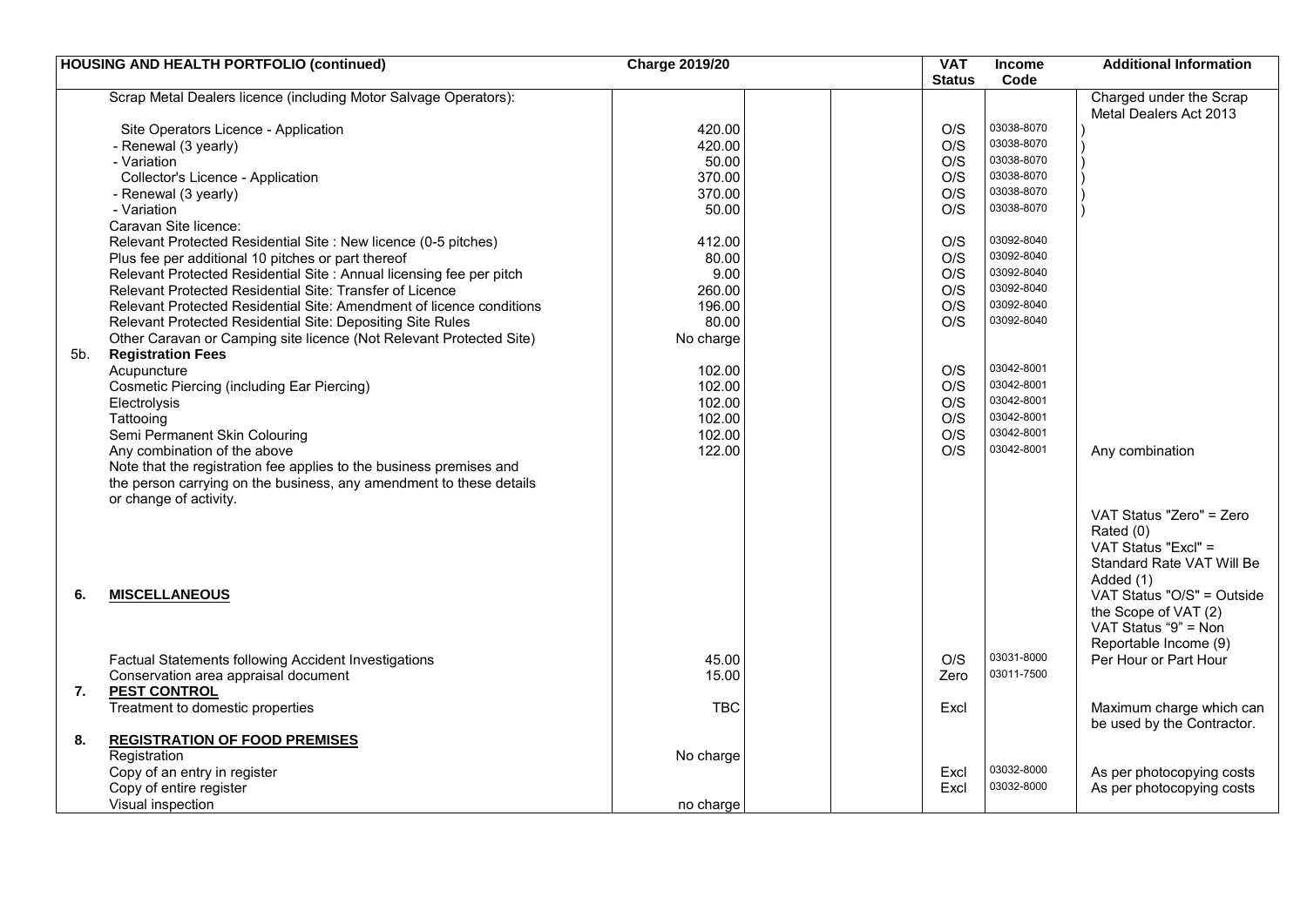|      | <b>HOUSING AND HEALTH PORTFOLIO (continued)</b>                                    | <b>Charge 2019/20</b> |  | <b>VAT</b>    | Income     | <b>Additional Information</b>                   |
|------|------------------------------------------------------------------------------------|-----------------------|--|---------------|------------|-------------------------------------------------|
|      |                                                                                    |                       |  | <b>Status</b> | Code       |                                                 |
| 9.   | <b>SMOKE FREE LEGISLATION</b>                                                      |                       |  |               |            |                                                 |
|      | Smoking in smoke free premises or vehicles:                                        |                       |  |               |            |                                                 |
|      | Fixed Penalty Notice                                                               | 50.00                 |  | "9"           | 03064-8031 | Prescribed by statute                           |
|      | Reduced charge if paid within 15 days                                              | 30.00                 |  | "9"           | 03064-8031 | Prescribed by statute                           |
|      | Maximum fine if prosecuted and convicted by a court                                | 200.00                |  | "9"           | 03064-8031 | Prescribed by statute                           |
|      | Failure to display no-smoking signs:                                               |                       |  |               |            |                                                 |
|      | <b>Fixed Penalty Notice</b>                                                        | 200.00                |  | "9"           | 03064-8031 | Prescribed by statute                           |
|      | Reduced charge if paid within 15 days                                              | 150.00                |  | "9"           | 03064-8031 | Prescribed by statute                           |
|      | Maximum fine if prosecuted and convicted by a court                                | 1,000.00              |  | "9"           | 03064-8031 | Prescribed by statute                           |
|      | Failing to prevent smoking in a smoke free place:                                  |                       |  |               |            |                                                 |
|      | Maximum fine if prosecuted and convicted by a court                                | 2,500.00              |  | "9"           | 03064-8031 | Prescribed by statute                           |
| 10.  | <b>WATER SUPPLIES AND SAMPLING</b>                                                 |                       |  |               |            | VAT Status "Excl" = Standard                    |
|      |                                                                                    |                       |  |               |            | Rate VAT Will Be Added (1)                      |
|      |                                                                                    |                       |  |               |            | VAT Status "O/S" = Outside                      |
|      |                                                                                    |                       |  |               |            | the Scope of VAT (2)                            |
| 10a. | <b>Private Water Supplies</b>                                                      |                       |  |               |            |                                                 |
|      | Large Supplies and Supplies to Commercial or Public Premises                       |                       |  |               |            |                                                 |
|      | Risk Assessment Visit (Charge Per Hour)                                            | 65.00                 |  | O/S           | 03039-8000 | Per Hour.                                       |
|      | Collection of Sample (each visit) (1)(2)                                           | 100.00                |  | O/S           | 03039-8000 | Maximum no longer                               |
|      |                                                                                    |                       |  |               |            | prescribed by legislation.                      |
|      | Investigations (each visit)                                                        | 100.00                |  | O/S           | 03039-8000 | Maximum no longer                               |
|      |                                                                                    |                       |  |               | 03039-8000 | prescribed by legislation.                      |
|      | Granting an Authorisation (each authorisation)                                     | No Longer Issued      |  | O/S<br>O/S    | 03039-8000 |                                                 |
|      | Testing (analysis) taken during Check Monitoring                                   | <b>Actual Cost</b>    |  |               |            | Subject to maximum<br>prescribed charge of £100 |
|      |                                                                                    | <b>Actual Cost</b>    |  | O/S           | 03039-8000 | Subject to maximum                              |
|      | Testing (analysis) taken during Audit Monitoring                                   |                       |  |               |            | prescribed charge of £500                       |
|      | <b>Other Private Supplies</b>                                                      |                       |  |               |            |                                                 |
|      | Risk Assessment Visit (Charge Per Hour)                                            | 65.00                 |  | O/S           | 03039-8000 | Per Hour.                                       |
|      | Collection of Sample (each visit) (1)(2)                                           | 100.00                |  | O/S           | 03039-8000 | Maximum no longer                               |
|      |                                                                                    |                       |  |               |            | prescribed by legislation.                      |
|      | Investigations (each visit)                                                        | 100.00                |  | O/S           | 03039-8000 | Maximum no longer                               |
|      |                                                                                    |                       |  |               |            | prescribed by legislation.                      |
|      | Granting an Authorisation (each authorisation)                                     | No Longer Issued      |  | O/S           | 03039-8000 |                                                 |
|      | Testing (analysis) taken under regulation 10                                       | <b>Actual Cost</b>    |  | O/S           | 03039-8000 |                                                 |
|      | <b>Single Property Dwelling</b>                                                    |                       |  |               |            |                                                 |
|      | No charge may be levied for the collection, sampling or testing (analysis) under   |                       |  |               |            |                                                 |
|      | the regulations for this type of supply, unless the testing (analysis) is carried  |                       |  |               |            |                                                 |
|      | out at the specific request of the owner/occupier.                                 |                       |  |               |            |                                                 |
|      | (1) No fee is payable where a sample is taken and analysed to confirm or clarify   | 65.00                 |  |               |            |                                                 |
|      | the results of the analysis of a previous sample.                                  |                       |  |               |            |                                                 |
|      | (2) Where two or more visits are required as part of any investigation, This will  |                       |  |               |            |                                                 |
|      | be charged at an hourly rate of £65.00. This will include travelling time and time |                       |  |               |            |                                                 |
|      | on site.                                                                           |                       |  |               |            |                                                 |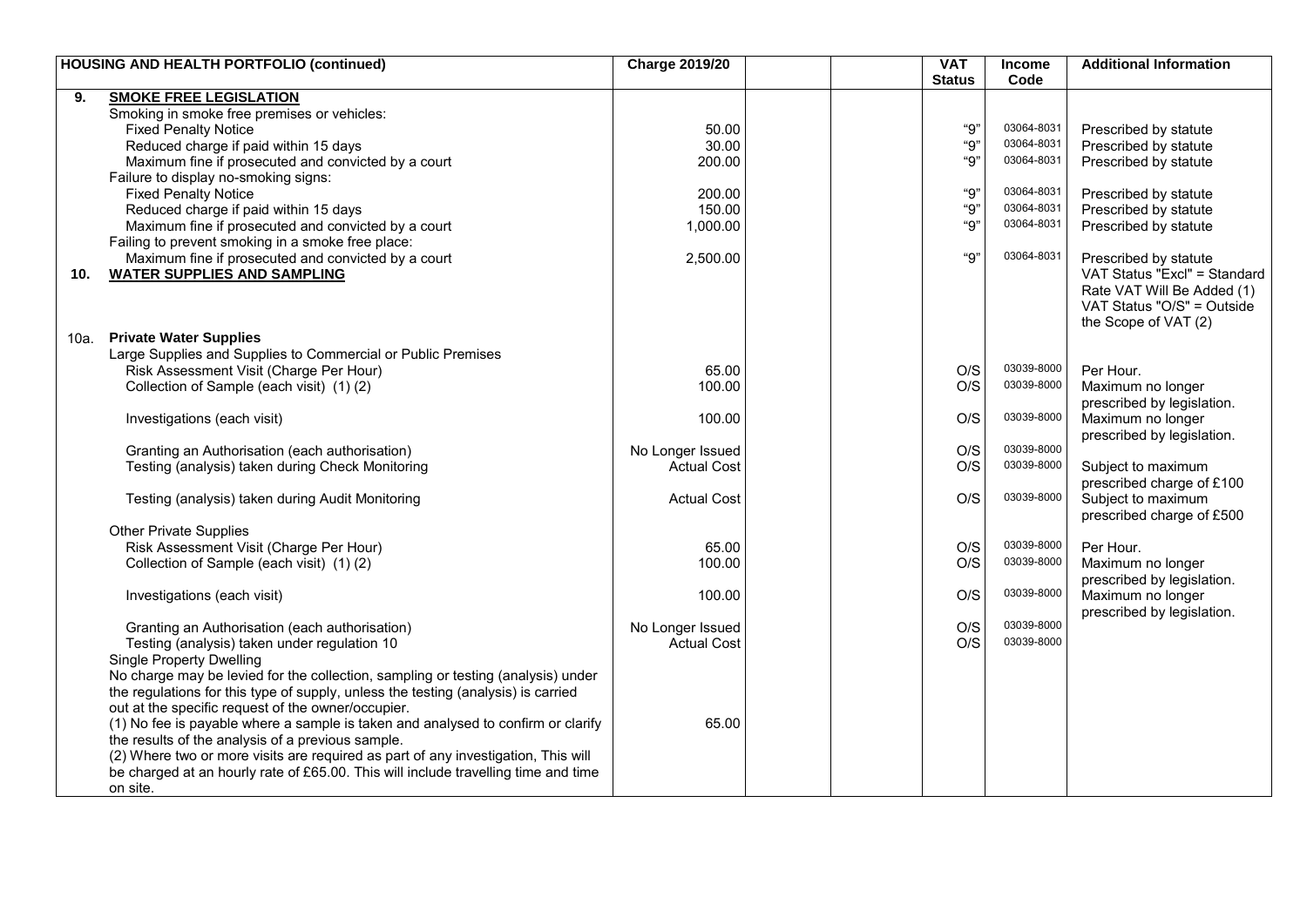|      | HOUSING AND HEALTH PORTFOLIO (continued)                         | <b>Charge 2019/20</b> | VA1           | Income     | <b>Additional Information</b> |
|------|------------------------------------------------------------------|-----------------------|---------------|------------|-------------------------------|
|      |                                                                  |                       | <b>Status</b> | Code       |                               |
| 10b. | <b>Water Sampling</b>                                            |                       |               |            |                               |
|      | Analysis of Drinking Water                                       | Price on Application  | Excl          | 03039-8000 |                               |
|      | (sampling & bacterial examination of slaughter house water       |                       |               |            |                               |
|      | supply for compliance with hygiene standards)                    |                       |               |            |                               |
|      | Analysis of Non-Statutory Water Sample                           | Price on Application  | Excl          | 03039-8000 |                               |
|      | Analysis of water sample for Public Health Investigation purpose | No Charge             |               |            |                               |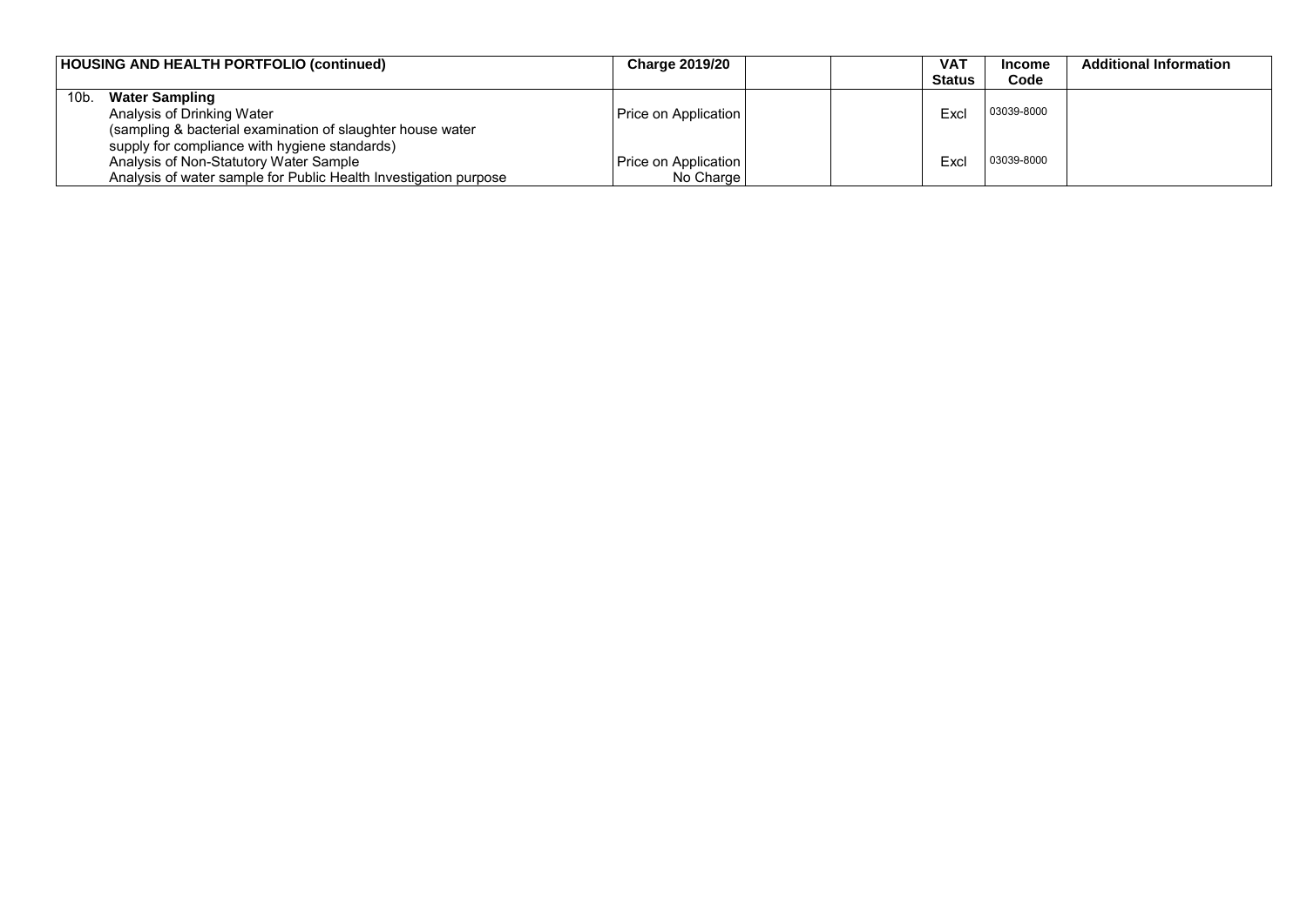#### **Resources Portfolio Holder**

|    | <b>RESOURCES PORTFOLIO</b>                                                                                                          | <b>Charge 2019/20</b>  | <b>VAT</b>           | <b>Income</b>                                        | <b>Additional Information</b>                                                                                                                                     |
|----|-------------------------------------------------------------------------------------------------------------------------------------|------------------------|----------------------|------------------------------------------------------|-------------------------------------------------------------------------------------------------------------------------------------------------------------------|
|    |                                                                                                                                     |                        | <b>Status</b>        | Code                                                 |                                                                                                                                                                   |
|    |                                                                                                                                     |                        |                      |                                                      | VAT Status "Zero" = Zero<br>Rated (0)<br>VAT Status "Incl" = Standard<br>Rate VAT Included (1)<br>VAT Status "O/S" = Outside                                      |
| 1. | <b>ADMINISTRATIVE BUILDINGS</b>                                                                                                     |                        |                      |                                                      | the Scope of VAT (2)<br>VAT Status "Exempt" =<br>Exempt From VAT (3)                                                                                              |
| 2. | Letting of committee rooms<br><b>CENTRAL &amp; SUPPORT SERVICES</b>                                                                 | 85.00                  | Exempt               | 00500-8011                                           | Per half day                                                                                                                                                      |
|    | Freedom of Information Act Enquiries                                                                                                | See Note               | O/S                  | Service                                              | No charge unless the cost of<br>responding is greater than<br>£450 (2.5 days work)                                                                                |
|    | <b>Environmental Information Regulation Enquiries:</b>                                                                              | 25.00                  | O/S                  | Service                                              | Per Hour. Photocopying,<br>printing and postage additional                                                                                                        |
|    | Access to Information Act Enquiries:<br>Inspection of background papers<br>Data Protection Act enquiries<br>Sale of Annual Accounts | 10.00<br>0.00<br>15.00 | O/S<br>O/S<br>Zero   | Service<br>Service<br>00101-7500                     | Photocopying additional<br>Photocopying additional<br>Sale to private individuals/<br>businesses. No charge to local<br>authorities and other official<br>bodies. |
|    | Photocopying Charges:<br>Size A4 First Copy<br>Subsequent copies                                                                    | 0.80<br>0.10           | Incl<br>Incl         | 00206-8000<br>00206-8000                             | Bulk copy rates available.<br>Charges to outside bodies and<br>individuals. Contract<br>arrangements for specified<br>customers for bulk copying.                 |
|    | Size A3<br>Size A2                                                                                                                  | 1.00                   | Incl                 | 00206-8000                                           |                                                                                                                                                                   |
|    | Paper<br>Tracing<br>Film                                                                                                            | 3.60<br>3.60<br>7.70   | Incl<br>Incl<br>Incl | 00302-8000<br>00302-8000<br>00302-8000               | Per Copy<br>Per Copy<br>Per Copy                                                                                                                                  |
|    | Size A1<br>Paper<br>Tracing<br>Film                                                                                                 | 3.60<br>4.10<br>10.30  | Incl<br>Incl<br>Incl | 00302-8000<br>00302-8000<br>00302-8000               | Per Copy<br>Per Copy<br>Per Copy                                                                                                                                  |
|    | Size A0<br>Paper<br>Tracing<br>Film                                                                                                 | 7.70<br>10.30<br>18.00 | Incl<br>Incl<br>Incl | 00302-8000<br>00302-8000<br>00302-8000               | Per Copy<br>Per Copy<br>Per Copy                                                                                                                                  |
|    | Copy of Agendas<br>Planning Committee<br>Council/other committee<br>Sub-committees                                                  | 11.30<br>7.70<br>5.10  | Zero<br>Zero<br>Zero | 00206-8000<br>00206-8000<br>00206-8000<br>00205-2054 | Charges to external bodies as<br>considered appropriate<br>Plus postage                                                                                           |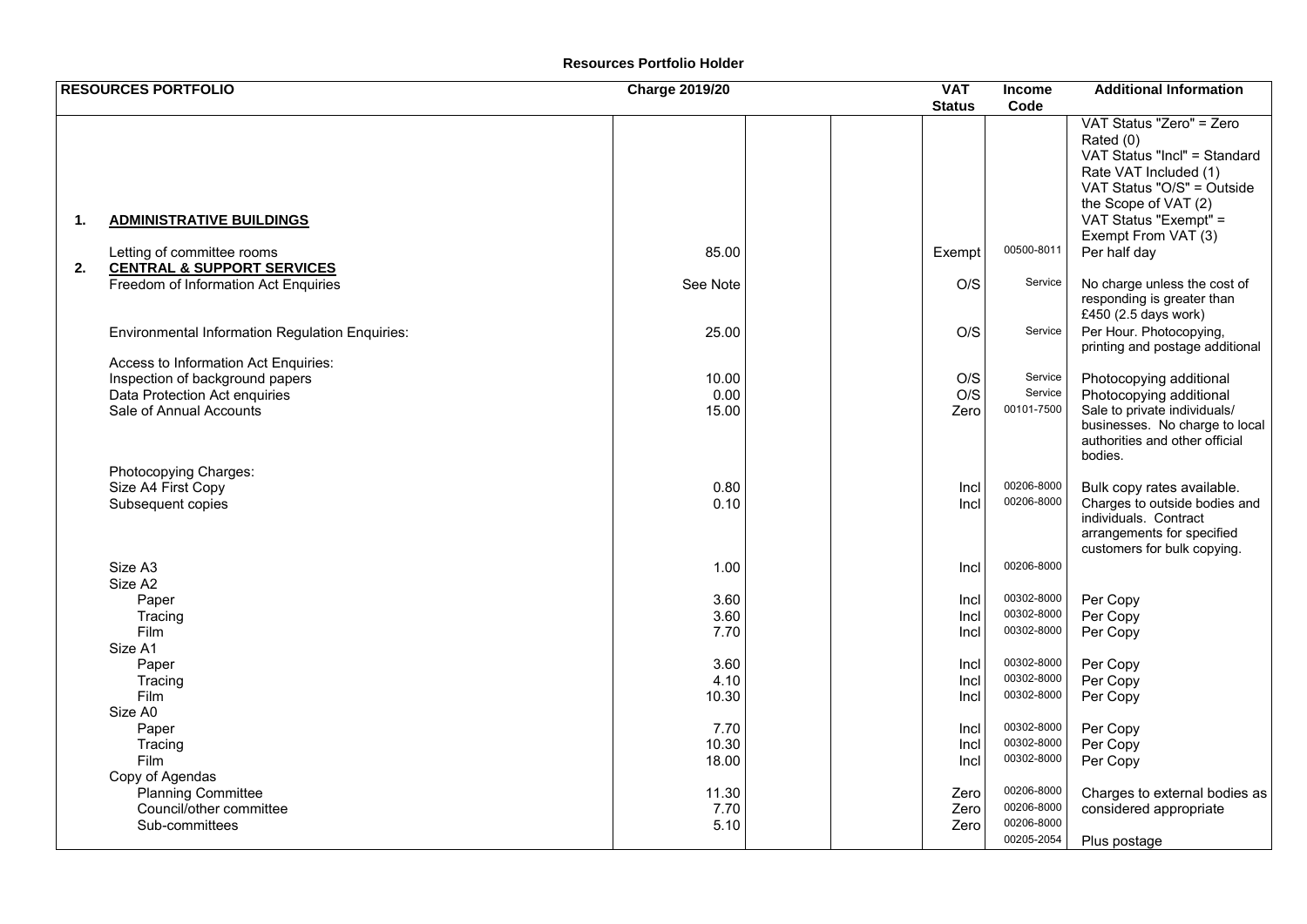| <b>RESOURCES PORTFOLIO (continued)</b>                                                     | <b>Charge 2019/20</b> | <b>VAT</b>    | <b>Income</b> | <b>Additional Information</b>                                                                               |
|--------------------------------------------------------------------------------------------|-----------------------|---------------|---------------|-------------------------------------------------------------------------------------------------------------|
|                                                                                            |                       | <b>Status</b> | Code          |                                                                                                             |
|                                                                                            |                       |               |               | VAT Status "Incl" = Standard<br>Rate VAT Included (1)<br>VAT Status "O/S" = Outside<br>the Scope of VAT (2) |
| <b>LAND CHARGES</b><br>3.                                                                  |                       |               |               |                                                                                                             |
| LLC1 + CON29 Required Enquiries submitted together                                         | N/A                   |               |               |                                                                                                             |
| LLC1 only - Search of whole Register                                                       | 22.00                 | O/S           | 01002-8000    |                                                                                                             |
| LLC1 only - Search of any one part                                                         | 2.00                  | O/S           | 01002-8000    | No longer fixed by Lord<br>Chancellor                                                                       |
| <b>CON29 Enquiries only</b>                                                                | 84.00                 | Incl          | 01002-8108    |                                                                                                             |
| CON29 Optional Enquiries requested with LLC1 or CON29:                                     |                       |               |               |                                                                                                             |
| Question 5                                                                                 | N/A                   |               |               |                                                                                                             |
| Question 22                                                                                | 33.60                 | Incl          | 01002-8108    |                                                                                                             |
| <b>Others</b>                                                                              | 18.00                 | Incl          | 01002-8108    |                                                                                                             |
| Additional enquiries by Solicitor should be sent direct to the relevant<br>Department      | N/A                   |               |               |                                                                                                             |
| CON29 Optional Enquiries requested without LLC1 or CON29:                                  |                       |               |               |                                                                                                             |
| Question 5                                                                                 | N/A                   |               |               |                                                                                                             |
| Question 22                                                                                | 37.20                 | Incl          | 01002-8108    |                                                                                                             |
| Others                                                                                     | 21.60                 | Incl          | 01002-8108    |                                                                                                             |
|                                                                                            |                       |               |               |                                                                                                             |
| Expedited Search Fee (in addition to the above):<br>$LLC1 + CON29$                         | N/A                   |               |               |                                                                                                             |
|                                                                                            |                       |               | 01002-8108    |                                                                                                             |
| <b>LLC1 ONLY</b>                                                                           | 26.40                 | Incl          |               | Treat as Incl (SR) as it is<br>extra charge for speed                                                       |
| CON29 ONLY                                                                                 | 84.00                 | Incl          | 01002-8108    |                                                                                                             |
| Other Fees                                                                                 |                       |               |               |                                                                                                             |
| Additional parcel of land/property - LLC1                                                  | 15.50                 | O/S           | 01002-8000    |                                                                                                             |
| Additional parcel of land/property - CON29                                                 | 18.60                 | Incl          | 01002-8108    |                                                                                                             |
| Personal Search of Land Charges Register                                                   | Free                  |               |               | Free from 17/08/2010 by                                                                                     |
|                                                                                            |                       |               |               | statute                                                                                                     |
| Supply of office copy of document in respect of any charge<br><b>LAND MANAGEMENT</b><br>4. | 0.10                  | Incl          | 01002-8108    | PER A4 SHEET                                                                                                |
| Crossing highway verges for access to property                                             | 60.00                 | O/S           | 01007-8514    |                                                                                                             |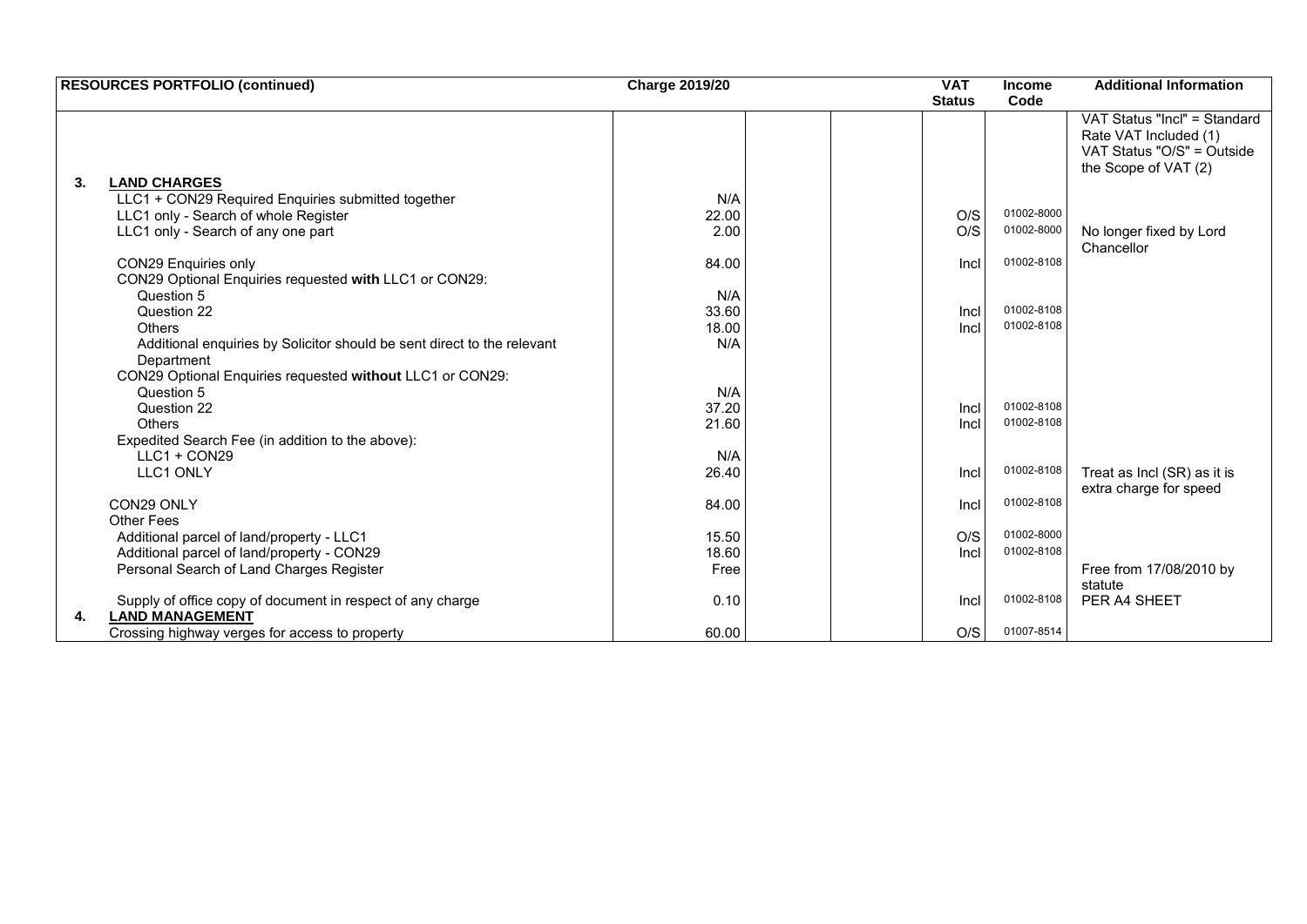|      | <b>RESOURCES PORTFOLIO (continued)</b>                  | <b>Charge 2019/20</b> | <b>VAT</b>    | <b>Income</b>     | <b>Additional Information</b>                      |
|------|---------------------------------------------------------|-----------------------|---------------|-------------------|----------------------------------------------------|
|      |                                                         |                       | <b>Status</b> | Code              |                                                    |
| 5.   | <b>LICENCE FEES</b>                                     |                       |               |                   |                                                    |
| 5а.  | <b>Hackney Carriage and Private Hire Licences</b>       |                       |               |                   | VAT Status "O/S" = Outside<br>the Scope of VAT (2) |
| 5a.1 | Hackney Carriage                                        |                       |               |                   |                                                    |
|      | Vehicle                                                 | 145.00                |               | 03023-8012<br>O/S |                                                    |
|      | Driver 1 Year Licence Fee                               | 60.00                 |               | 03023-8013<br>O/S |                                                    |
|      | Driver 3 Year Licence Fee                               | 125.00                |               | 03023-8013<br>O/S | New Fee from 1 October                             |
|      |                                                         |                       |               |                   | 2015                                               |
|      | Replacement Vehicle Licence                             | 20.00                 |               | 03023-8012<br>O/S |                                                    |
|      | Transfer or Variation of Licence - vehicle              | 25.00                 |               | 03023-8012<br>O/S |                                                    |
|      | Replacement Driver Licence                              | 10.00                 |               | 03023-8013<br>O/S |                                                    |
|      | Disclosure and Barring Service (Criminal Records Check) | 52.00                 |               | 03023-8023<br>O/S | or actual cost if higher                           |
| 5a.2 | <b>Private Hire</b>                                     |                       |               |                   |                                                    |
|      | Operator 1 Year Licence Fee                             | 110.00                |               | 03023-8014<br>O/S |                                                    |
|      | Operator 5 Year Licence Fee                             | 300.00                |               | 03023-8014<br>O/S | New Fee from 1 October                             |
|      |                                                         |                       |               |                   | 2015                                               |
|      | Vehicle                                                 | 145.00                |               | 03023-8012<br>O/S |                                                    |
|      | Driver 1 Year Licence Fee                               | 60.00                 |               | 03023-8013<br>O/S |                                                    |
|      | Driver 3 Year Licence Fee                               | 125.00                |               | 03023-8013<br>O/S | New Fee from 1 October                             |
|      |                                                         |                       |               |                   | 2015                                               |
|      | Replacement Vehicle Licence                             | 20.00                 |               | 03023-8012<br>O/S |                                                    |
|      | Transfer or Variation of Licence - vehicle              | 25.00                 |               | 03023-8012<br>O/S |                                                    |
|      | Replacement Driver Licence                              | 10.00                 |               | 03023-8013<br>O/S |                                                    |
|      | Disclosure and Barring Service (Criminal Records Check) | 52.00                 |               | O/S<br>03023-8023 | or actual cost if higher                           |
| 5a.3 | Ancillary Items                                         |                       |               |                   |                                                    |
|      | <b>Vehicle Plate</b>                                    | 20.00                 |               | 03023-8007<br>O/S | Per Annum                                          |
|      | Vehicle Testing Fee - Annual                            | $MOT + £15$ Max       |               | 03023-8000<br>O/S | ) Payments made direct to                          |
|      | Vehicle Testing Fee - 6 Months                          | $MOT + £15$ Max       |               | 03023-8009<br>O/S | garage. Max charge of MOT                          |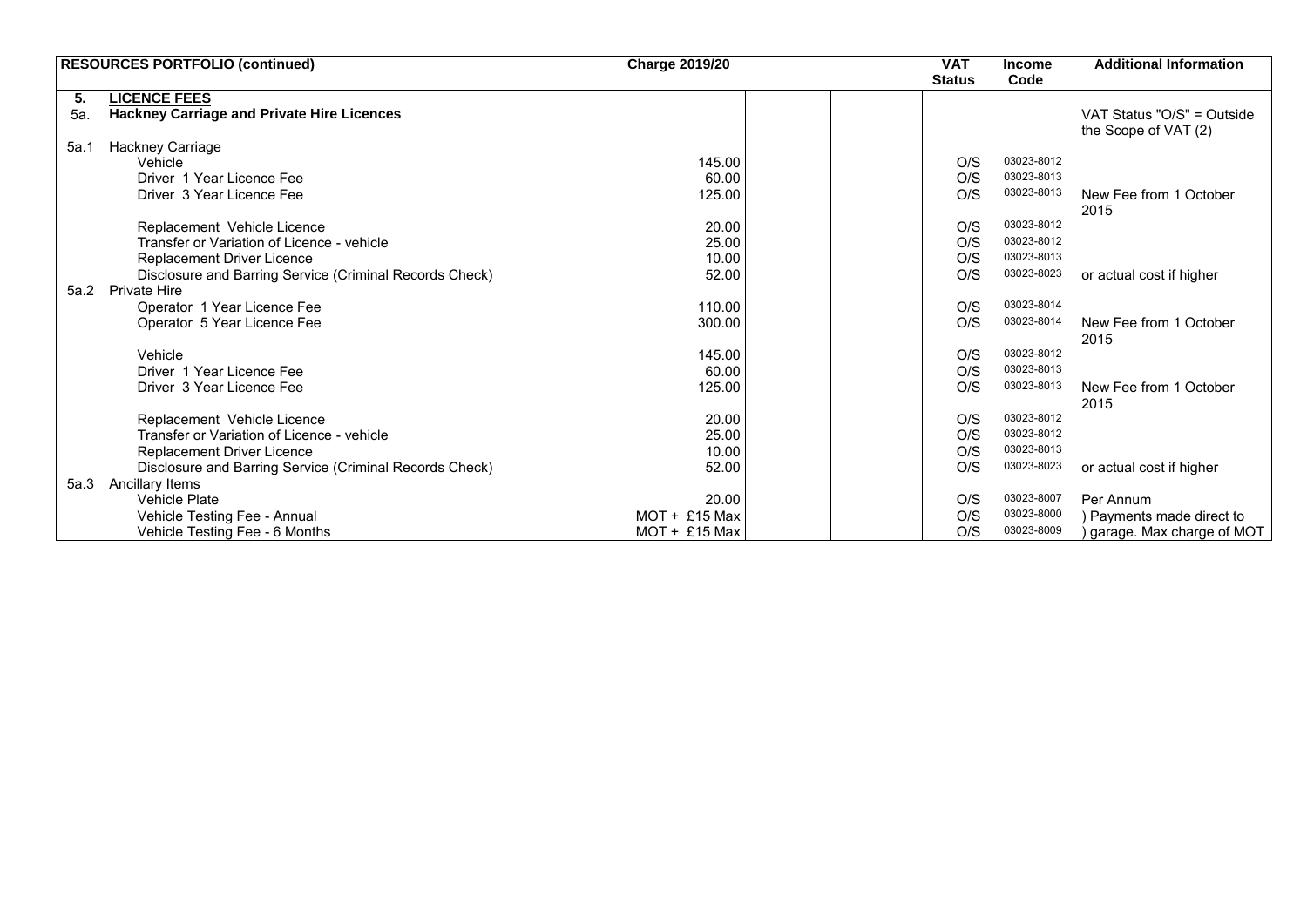|     | <b>RESOURCES PORTFOLIO (continued)</b>                                                                                                                                                 | <b>Charge 2019/20</b> | <b>VAT</b>    |     | <b>Income</b> | <b>Additional Information</b>    |
|-----|----------------------------------------------------------------------------------------------------------------------------------------------------------------------------------------|-----------------------|---------------|-----|---------------|----------------------------------|
|     |                                                                                                                                                                                        |                       | <b>Status</b> |     | Code          |                                  |
|     | <b>LICENCE FEES (Continued)</b>                                                                                                                                                        |                       |               |     |               | VAT Status "O/S" = Outside       |
|     |                                                                                                                                                                                        |                       |               |     |               | the Scope of VAT (2)             |
| 5b. | <b>Pleasure Boats and Vessels</b>                                                                                                                                                      |                       |               |     |               |                                  |
|     | Motor boats                                                                                                                                                                            | 84.00                 |               | O/S | 03024-8021    |                                  |
|     | Rowing boats                                                                                                                                                                           | 84.00                 |               | O/S | 03024-8021    |                                  |
|     | Sailing dinghies                                                                                                                                                                       | 84.00                 |               | O/S | 03024-8021    |                                  |
|     | Sail boards                                                                                                                                                                            | 84.00                 |               | O/S | 03024-8021    |                                  |
|     | Canoes                                                                                                                                                                                 | 44.00                 |               | O/S | 03024-8021    |                                  |
|     | Paddleboards                                                                                                                                                                           | 44.00                 |               | O/S | 03024-8021    |                                  |
|     | Sea Cycles/Water Bikes                                                                                                                                                                 | 44.00                 |               | O/S | 03024-8021    |                                  |
|     | Boat Operator (full or restricted)                                                                                                                                                     | 64.00                 |               | O/S | 03024-8022    |                                  |
| 5c. | Licensing Act 2003 Fees - All Businesses & Organisations involved                                                                                                                      |                       |               |     |               |                                  |
|     | with the sale & supply of alcohol, provision of regulated entertainment and                                                                                                            |                       |               |     |               |                                  |
|     | late night refreshment.                                                                                                                                                                |                       |               |     |               |                                  |
|     | Initial Application/Variation Fee (Based on Rateable Value):                                                                                                                           |                       |               |     |               |                                  |
|     | No rateable value to £4,300                                                                                                                                                            | 100.00                |               | O/S | 03057-8061    | Prescribed by Statute (see note) |
|     | £4,301 to £33,000                                                                                                                                                                      | 190.00                |               | O/S | 03057-8061    | Prescribed by Statute (see note) |
|     | £33,001 to £87,000                                                                                                                                                                     | 315.00                |               | O/S | 03057-8061    | Prescribed by Statute (see note) |
|     | £87,001 to £125,000                                                                                                                                                                    | 450.00                |               | O/S | 03057-8061    | Prescribed by Statute (see note) |
|     | £125,001 and above                                                                                                                                                                     | 635.00                |               | O/S | 03057-8061    | Prescribed by Statute (see note) |
|     | Annual Maintenance Fee (Based on Rateable Value):                                                                                                                                      |                       |               |     |               |                                  |
|     | No rateable value to £4,300                                                                                                                                                            | 70.00                 |               | O/S | 03057-8079    | Prescribed by Statute (see note) |
|     | £4,301 to £33,000                                                                                                                                                                      | 180.00                |               | O/S | 03057-8079    | Prescribed by Statute (see note) |
|     |                                                                                                                                                                                        | 295.00                |               | O/S | 03057-8079    | Prescribed by Statute (see note) |
|     | £33,001 to £87,000<br>£87,001 to £125,000                                                                                                                                              | 320.00                |               | O/S | 03057-8079    | Prescribed by Statute (see note) |
|     |                                                                                                                                                                                        |                       |               | O/S | 03057-8079    | Prescribed by Statute (see note) |
|     | £125,001 and above                                                                                                                                                                     | 350.00                |               |     |               |                                  |
|     | Other Licences and Charges:                                                                                                                                                            |                       |               |     | 03057-8061    | Prescribed by Statute (see note) |
|     | Application for provisional statement where premises being built                                                                                                                       | 315.00                |               | O/S | 03057-8062    | Prescribed by Statute (see note) |
|     | Application for a grant of personal licence                                                                                                                                            | 37.00                 |               | O/S | 03057-8071    |                                  |
|     | Temporary event notice                                                                                                                                                                 | 21.00                 |               | O/S | 03057-8077    | Prescribed by Statute (see note) |
|     | Theft, loss of premises licence or summary                                                                                                                                             | 10.50                 |               | O/S | 03057-8077    | Prescribed by Statute (see note) |
|     | Notification of change of name or address                                                                                                                                              | 10.50                 |               | O/S |               | Prescribed by Statute (see note) |
|     | Application to vary licence to specify individual as premises supervisor                                                                                                               | 23.00                 |               | O/S | 03057-8077    | Prescribed by Statute (see note) |
|     | Application for transfer of premises licence                                                                                                                                           | 23.00                 |               | O/S | 03057-8077    | Prescribed by Statute (see note) |
|     | Interim authority notice following death of licence holder                                                                                                                             | 23.00                 |               | O/S | 03057-8077    | Prescribed by Statute (see note) |
|     | Theft, loss of certificate or summary                                                                                                                                                  | 10.50                 |               | O/S | 03057-8077    | Prescribed by Statute (see note) |
|     | Notification of change of name or alteration of rules of club                                                                                                                          | 10.50                 |               | O/S | 03057-8077    | Prescribed by Statute (see note) |
|     | Change of relevant registered address of club                                                                                                                                          | 10.50                 |               | O/S | 03057-8077    | Prescribed by Statute (see note) |
|     | Theft, loss of temporary event notice                                                                                                                                                  | 10.50                 |               | O/S | 03057-8077    | Prescribed by Statute (see note) |
|     | Theft, loss of personal licence                                                                                                                                                        | 10.50                 |               | O/S | 03057-8077    | Prescribed by Statute (see note) |
|     | Right of freeholder to be notified of licensing matters                                                                                                                                | 21.00                 |               | O/S | 03057-8077    | Prescribed by Statute (see note) |
|     | <b>Minor Variation</b>                                                                                                                                                                 | 89.00                 |               | O/S | 03057-8077    | Prescribed by Statute (see note) |
|     | Application for Variation (Alternative Licence Condition)                                                                                                                              | 23.00                 |               | O/S | 03057-8077    | Prescribed by Statute (see note) |
|     | Please note - the licences prescribed by Statute have been confirmed to be correct as at November 2017. There are other fees relating to the Licensing Act 2003, which are not listed. |                       |               |     |               |                                  |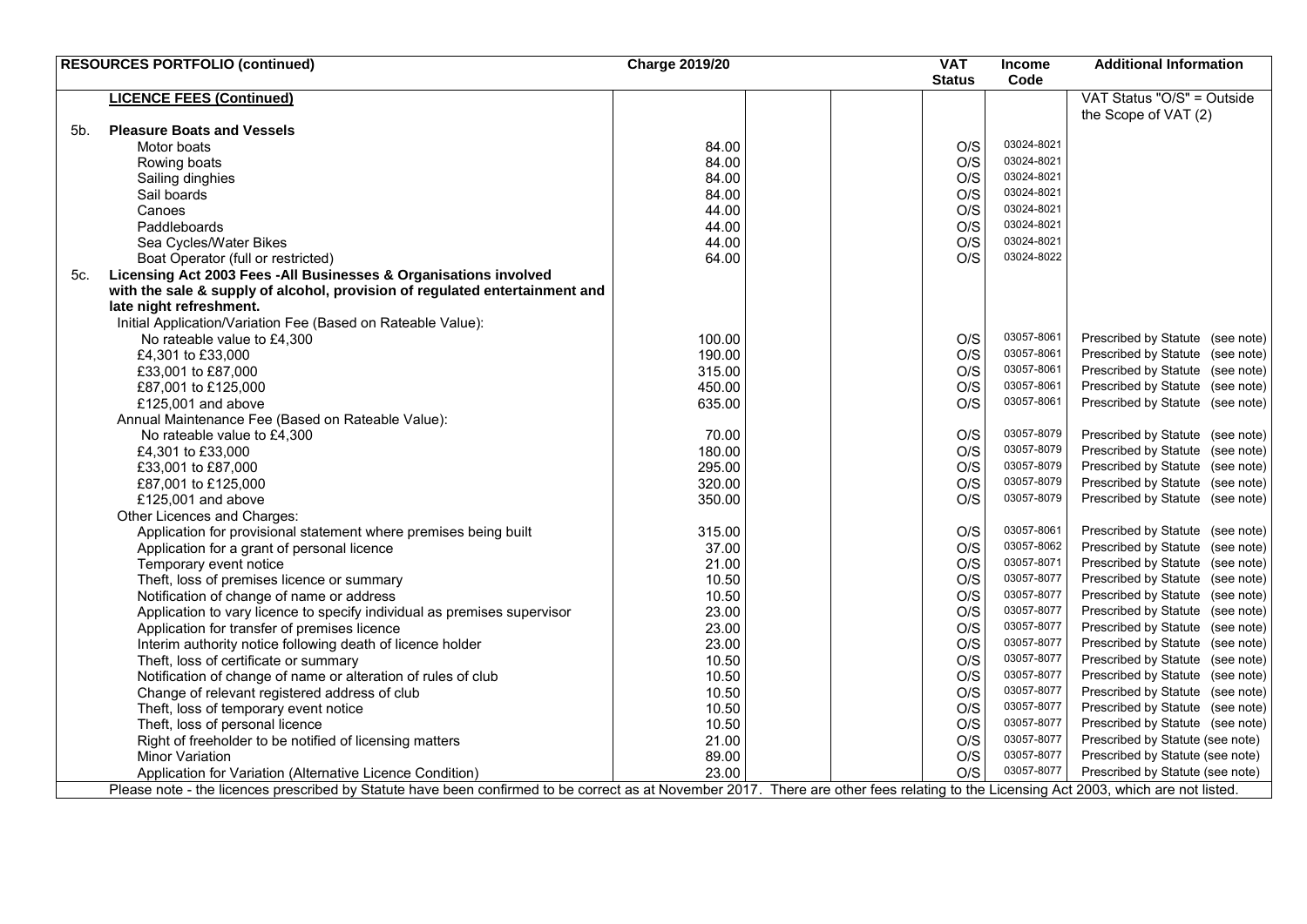|     | <b>RESOURCES PORTFOLIO (continued)</b>                                                                                                                                         | <b>Charge 2019/20</b> | <b>VAT</b>    | <b>Income</b> | <b>Additional Information</b>    |
|-----|--------------------------------------------------------------------------------------------------------------------------------------------------------------------------------|-----------------------|---------------|---------------|----------------------------------|
|     |                                                                                                                                                                                |                       | <b>Status</b> | Code          |                                  |
|     | <b>LICENCE FEES (Continued)</b>                                                                                                                                                |                       |               |               | VAT Status "O/S" = Outside       |
|     |                                                                                                                                                                                |                       |               |               | the Scope of VAT (2)             |
| 5d. | <b>Gambling Act 2005 Fees - Premises Licences</b>                                                                                                                              |                       |               |               | Prescribed by Statute (see note) |
|     | Application for Premises Licence following Provisional Statement                                                                                                               |                       |               |               |                                  |
|     | Bingo                                                                                                                                                                          | 500.00                | O/S           | 03067-8061    | Max Prescribed fee is £1200      |
|     | <b>Adult Gaming Centre</b>                                                                                                                                                     | 500.00                | O/S           | 03067-8061    | Max Prescribed fee is £1200      |
|     | <b>Family Entertainment Centre</b>                                                                                                                                             | 300.00                | O/S           | 03067-8061    | Max Prescribed fee is £950       |
|     | Betting (Other)                                                                                                                                                                | 500.00                | O/S           | 03067-8061    | Max Prescribed fee is £1200      |
|     | New Application                                                                                                                                                                |                       |               |               |                                  |
|     | Bingo                                                                                                                                                                          | 1,000.00              | O/S           | 03067-8061    | Max Prescribed fee is £3500      |
|     | <b>Adult Gaming Centre</b>                                                                                                                                                     | 1,000.00              | O/S           | 03067-8061    | Max Prescribed fee is £2000      |
|     | <b>Family Entertainment Centre</b>                                                                                                                                             | 500.00                | O/S           | 03067-8061    | Max Prescribed fee is £2000      |
|     | Betting (Other)                                                                                                                                                                | 1,000.00              | O/S           | 03067-8061    | Max Prescribed fee is £3000      |
|     | <b>Annual Fee</b>                                                                                                                                                              |                       |               |               |                                  |
|     | Bingo                                                                                                                                                                          | 1,000.00              | O/S           | 03067-8061    | Max Prescribed fee is £1000      |
|     | <b>Adult Gaming Centre</b>                                                                                                                                                     | 1,000.00              | O/S           | 03067-8061    | Max Prescribed fee is £1000      |
|     | <b>Family Entertainment Centre</b>                                                                                                                                             | 500.00                | O/S           | 03067-8061    | Max Prescribed fee is £750       |
|     | Betting (Other)                                                                                                                                                                | 600.00                | O/S           | 03067-8061    | Max Prescribed fee is £600       |
|     | Variation Application                                                                                                                                                          |                       |               |               |                                  |
|     | Bingo                                                                                                                                                                          | 500.00                | O/S           | 03067-8061    | Max Prescribed fee is £1750      |
|     | <b>Adult Gaming Centre</b>                                                                                                                                                     | 500.00                | O/S           | 03067-8061    | Max Prescribed fee is £1000      |
|     | <b>Family Entertainment Centre</b>                                                                                                                                             | 300.00                | O/S           | 03067-8061    | Max Prescribed fee is £1000      |
|     | Betting (Other)                                                                                                                                                                | 500.00                | O/S           | 03067-8061    | Max Prescribed fee is £1500      |
|     | <b>Provisional Statement Application</b>                                                                                                                                       |                       |               |               |                                  |
|     | Bingo                                                                                                                                                                          | 1,000.00              | O/S           | 03067-8061    | Max Prescribed fee is £3500      |
|     | <b>Adult Gaming Centre</b>                                                                                                                                                     | 1,000.00              | O/S           | 03067-8061    | Max Prescribed fee is £2000      |
|     | <b>Family Entertainment Centre</b>                                                                                                                                             | 500.00                | O/S           | 03067-8061    | Max Prescribed fee is £2000      |
|     | Betting (Other)                                                                                                                                                                | 1,000.00              | O/S           | 03067-8061    | Max Prescribed fee is £3000      |
|     | <b>Transfer or Reinstatement</b>                                                                                                                                               |                       |               |               |                                  |
|     | Bingo                                                                                                                                                                          | 500.00                | O/S           | 03067-8061    | Max Prescribed fee is £1200      |
|     | <b>Adult Gaming Centre</b>                                                                                                                                                     | 300.00                | O/S           | 03067-8061    | Max Prescribed fee is £1200      |
|     | <b>Family Entertainment Centre</b>                                                                                                                                             | 300.00                | O/S           | 03067-8061    | Max Prescribed fee is £950       |
|     | Betting (Other)                                                                                                                                                                | 500.00                | O/S           | 03067-8061    | Max Prescribed fee is £1200      |
|     | Copy of Licence                                                                                                                                                                |                       |               |               |                                  |
|     | <b>All Premises</b>                                                                                                                                                            | 15.00                 | O/S           | 03067-8077    | Max Prescribed fee is £25        |
|     | Notification of Change of Circumstances                                                                                                                                        |                       |               |               |                                  |
|     | <b>All Premises</b>                                                                                                                                                            | 30.00                 | O/S           | 03067-8077    | Max Prescribed fee is £50        |
|     | Please note - In many cases, the Council has set fee levels below the maximum Prescribed by Statute. The maximum prescribed fee is shown in the Additional Information column. |                       |               |               |                                  |
|     | Fees confirmed to be correct as at November 2016. There are other fees relating to the Gambling Act 2005, which are not listed.                                                |                       |               |               |                                  |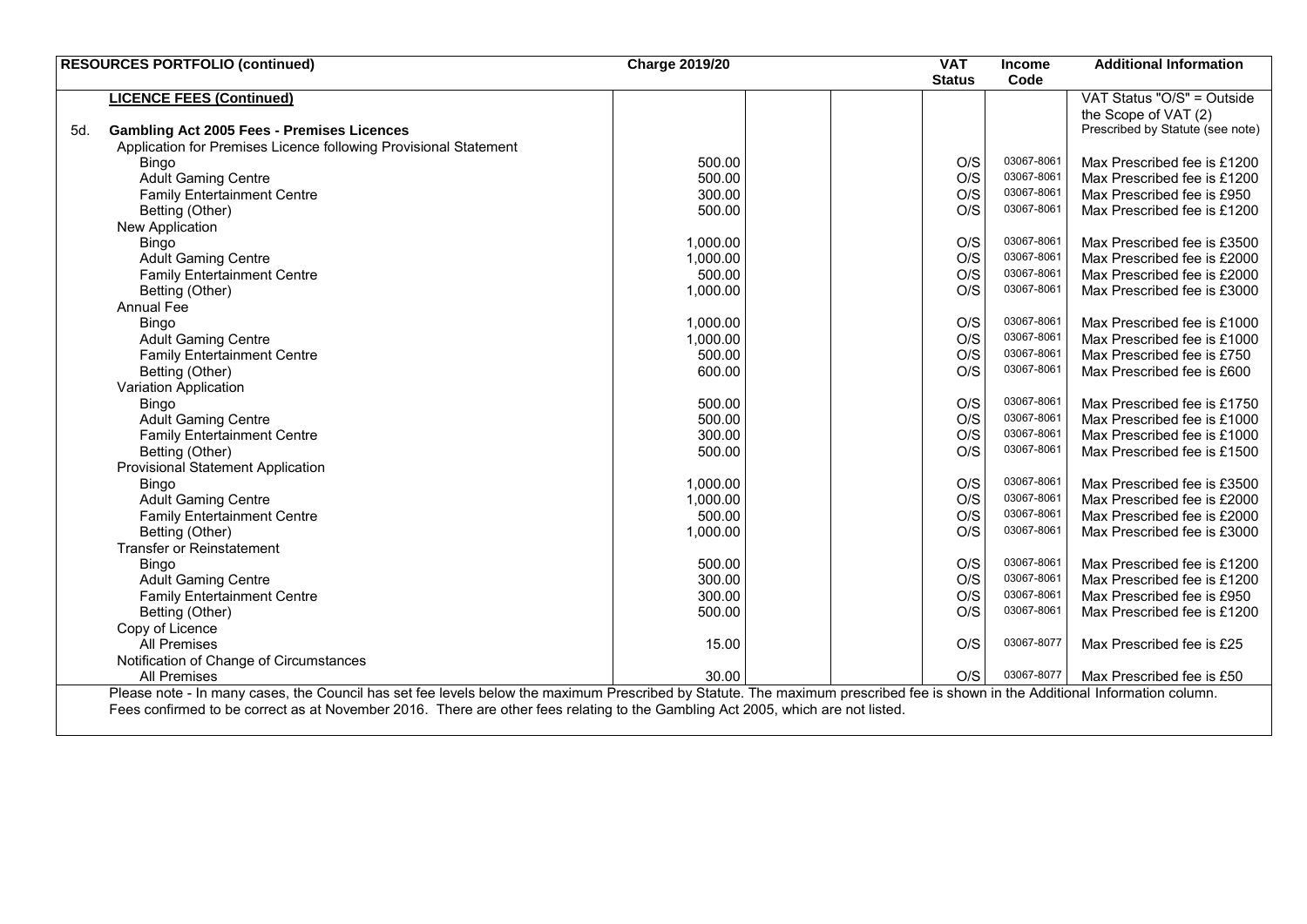| <b>RESOURCES PORTFOLIO (continued)</b>                                                                                                                                                          | <b>Charge 2019/20</b> | <b>VAT</b>    | <b>Income</b> | <b>Additional Information</b> |
|-------------------------------------------------------------------------------------------------------------------------------------------------------------------------------------------------|-----------------------|---------------|---------------|-------------------------------|
|                                                                                                                                                                                                 |                       | <b>Status</b> | Code          |                               |
| <b>LICENCE FEES (Continued)</b>                                                                                                                                                                 |                       |               |               | VAT Status "O/S" = Outside    |
|                                                                                                                                                                                                 |                       |               |               | the Scope of VAT (2)          |
| 5e.<br><b>Gambling Act 2005 Fees - (Excluding Premises Licences)</b>                                                                                                                            |                       |               |               |                               |
| Unlicensed Family Entertainment Centre Permit                                                                                                                                                   |                       |               |               |                               |
| New                                                                                                                                                                                             | 300.00                | O/S           | 03067-8019    | <b>Fixed by Regulations</b>   |
| Renewal                                                                                                                                                                                         | 300.00                | O/S           | 03067-8019    | <b>Fixed by Regulations</b>   |
| Licensed Premises Gaming Machines Permit (more than 2 gaming machines)                                                                                                                          |                       |               |               |                               |
| New                                                                                                                                                                                             | 150.00                | O/S           | 03067-8019    | <b>Fixed by Regulations</b>   |
| Transfer                                                                                                                                                                                        | 25.00                 | O/S           | 03067-8077    | <b>Fixed by Regulations</b>   |
| <b>Variation Fee</b>                                                                                                                                                                            | 100.00                | O/S           | 03067-8019    | <b>Fixed by Regulations</b>   |
| <b>Annual Fee</b>                                                                                                                                                                               | 50.00                 | O/S           | 03067-8019    | <b>Fixed by Regulations</b>   |
| Licensed Premises Notification of Intent (maximum 2 gaming machines)                                                                                                                            | 50.00                 | O/S           | 03067-8019    | <b>Fixed by Regulations</b>   |
| Club Gaming/Club Machine Permit                                                                                                                                                                 |                       |               |               |                               |
| New *                                                                                                                                                                                           | 200.00                | O/S           | 03067-8019    | <b>Fixed by Regulations</b>   |
| Renewal                                                                                                                                                                                         | 200.00                | O/S           | 03067-8019    | <b>Fixed by Regulations</b>   |
| <b>Variation Fee</b>                                                                                                                                                                            | 100.00                | O/S           | 03067-8019    | <b>Fixed by Regulations</b>   |
| <b>Annual Fee</b>                                                                                                                                                                               | 50.00                 | O/S           | 03067-8019    | <b>Fixed by Regulations</b>   |
| Society Lotteries Registration                                                                                                                                                                  |                       |               |               |                               |
| New                                                                                                                                                                                             | 40.00                 | O/S           | 03067-8018    | <b>Fixed by Regulations</b>   |
| Annual Fee                                                                                                                                                                                      | 20.00                 | O/S           | 03067-8018    | <b>Fixed by Regulations</b>   |
| <b>Temporary Use Notice</b>                                                                                                                                                                     |                       |               |               |                               |
| <b>New</b>                                                                                                                                                                                      | 500.00                | O/S           | 03067-8071    | Maximum Fee fixed by          |
|                                                                                                                                                                                                 |                       |               |               | <b>Statute</b>                |
| Change of Name/Address, Change of Premises Name                                                                                                                                                 | 25.00                 | O/S           | 03067-8077    | <b>Fixed by Regulations</b>   |
| <b>Duplicate Permit Fee</b>                                                                                                                                                                     | 15.00                 | O/S           | 03067-8077    | <b>Fixed by Regulations</b>   |
| Please note - the licences prescribed by Statute/Fixed by Regulations have been confirmed to be correct as at March 2015. There are other fees relating to the Gambling Act 2005, which are not |                       |               |               |                               |
| listed.                                                                                                                                                                                         |                       |               |               |                               |
|                                                                                                                                                                                                 |                       |               |               |                               |
| *£100 where applicant is holder of Club Premises Certificate under Licensing Act 2003                                                                                                           |                       |               |               |                               |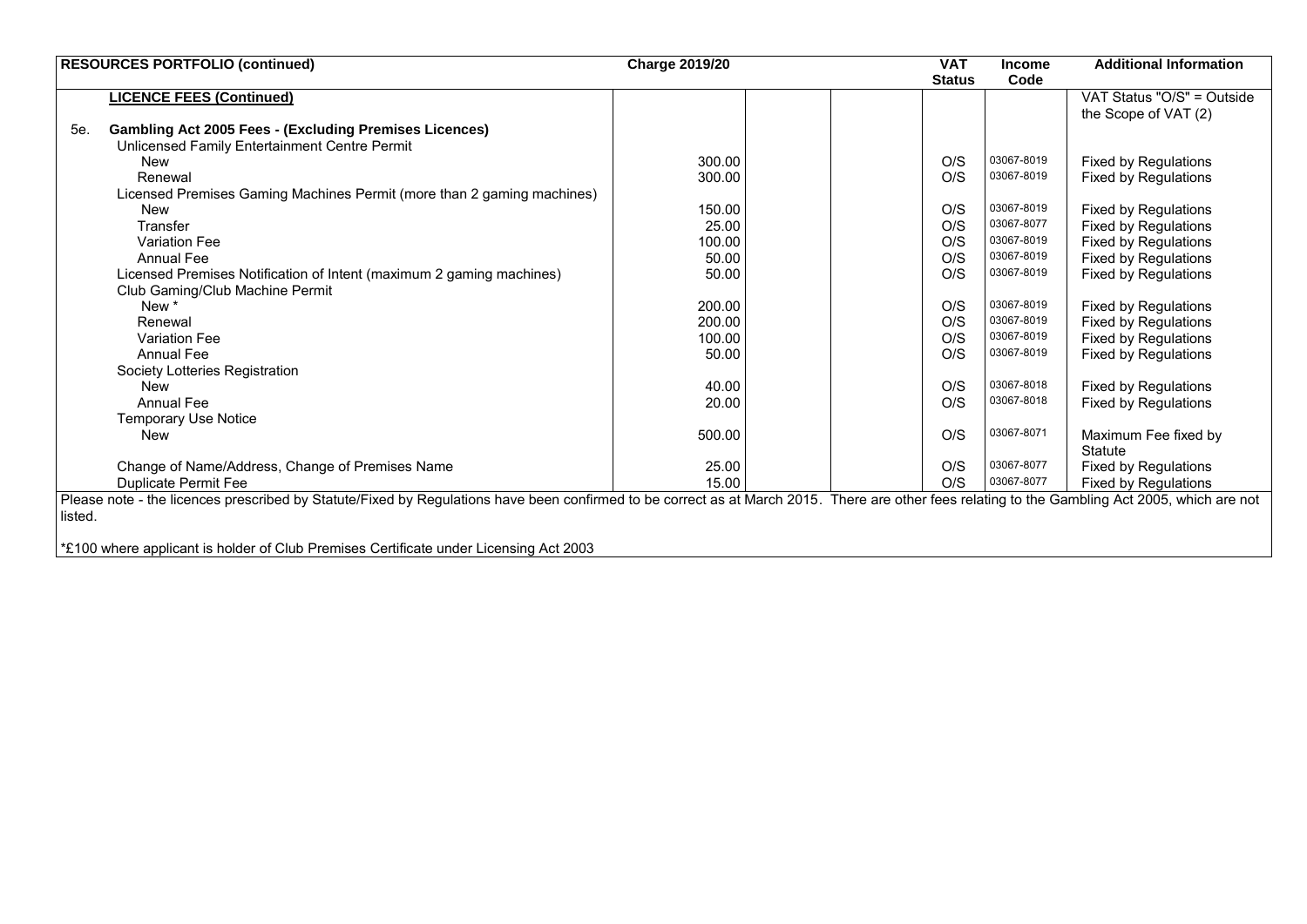| <b>RESOURCES PORTFOLIO (continued)</b><br><b>Charge 2019/20</b>                                                                                                                   |                                                                                                                | <b>VAT</b>    | <b>Income</b> | <b>Additional Information</b>                                                                                                                                                              |
|-----------------------------------------------------------------------------------------------------------------------------------------------------------------------------------|----------------------------------------------------------------------------------------------------------------|---------------|---------------|--------------------------------------------------------------------------------------------------------------------------------------------------------------------------------------------|
|                                                                                                                                                                                   |                                                                                                                | <b>Status</b> | Code          |                                                                                                                                                                                            |
| <b>STREET TRADING CONSENT</b><br>5f.                                                                                                                                              |                                                                                                                |               |               | VAT Status "O/S" = Outside                                                                                                                                                                 |
|                                                                                                                                                                                   |                                                                                                                |               |               | the Scope of VAT (2)                                                                                                                                                                       |
| Consent                                                                                                                                                                           |                                                                                                                |               |               |                                                                                                                                                                                            |
| Annual                                                                                                                                                                            | 310.00                                                                                                         | O/S           | 03024-8015    |                                                                                                                                                                                            |
| 6 months                                                                                                                                                                          | 155.00                                                                                                         | O/S           | 03024-8015    |                                                                                                                                                                                            |
| Day                                                                                                                                                                               | 60.00                                                                                                          | O/S           | 03024-8015    |                                                                                                                                                                                            |
| <b>STREETS TO WHICH STREET TRADING IS APPLICABLE</b>                                                                                                                              |                                                                                                                |               |               |                                                                                                                                                                                            |
| <b>Kirkby Stephen</b>                                                                                                                                                             | <b>Penrith</b>                                                                                                 |               |               | Appleby                                                                                                                                                                                    |
| Church View<br><b>Christian Head</b><br>Faraday Road<br>High Street<br>Market Square<br><b>Market Street</b><br>North Road<br><b>Silver Street</b><br>South Road<br>The Cloisters | The whole of Penrith<br>town area within the 30 mph<br>restriction zones which<br>includes the trading estates |               |               | <b>Battlebarrow</b><br>Bongate<br><b>Bridge Street</b><br>Boroughgate<br><b>Garths Head Road</b><br>Long Marton Road<br><b>High Wiend</b><br>Low Wiend<br><b>Station Road</b><br>The Sands |
| PROCESSING OF SECTION 257 ORDER APPLICATION<br>6.<br>Application to Stop or Divert a Footpath to Enable Development                                                               | 1,250.00                                                                                                       | O/S           | 01176-8000    | VAT Status "O/S" = Outside<br>the Scope of VAT (2)<br>S257 of the Town and County<br>Planning Act 1990                                                                                     |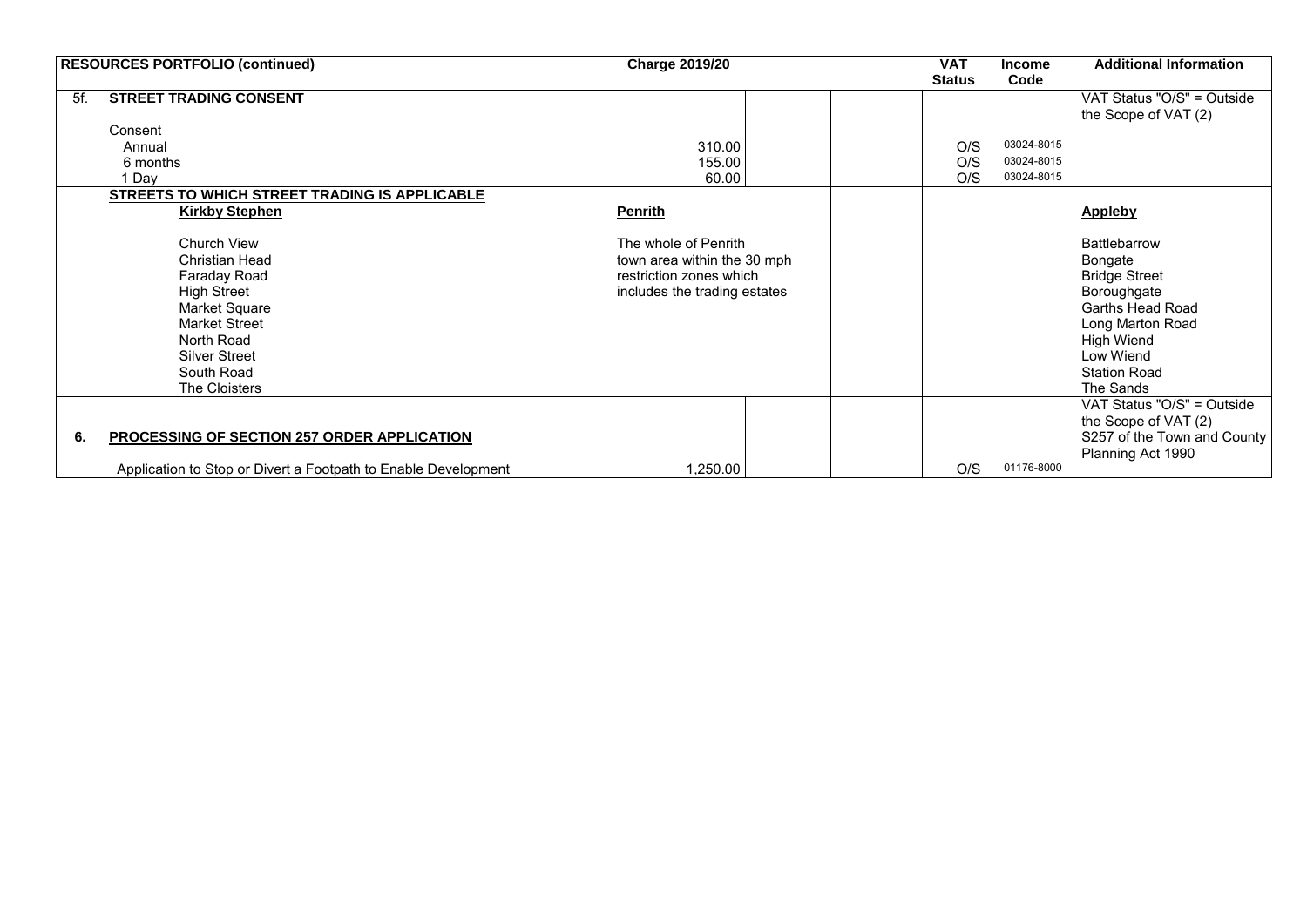|    | <b>RESOURCES PORTFOLIO (continued)</b>                                                                         | <b>Charge 2019/20</b> | <b>VAT</b>    | <b>Income</b> | <b>Additional Information</b> |
|----|----------------------------------------------------------------------------------------------------------------|-----------------------|---------------|---------------|-------------------------------|
|    |                                                                                                                |                       | <b>Status</b> | Code          |                               |
| 7. | <b>REGISTER OF ELECTORS</b>                                                                                    |                       |               |               | VAT Status "O/S" = Outside    |
|    |                                                                                                                |                       |               |               | the Scope of VAT (2)          |
|    | Sale of Register Extracts - also see notes below                                                               |                       |               |               |                               |
|    | Hard Copy:                                                                                                     |                       |               |               |                               |
|    | A set fee of £10 plus                                                                                          | 10.00                 | O/S           | 01001-7500    |                               |
|    | a) Per 1000 entries (or part)                                                                                  | 5.00                  | O/S           | 01001-7500    | Per 1000 Electors or part     |
|    | b) Postage and Packaging                                                                                       | At Cost               | O/S           | 01001-2054    |                               |
|    | Computer Data:                                                                                                 |                       |               |               |                               |
|    | A set fee of £20 plus                                                                                          | 20.00                 | O/S           | 01001-7500    |                               |
|    | a) Per 1000 entries (or part)                                                                                  | 1.50                  | O/S           | 01001-7500    | Per 1000 Electors or part     |
|    | b) Postage and Packaging                                                                                       | At Cost               | O/S           | 01001-2054    |                               |
|    | Sale of Overseas Electors Lists                                                                                |                       |               |               |                               |
|    | Hard Copy:                                                                                                     |                       |               |               |                               |
|    | A set fee of £10 plus                                                                                          | 10.00                 | O/S           | 01001-7500    |                               |
|    | a) Per 100 entries (or part)                                                                                   | 5.00                  | O/S           | 01001-7500    | Per 100 Electors or part      |
|    | b) Postage and Packaging                                                                                       | At Cost               | O/S           | 01001-2054    |                               |
|    | Computer Data:                                                                                                 |                       |               |               |                               |
|    | A set fee of £20 plus                                                                                          | 20.00                 | O/S           | 01001-7500    |                               |
|    | a) Per 100 entries (or part)                                                                                   | 1.50                  | O/S           | 01001-7500    | Per 100 Electors or part      |
|    | b) Postage and Packaging                                                                                       | At Cost               | O/S           | 01001-2054    |                               |
|    | Notes:                                                                                                         |                       |               |               |                               |
|    | Only certain individuals and organisations are entitled to information from the full register.                 |                       |               |               |                               |
|    | The Edited register is available for sale to anyone who requests it.                                           |                       |               |               |                               |
|    | Written orders only.                                                                                           |                       |               |               |                               |
|    | Payment in full before supply.                                                                                 |                       |               |               |                               |
|    | PLUS for photocopying the index (for those who buy computer data) - photocopying charges in force at the time. |                       |               |               |                               |
|    | Specified organisations are entitled to a copy of the full register on payment of the prescribed fee.          |                       |               |               |                               |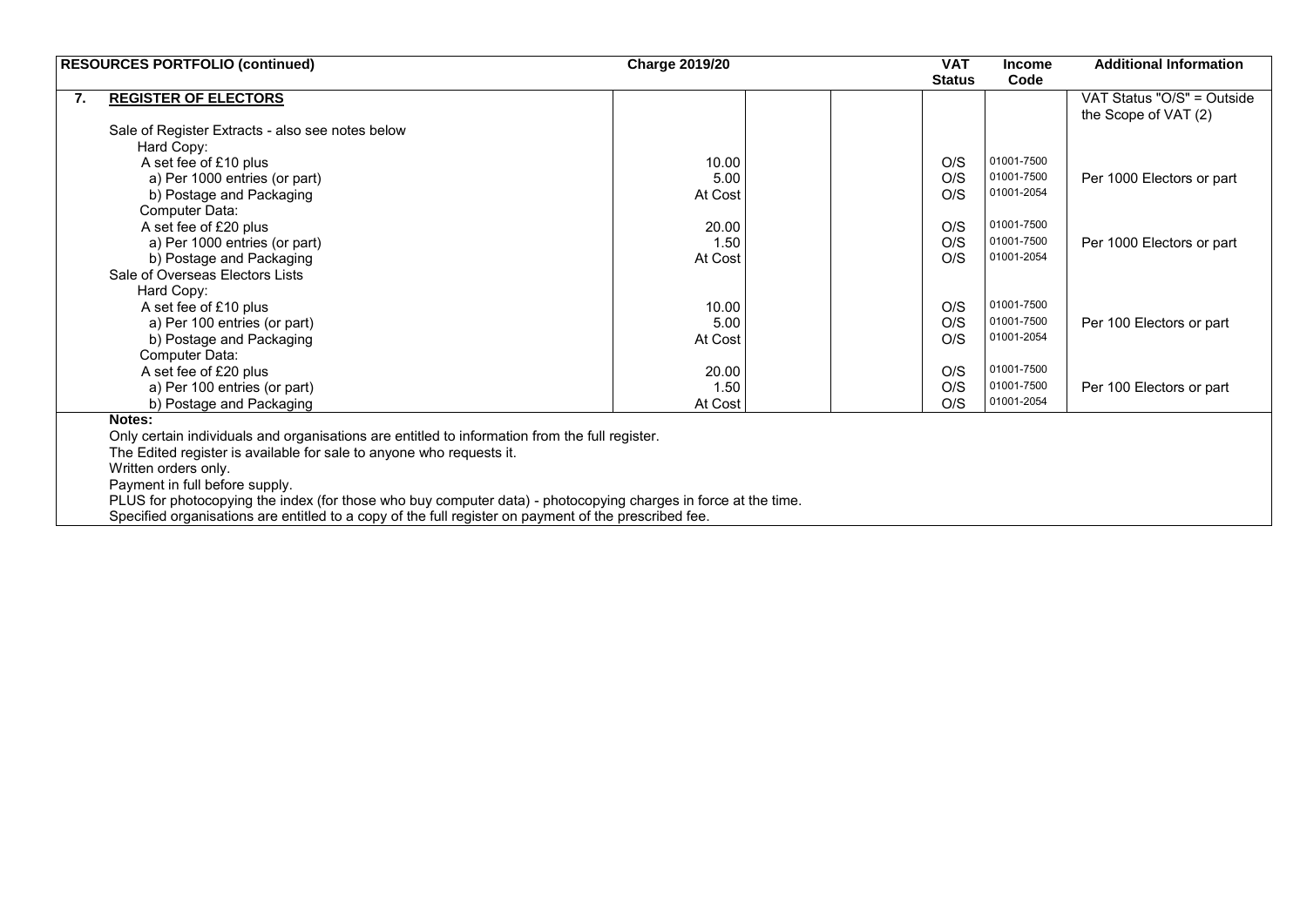|        | <b>SERVICES PORTFOLIO</b>                                                                                               | <b>Charge 2019/20</b> | <b>VAT</b><br><b>Status</b> | <b>Income</b><br>Code | <b>Additional Information</b>                                                                               |
|--------|-------------------------------------------------------------------------------------------------------------------------|-----------------------|-----------------------------|-----------------------|-------------------------------------------------------------------------------------------------------------|
| 1.     | <b>CEMETERIES</b>                                                                                                       |                       |                             |                       | VAT Status "Incl" = Standard<br>Rate VAT Included (1)<br>VAT Status "O/S" = Outside<br>the Scope of VAT (2) |
| 1a.    | <b>Exclusive Right to Burial</b>                                                                                        |                       |                             |                       |                                                                                                             |
|        | Full Grave Space                                                                                                        | 584.00                | O/S                         |                       |                                                                                                             |
|        | Half a Grave Space                                                                                                      | 292.00                | O/S                         |                       |                                                                                                             |
|        | <b>Old Public Graves</b>                                                                                                | 152.00                | O/S                         |                       |                                                                                                             |
| 1b.    | <b>Permission for Monuments and Headstones</b>                                                                          | 112.00                | O/S                         |                       |                                                                                                             |
|        | Each additional inscription                                                                                             | 25.50                 | O/S                         |                       |                                                                                                             |
|        | Under 12 years                                                                                                          |                       |                             |                       |                                                                                                             |
| 1c.    | <b>Registration Fee - Monumental Masons</b>                                                                             |                       |                             |                       |                                                                                                             |
|        | <b>Annual Fee</b>                                                                                                       | 67.00                 | O/S                         |                       |                                                                                                             |
| $1d$ . | <b>Interment Fees</b>                                                                                                   |                       |                             |                       |                                                                                                             |
|        | Stillborn - 1 month                                                                                                     | Free                  |                             |                       |                                                                                                             |
|        | 1 month to 12 years                                                                                                     | Free                  |                             |                       |                                                                                                             |
|        | Over 12 years                                                                                                           |                       |                             |                       |                                                                                                             |
|        | Single depth *                                                                                                          | 584.00                | O/S                         |                       |                                                                                                             |
|        | Double depth *                                                                                                          | 584.00                | O/S                         |                       |                                                                                                             |
|        | Treble depth *                                                                                                          | 584.00                | O/S                         |                       |                                                                                                             |
|        | Cremated remains                                                                                                        | 185.00                | O/S                         |                       |                                                                                                             |
|        | Scattering of ashes                                                                                                     | 57.00                 | O/S                         |                       | Income Codes                                                                                                |
|        | Casket/Non-Standard shape/size coffin                                                                                   | 332.00                | O/S                         |                       | 02227-8035 - Penrith                                                                                        |
|        | Interment Cancellation                                                                                                  | 57.50                 | O/S                         |                       |                                                                                                             |
|        | *Includes non-standard biodegradable, cardboard/wicker etc. coffins.                                                    |                       |                             |                       |                                                                                                             |
|        |                                                                                                                         |                       |                             |                       | 02228-8035 - Appleby                                                                                        |
| 1e.    | <b>Miscellaneous Fees</b>                                                                                               |                       |                             |                       | 02229-8035 - Alston Moor                                                                                    |
|        | Searching registers                                                                                                     |                       |                             |                       |                                                                                                             |
|        | <b>First Name</b>                                                                                                       | 28.00                 | O/S                         |                       |                                                                                                             |
|        | Each subsequent name                                                                                                    | 13.00                 | O/S                         |                       |                                                                                                             |
|        | Statutory Declaration/Transfer of Grave Rights                                                                          | 39.00                 | O/S                         |                       |                                                                                                             |
|        | Certified copies of searches                                                                                            | 28.00                 | O/S                         |                       |                                                                                                             |
|        | <b>Administration Fee</b>                                                                                               | 35.00                 | Incl                        |                       |                                                                                                             |
|        | Provision and fixing of plaque - size 4" x 6"                                                                           | 260.00                | Incl                        |                       | FROM 01/04/2015 THIS                                                                                        |
|        |                                                                                                                         |                       |                             |                       | CHARGE INCLUDES VAT.                                                                                        |
|        | Provision and fixing of plaque - size 11" x 7"                                                                          | 437.00                | Incl                        |                       | FROM 01/04/2015 THIS<br>CHARGE INCLUDES VAT.                                                                |
|        | ** Charge for interment/exclusive rights of                                                                             |                       |                             |                       |                                                                                                             |
|        | burial for non-residents of Eden District (including for Old Public Graves)                                             | Double Fee            | O/S                         |                       |                                                                                                             |
|        | Charge for interment outside `prescribed hours'                                                                         | Double Fee            | O/S                         |                       |                                                                                                             |
|        | Re-purchase of a grave space                                                                                            |                       |                             |                       |                                                                                                             |
|        | Re-purchase price will be the amount originally paid less an amount of 15% to cover the cost of                         |                       |                             |                       |                                                                                                             |
|        | administration.                                                                                                         |                       |                             |                       |                                                                                                             |
|        | **Not relevant if continuously lived within Eden for over 25 years and have not lived out of Eden for more than 5 years |                       |                             |                       |                                                                                                             |
|        |                                                                                                                         |                       |                             |                       |                                                                                                             |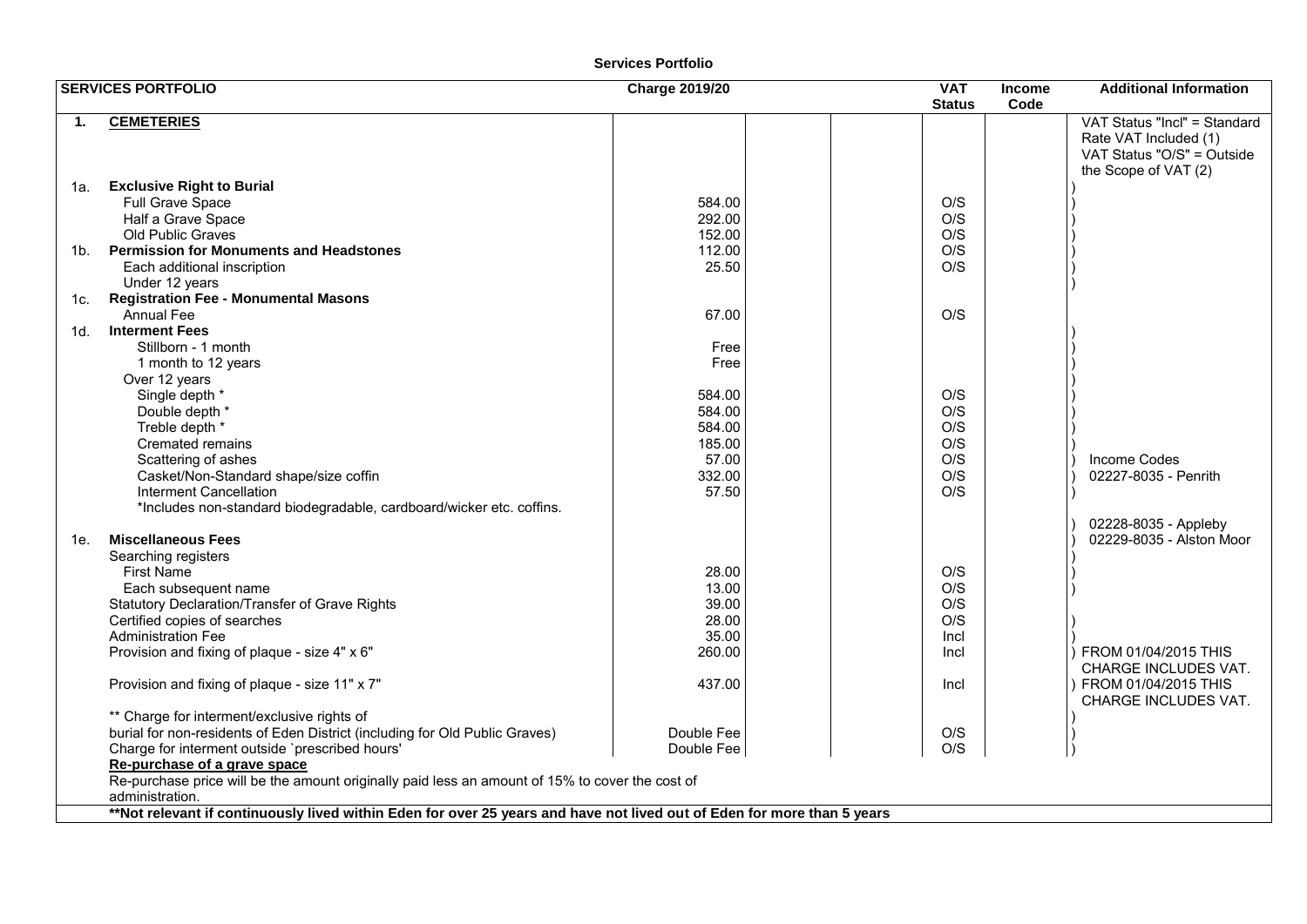|     | <b>SERVICES PORTFOLIO (continued)</b>                                                                                            | <b>Charge 2019/20</b> |  | <b>VAT</b>    | <b>Income</b> | <b>Additional Information</b> |
|-----|----------------------------------------------------------------------------------------------------------------------------------|-----------------------|--|---------------|---------------|-------------------------------|
|     |                                                                                                                                  |                       |  | <b>Status</b> | Code          |                               |
| 2.  | <b>BUILDING REGULATION FEES</b>                                                                                                  |                       |  |               |               | VAT Status "Excl" =           |
|     |                                                                                                                                  |                       |  |               |               | Standard Rate VAT Will Be     |
|     |                                                                                                                                  |                       |  |               |               | Added (1)                     |
|     |                                                                                                                                  |                       |  |               |               | VAT Status "O/S" = Outside    |
|     |                                                                                                                                  |                       |  |               |               | the Scope of VAT (2)          |
|     | <b>Building Regulation Fees</b>                                                                                                  | $***$                 |  | Excl          | 03017-8000    | Prescribed by The Building    |
|     |                                                                                                                                  |                       |  |               |               | (Local                        |
|     |                                                                                                                                  |                       |  |               |               | Authority Charges)            |
|     |                                                                                                                                  | $+1$                  |  |               | 03055-8000    | Regulations 2010              |
|     | <b>Building Regularisation Fees</b>                                                                                              |                       |  | O/S           |               |                               |
|     | **Refer to Planning Department for scales of fees and charges for Planning Application fees and Building Regulations charges.    |                       |  |               |               |                               |
| 3.  | Alternatively you can view the Planning and building section fees on the EDC website WWW.EDEN.GOV.UK<br><b>REFUSE COLLECTION</b> |                       |  |               |               | VAT Status "Excl" =           |
|     |                                                                                                                                  |                       |  |               |               | Standard Rate VAT Will Be     |
|     |                                                                                                                                  |                       |  |               |               | Added (1)                     |
|     |                                                                                                                                  |                       |  |               |               | VAT Status "O/S" = Outside    |
|     |                                                                                                                                  |                       |  |               |               | the Scope of VAT (2)          |
|     | <b>Trade Refuse Charges</b>                                                                                                      |                       |  |               |               | Maximum charges which can     |
|     |                                                                                                                                  |                       |  |               |               | be                            |
|     |                                                                                                                                  |                       |  |               |               | used by the contractor        |
| 3а. | <b>Plastic Sacks</b>                                                                                                             |                       |  |               |               |                               |
|     | Charge per pre-paid sack                                                                                                         |                       |  |               |               |                               |
|     | Commercial                                                                                                                       | 2.08                  |  | Excl          |               |                               |
|     | Household                                                                                                                        | 1.02                  |  | Excl          |               |                               |
| 3b. | <b>Wheeled Bins</b>                                                                                                              |                       |  |               |               |                               |
|     | Annual Hire Charge:                                                                                                              |                       |  |               |               |                               |
|     | Commercial and household waste                                                                                                   |                       |  |               |               |                               |
|     | 240-litre bin                                                                                                                    | 15.31                 |  | Excl          |               |                               |
|     | 360-litre bin                                                                                                                    | 26.50                 |  | Excl          |               |                               |
|     | 1100-litre bin                                                                                                                   | 96.34                 |  | Excl          |               |                               |
|     | Weekly Emptying Charge (per annum)                                                                                               |                       |  |               |               |                               |
|     | <b>Commercial waste</b>                                                                                                          |                       |  |               |               |                               |
|     | 240-litre bin                                                                                                                    | 240.99                |  | Excl          |               |                               |
|     | 360-litre bin                                                                                                                    | 404.08                |  | Excl          |               |                               |
|     | 1100-litre bin                                                                                                                   | 1,159.25              |  | Excl          |               |                               |
|     | Household waste (e.g. Schools)                                                                                                   |                       |  |               |               |                               |
|     | 240-litre bin                                                                                                                    | 98.57                 |  | Excl          |               |                               |
|     | 360-litre bin                                                                                                                    | 185.06                |  | Excl          |               |                               |
|     | 1100-litre bin                                                                                                                   | 456.00                |  | Excl          |               |                               |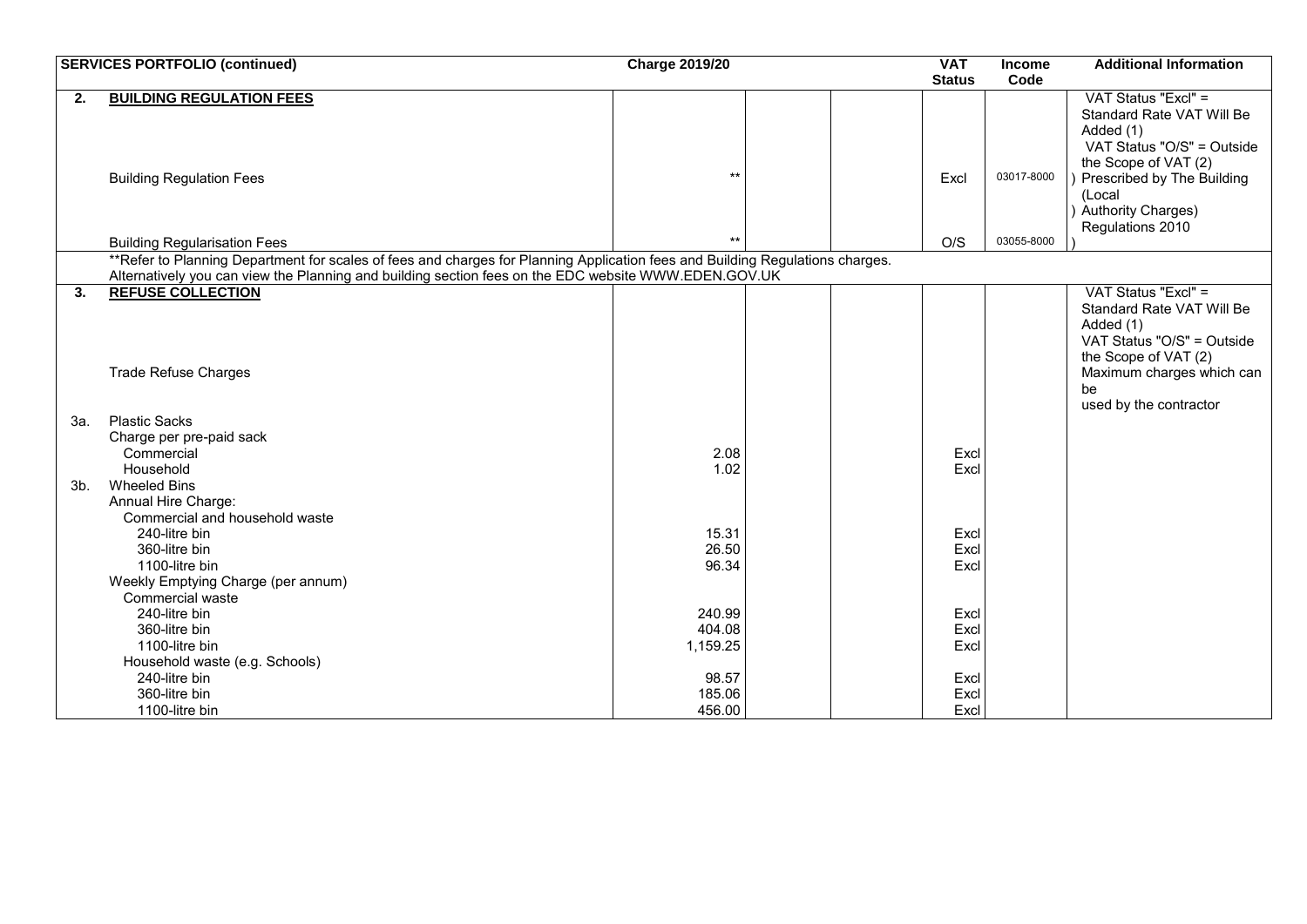|     | <b>SERVICES PORTFOLIO (continued)</b>                                                                            | <b>Charge 2019/20</b> | <b>VAT</b>    | <b>Income</b> | <b>Additional Information</b> |
|-----|------------------------------------------------------------------------------------------------------------------|-----------------------|---------------|---------------|-------------------------------|
|     | <b>Clinical Waste</b>                                                                                            |                       | <b>Status</b> | Code          |                               |
|     | 1 sacks/wk                                                                                                       |                       |               |               |                               |
|     | $2 - 3$ sacks/wk                                                                                                 |                       |               |               |                               |
|     | 4 - 5 sacks/wk                                                                                                   | See Note A            |               |               |                               |
|     | 6 - 9 sacks/wk                                                                                                   |                       |               |               |                               |
|     | 10 - 15 sacks/wk                                                                                                 |                       |               |               |                               |
| 3c. | Garden Waste                                                                                                     |                       |               |               | VAT Status O/S = Outside      |
|     |                                                                                                                  |                       |               |               | the Scope of VAT (2)          |
|     | Sale of additional Garden Waste Bins - Per Bin                                                                   | 45.00                 | O/S           | 03047-8067    |                               |
| 3d. | <b>Household Waste</b>                                                                                           |                       |               |               |                               |
|     | Sale of additional blue sacks - per sack                                                                         | 1.40                  | O/S           | 03049-7506    | 'Blue sacks'                  |
|     |                                                                                                                  |                       |               |               | To be purchased direct from   |
|     |                                                                                                                  |                       |               |               | <b>EDC</b>                    |
|     | Bulky household waste - non electrical - up to three items                                                       | 26.00                 | O/S           | 03049-8066    |                               |
|     | Electrical Items WEEE - Per Item                                                                                 | 26.00                 | O/S           | 03049-8085    |                               |
|     | (Inc Televisions, Cookers, Washing Machines, Tumble Driers,                                                      |                       |               |               |                               |
|     | Dish Washers, Vacuum Cleaners, Microwaves, Computers, Monitors,                                                  |                       |               |               |                               |
|     | Printers) Including Fridges and Freezers                                                                         |                       |               |               |                               |
|     | Note A: under the terms of the Council's Refuse Collection Contract the Council's Contractor sets these charges. |                       |               |               |                               |
|     |                                                                                                                  |                       |               |               | VAT Status "O/S" = Outside    |
|     |                                                                                                                  |                       |               |               | the Scope of VAT (2)          |
| 4.  | <b>ROAD CLOSURE CHARGES</b>                                                                                      |                       |               |               |                               |
|     | Road Closure Request for Non-Commercial Event                                                                    | <b>Direct Costs</b>   | O/S           | 02252-8040    | <b>CHARGE DIRECT COSTS</b>    |
|     |                                                                                                                  |                       |               |               | <b>EG. ADVERTS</b>            |
|     | Road Closure Request for Commercial Event                                                                        | Direct costs inc      | O/S           | 02252-8040    | AS ABOVE PLUS STAFF           |
|     |                                                                                                                  | <b>Staff Time</b>     |               |               | <b>TIME</b>                   |
| 5.  | <b>STREET NAMING AND NUMBERING CHARGES</b>                                                                       |                       |               |               |                               |
|     | <b>New Developments:</b>                                                                                         |                       |               |               |                               |
|     | New Individual Property                                                                                          | No Charge             |               |               |                               |
|     | New Street                                                                                                       | No Charge             |               |               |                               |
|     | Alterations in either street name, property numbers or plot to postal numbers to                                 | 140 + 18 per          | O/S           | 02252-8086    |                               |
|     | new developments after initial street naming and numbering has been                                              | property              |               |               |                               |
|     | undertaken and confirmed to the developer                                                                        |                       |               |               |                               |
|     | Confirmation of postal address                                                                                   | 35.00                 | O/S           | 02252-8086    |                               |
|     | <b>Existing Properties:</b>                                                                                      |                       |               |               |                               |
|     | Change of house name;                                                                                            | 50.00                 | O/S           | 02252-8086    |                               |
|     | Change of building name (e.g. block of flats);                                                                   | 50 +18.00 per         | O/S           | 02252-8086    |                               |
|     |                                                                                                                  | property              |               |               |                               |
|     | Change of street name (residents' request);                                                                      | $245 + 45$ per        | O/S           | 02252-8086    |                               |
|     |                                                                                                                  | property              |               |               |                               |
|     | Street Numbering (residents' request - where no numbering system exists);                                        | $245 + 45$ per        | O/S           | 02252-8086    |                               |
|     |                                                                                                                  | property              |               |               |                               |
|     | Sub-division of existing property into multiple properties or merge of existing                                  | $50 + 18$ per         | O/S           | 02252-8086    |                               |
|     | properties into single property                                                                                  | property              |               |               |                               |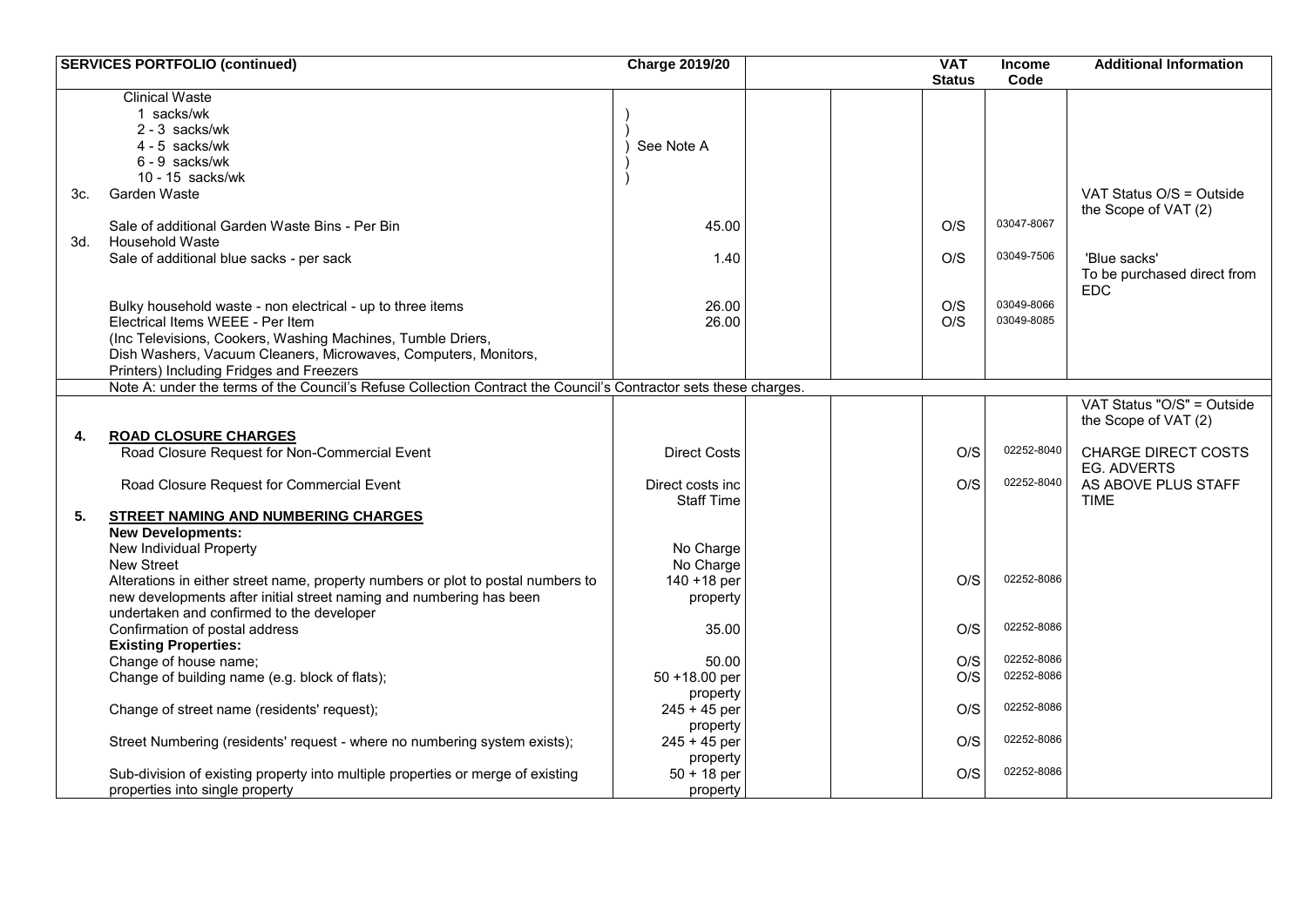|    | <b>SERVICES PORTFOLIO (continued)</b>             | <b>Charge 2019/20</b> | <b>VAT</b>    | <b>Income</b>            | <b>Additional Information</b>               |
|----|---------------------------------------------------|-----------------------|---------------|--------------------------|---------------------------------------------|
|    |                                                   |                       | <b>Status</b> | Code                     |                                             |
| 6. | <b>VEHICLE PARKING</b>                            |                       |               |                          | VAT Status "Incl" = Standard                |
|    |                                                   |                       |               |                          | Rate VAT Included (1)                       |
|    |                                                   |                       |               |                          |                                             |
|    | <b>Disabled Parking</b>                           | Free                  |               |                          | VAT Status "O/S" = Outside                  |
|    |                                                   |                       |               |                          | the Scope of VAT (2)                        |
|    | Appleby Car Parking - Broad Close                 |                       |               |                          | VAT Status "Exempt" =                       |
|    |                                                   |                       |               |                          | Exempt From VAT (3)<br>VAT Status "9" = Non |
|    |                                                   |                       |               |                          | Reportable Income (9)                       |
|    | 8am - 6pm Up to 2 hours                           | 1.40                  | Incl          | 02179-8029               |                                             |
|    | 10 hours                                          | 3.30                  | Incl          | 02179-8029               |                                             |
|    | Sundays & Bank Holidays                           | 1.00                  | Incl          | 02179-8029               |                                             |
|    | 6pm - 8am                                         | Free                  |               |                          |                                             |
|    | Penrith - Bluebell Lane, Drovers Lane, & Sandgate |                       |               |                          |                                             |
|    | 8am - 6pm                                         |                       |               |                          |                                             |
|    | Up to 1 hour                                      | 1.30                  | Incl          | $***$                    |                                             |
|    | 2 hours                                           | 2.00                  | Incl          | $***$                    |                                             |
|    | 4 hours                                           | 3.50                  | Incl          | $***$                    |                                             |
|    | 10 hours                                          | 5.00                  | Incl          | $***$                    |                                             |
|    | Sundays & Bank Holidays                           | 1.00                  | Incl          | $***$                    |                                             |
|    | 6pm - 8am                                         | Free                  |               |                          |                                             |
|    | Penrith - Princes Street                          |                       |               |                          |                                             |
|    | 8am - 6pm                                         |                       |               | $***$                    |                                             |
|    | Up to 1 hour<br>2 hours                           | 1.30                  | Incl          | $***$                    |                                             |
|    | Sundays & Bank Holidays                           | 2.10<br>1.00          | Incl<br>Incl  | $***$                    |                                             |
|    | 6pm - 8am                                         | Free                  |               |                          |                                             |
|    | Penrith - Mansion House Front and Rear            |                       |               |                          |                                             |
|    | Saturdays 8am - 6pm                               |                       |               |                          |                                             |
|    | Up to 1 hour                                      | 1.30                  | Incl          | $\star\star\star$        |                                             |
|    | 2 hours                                           | 2.00                  | Incl          | $***$                    |                                             |
|    | 4 hours                                           | 3.50                  | Incl          | $***$                    |                                             |
|    | 10 hours                                          | 5.00                  | Incl          | $***$                    |                                             |
|    | Sundays & Bank Holidays                           | 1.00                  | Incl          | $***$                    |                                             |
|    | Penrith - Town Hall                               |                       |               |                          |                                             |
|    | Saturdays 8am - 6pm                               |                       |               |                          |                                             |
|    | Up to 1 hour                                      | 1.30                  | Incl          | 02375-8029               |                                             |
|    | 2 hours                                           | 2.00                  | Incl          | 02375-8029               |                                             |
|    | 4 hours                                           | 3.50                  | Incl          | 02375-8029<br>02375-8029 |                                             |
|    | 10 hours                                          | 5.00                  | Incl          | 02375-8029               |                                             |
|    | Sundays & Bank Holidays                           | 1.00                  | Incl          |                          |                                             |